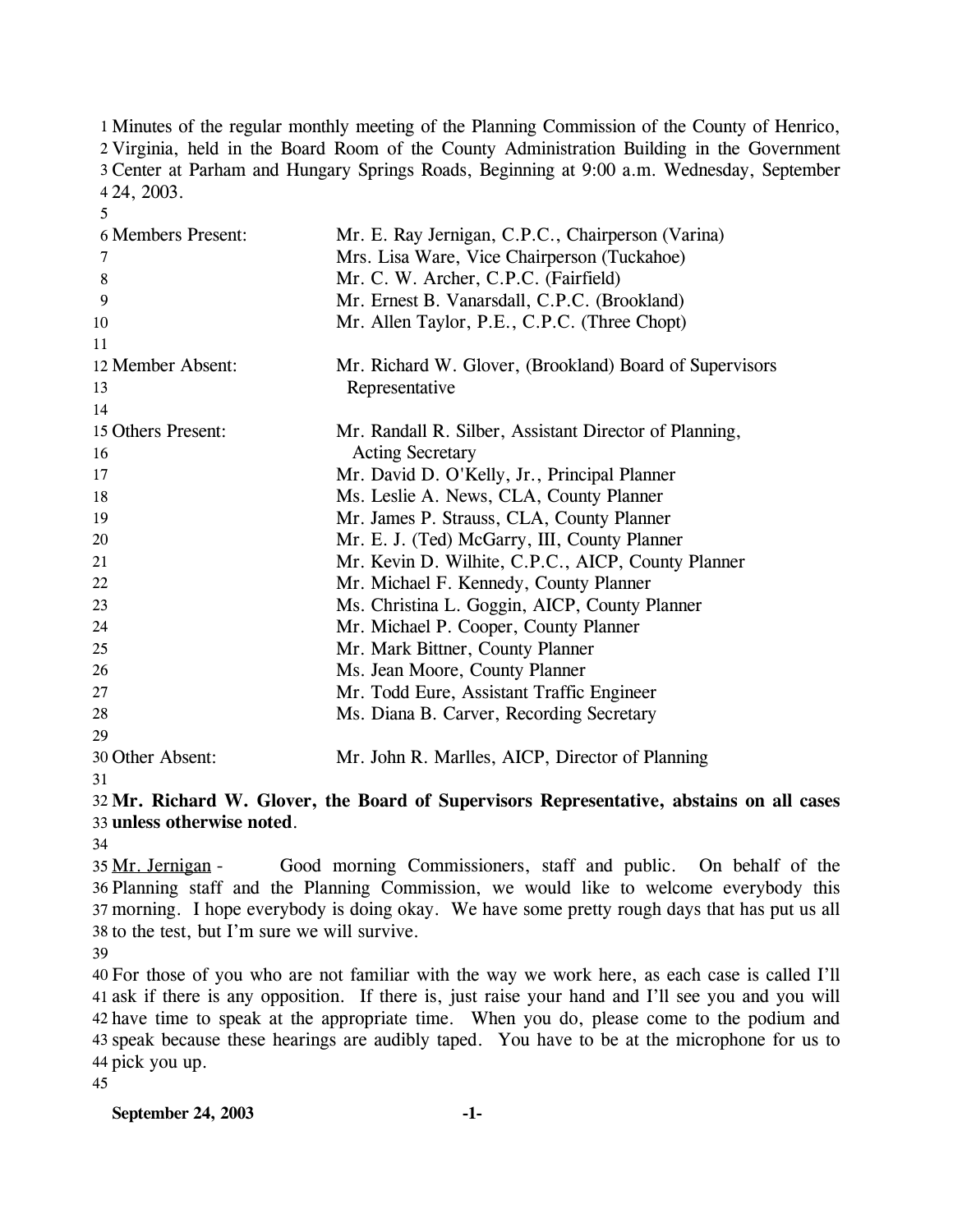Cases that have opposition, the applicant will have ten minutes and the opposition will have ten 46 minutes to speak against it. I have one other thing. The developers that are in here - I want to 47  $48$  tell them about November 5 – okay. For developers that are in here for any cases, on November 5, 2003, we are going to have a public hearing on the Church Road/Pump Road 49 50 relocation. We decided that it was important enough that we should have that meeting at night 51 rather than during the day. So, being that we are going to be here anyway, the Planning 52 Commission decided that if you have any zoning cases coming up that we will hear them on 53 the  $5<sup>th</sup>$  and we will also hear cases on the  $12<sup>th</sup>$ . So, you will get a double shot that month. 54 Okay. With that, I will turn the meeting over to our Secretary, Mr. Silber.

55

Thank you, Mr. Chairman. We have all members present. Mr. Glover 57 has not arrived yet. He is expected. But, we do have a quorum and we can conduct business. 58 The first item of business would be the consideration of deferrals and withdrawals on the 59 agenda. Mr. O'Kelly will be presenting those. 56 Mr. Silber -

60

Good morning, Mr. Chairman, ladies and gentlemen. The first item for 62 consideration is the requests for Deferrals and Withdrawals. We have four requests for your 63 consideration this morning. The first one is on page 4. 61 Mr. O'Kelly -

64

## 65 **TRANSFER OF APPROVAL**

66

| POD-20-93             | <b>Troutman Sanders, LLP for Sledd Properties LLC: Request</b> |
|-----------------------|----------------------------------------------------------------|
| Service Merchandise @ | for approval of a transfer of approval, as required by Chapter |
| Circuit City Plaza    | 24, Section 24-106 of the Henrico County Code from J M         |
|                       | Newco Glen Allen, LLC to Sledd properties, LLC. The 5.3-       |
|                       | acre site is located at 9860 W. Broad Street (U.S. Route 250)  |
|                       | on parcel 753-759-5245. The zoning is B-2C, Business District  |
|                       | (Conditional). County water and sewer.                         |
|                       | (Three Chopt)                                                  |

67

68 Mr. O'Kelly - The applicant request deferral to October 22, 2003.

69

Is there any opposition to deferral to transfer of approval POD-20-93, 71 Service Merchandise @ Circuit City Plaza? No opposition. 70 Mr. Jernigan -

72

No opposition, Mr. Chairman, I'll move that transfer of approval POD-20-93, Service Merchandise @ Circuit Plaza, be deferred to October 22, 2003, at the 74 75 applicant's request. 73 Mr. Taylor -

76

77 Mr. Vanarsdall - Second.

78

The motion was made by Mr. Taylor and seconded by Mr. Vanarsdall. All in favor say aye…all opposed say nay. The ayes have it. The motion is passed. 80 79 Mr. Jernigan -

81

82 Pursuant to the applicant's request, the Planning Commission deferred the transfer of approval

**September 24, 2003 -2-**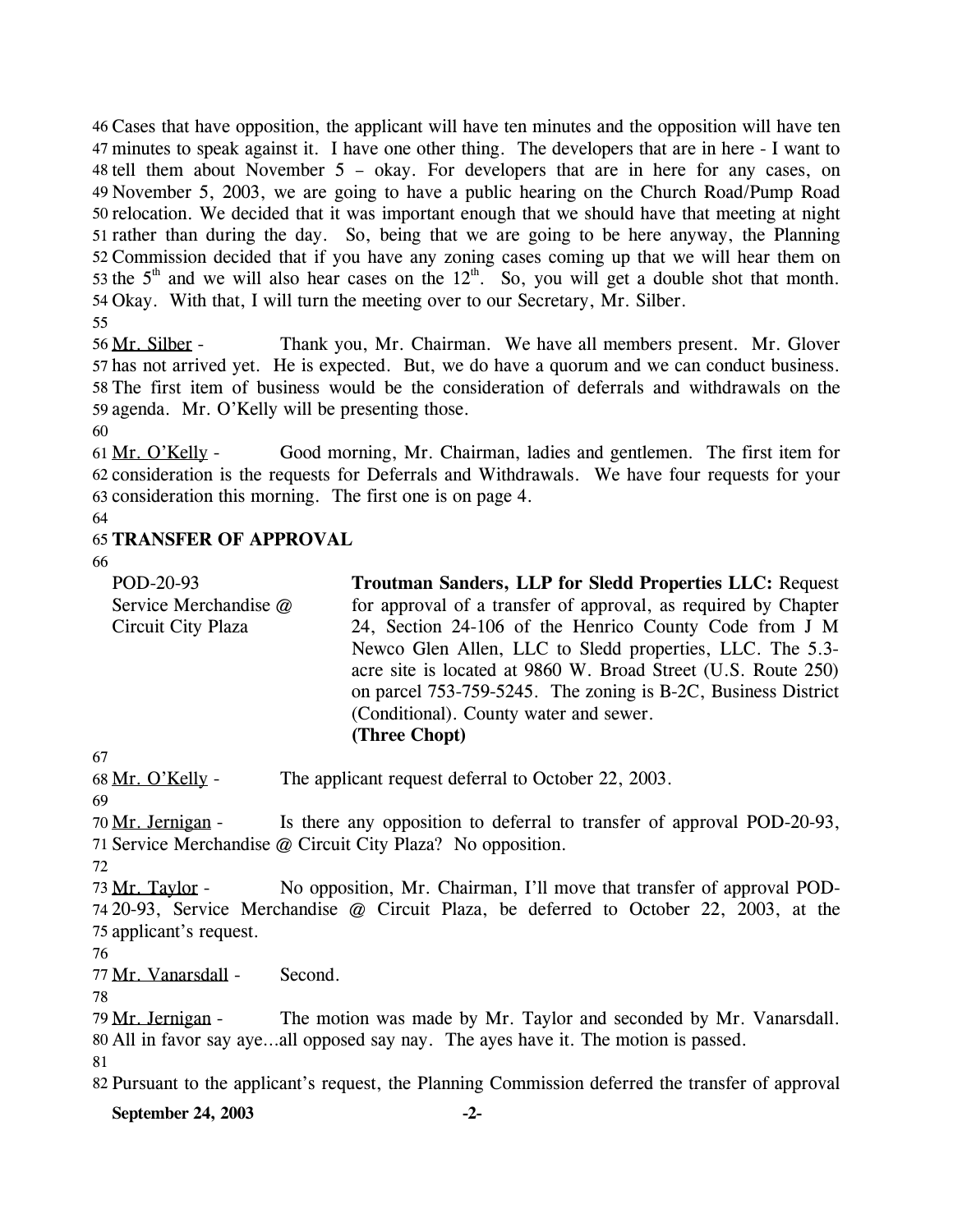83 request for POD-20-93, Service Merchandise @ Circuit City Plaza, to October 22, 2003, 84 meeting.

85

### 86 **PLAN OF DEVELOPMENT**

87

| POD-61-03<br>3005 Mechanicsville | <b>Jeffrey S. Tyler for William Kemp: Request for approval of a</b><br>plan of development, as required by Chapter 24, Section 24- |
|----------------------------------|------------------------------------------------------------------------------------------------------------------------------------|
|                                  |                                                                                                                                    |
| Turnpike – Parking Lot           | 106 of the Henrico County Code, to construct a 5,200 square                                                                        |
|                                  | foot parking lot for an existing office building. The 1.54-acre                                                                    |
|                                  | site is located at 3005 Mechanicsville Turnpike (U.S. Route                                                                        |
|                                  | 360) at the southeast corner of the intersection of                                                                                |
|                                  | Mechanicsville Turnpike (U.S. Route 360) and Oak Hill Lane                                                                         |
|                                  | on parcel 800-731-8336. The zoning is O-2, Office District.                                                                        |
|                                  | (Fairfield)                                                                                                                        |

88

89 Mr. O'Kelly - The staff is recommending deferral until October 22, 2003.

90

Is there any opposition to the deferral of POD-61-03, 3005 92 Mechanicsville Turnpike – Parking Lot? 91 Mr. Jernigan -

93

Mr. Chairman, I move deferral of POD-61-03, 3005 Mechanicsville Turnpike Parking Lot, to October 22, 2003, at the applicant's request. 95 94 Mr. Archer -

96

97 Mr. Vanarsdall - Second.

98

The motion was made by Mr. Archer and seconded by Mr. Vanarsdall. 100 All in favor say aye...all opposed say nay. The ayes have it. The motion is passed. 99 Mr. Jernigan -

101

102 The Planning Commission deferred POD-61-03, 3005 Mechanicsville Turnpike – Parking Lot 103 to its, October 22, 2003, meeting.

104

## 105 **PLAN OF DEVELOPMENT (Deferred from the May 28, 2003, Meeting)**

106

POD-68-02 Blackwood Retail Glen Eagles Shopping Center Ridgefield Parkway **Balzer & Associates, Inc. for Richfield Associates, LLC:**  Request for approval of a plan of development, as required by Chapter 24, Section 24-106 of the Henrico County Code, to construct a 6,600 square foot building addition in an existing shopping center. The 0.90-acre site is located on the northwest corner of Ridgefield Parkway and Eagles View Drive in the Glen Eagles Shopping Center on part of parcel 740-500-0178. The zoning is B-2C, Business District (Conditional). County water and sewer. **(Tuckahoe)** 

107

| 108 Mr. O'Kelly - | The applicant request deferral to your January 28, 2004 meeting. |
|-------------------|------------------------------------------------------------------|
| 109               |                                                                  |

**September 24, 2003 -3-**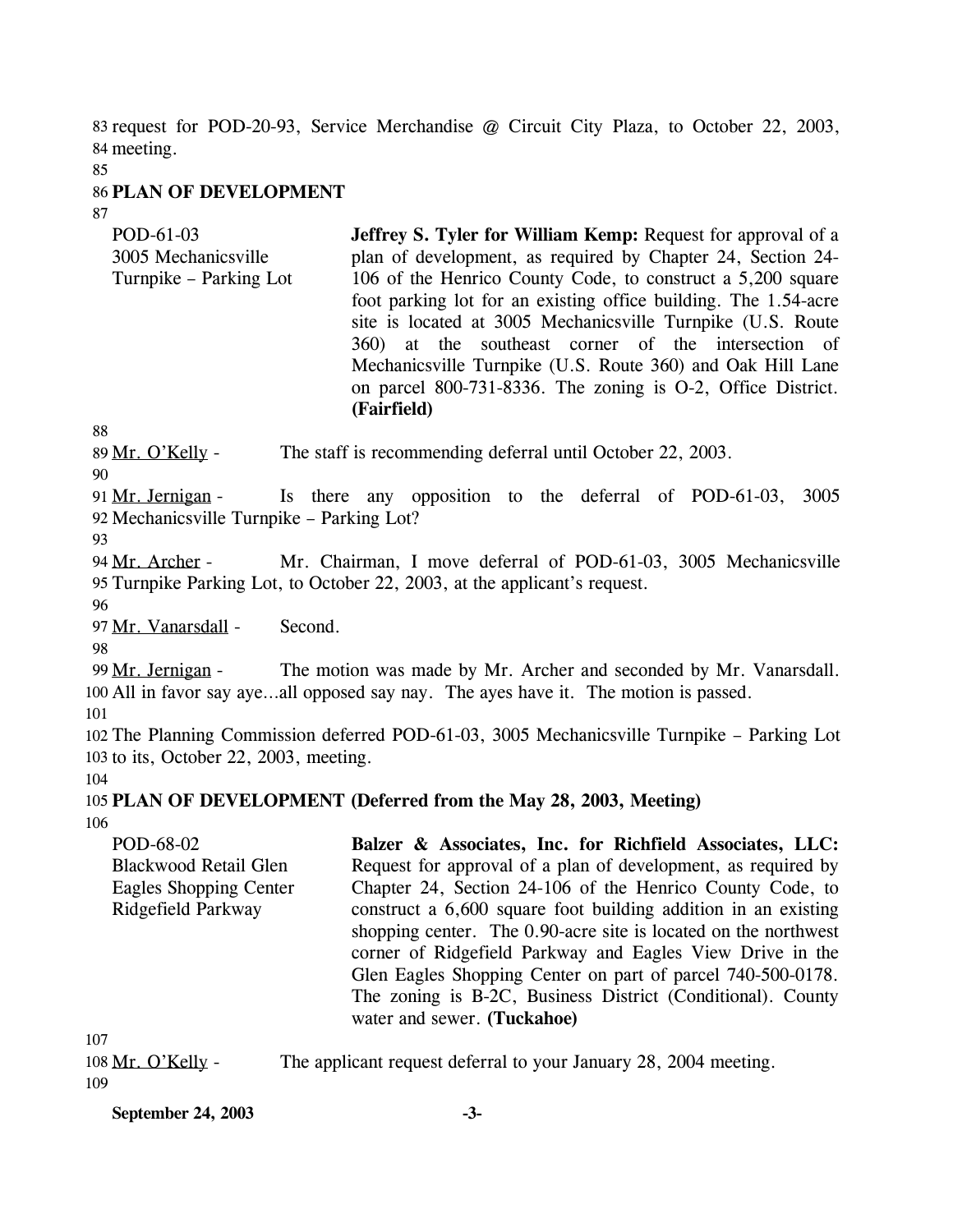Is there any opposition to the deferral of POD-68-02, Blackwood Retail 111 Glen Eagles Shopping Center - Ridgefield Parkway? 110 Mr. Jernigan -

112

I move that POD-68-02, Blackwood Retail Glen Eagles be deferred to 114 the January 28, 2004, meeting at the applicant's request. 113 Mrs. Ware -

115

116 Mr. Vanarsdall - Second.

117

The motion was made by Mrs. Ware and seconded by Mr. Vanarsdall. 119 All in favor say aye...all opposed say nay. The ayes have it. The motion is passed. 118 Mr. Jernigan -

120

121 At the request of the applicant, the Planning Commission deferred POD-68-02, Blackwood 122 Retail Glen Eagles Shopping Center Ridgefield Parkway to its, January 28, 2004, meeting. 123

## 124 **PLAN OF DEVELOPMENT**

125

| POD-54-03<br><b>Woodland Center Flex</b> | Resource International, Ltd. And Empire Development for<br>Liberty Property Development Corporation and Mid- |
|------------------------------------------|--------------------------------------------------------------------------------------------------------------|
| Condos – Eastpark Court                  | Atlantic Entry Systems, Inc.: Request for approval of a plan                                                 |
|                                          | of development as required by Chapter 24, Section 24-106 of                                                  |
|                                          | the Henrico County Code to construct five, one-story, 6,000                                                  |
|                                          | square foot office/warehouse buildings. The 5.47-acre site is                                                |
|                                          | located on the south line of Eastpark Court approximately 600                                                |
|                                          | feet west from Airport Drive on part of parcel 822-719-6631.                                                 |
|                                          | The zoning is M-1, Light Industrial District. County water and<br>sewer. (Varina)                            |

126

127 Mr. O'Kelly - The staff is requesting deferral to your October 22, 2003, meeting. 128

Is there anyone in the audience in opposition to POD-54-03, Woodland 130 Center Flex Condos – Eastpark Court, being deferred to the October 22, 2003, meeting? With 131 that, I'll make a motion to defer POD-54-03, Woodland Center Flex Condos - Eastpark Court, 132 to October 22, 2003. 129 Mr. Jernigan -

133

134 Mr. Vanarsdall - Second.

135

We have a motion by Mr. Jernigan and a second by Mr. Vanarsdall. All 137 in favor say aye...all opposed say nay. The ayes have it. The motion is passed. 136 Mr. Jernigan -

138

139 The Planning Commission deferred POD-54-03, Woodland Flex Condos – Eastpark Court, to 140 its October 22, 2003, meeting.

141

Mr. Chairman, the next item on the agenda would be the Expedited Agenda. For the benefit of those here this morning for the Expedited Agenda, they are items 143 144 that staff is recommending approval of. There are no known concerns. The Planning 142 Mr. Silber -

### **September 24, 2003 -4-**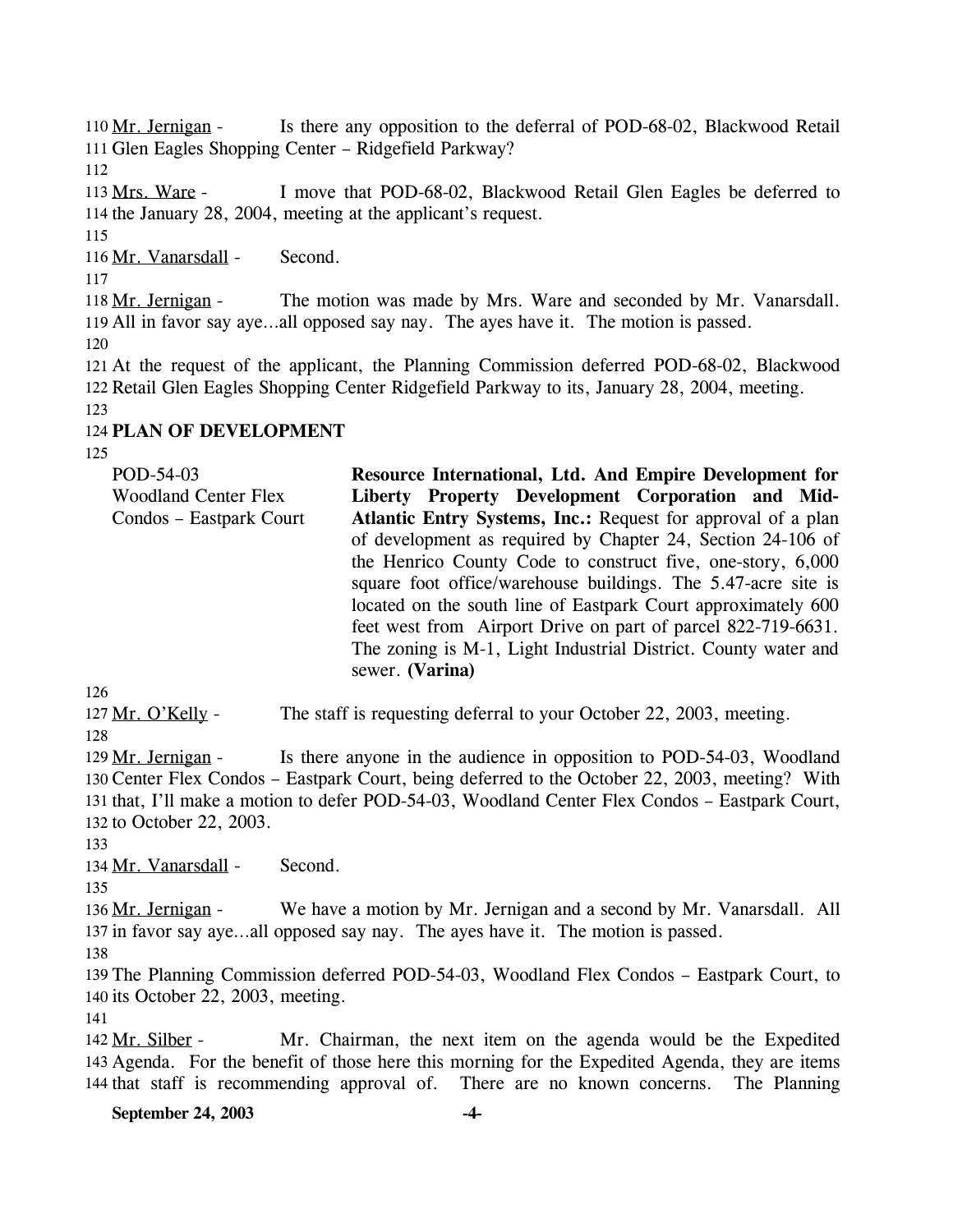145 Commissioner from that district and other Commissioners have no difficulty with the plan and 146 there is no opposition at this point. We will ask if there is any opposition, and if there is 147 opposition we will pull it off the Expedited Agenda and we will hear the case in the order it 148 was listed on the agenda. These are items that we believe that can be handle in an expedited 149 fashion.

150

Thank you, Mr. Secretary. Mr. Chairman, we have five cases to be 152 considered on the Expedited Agenda. The first is on page 2. 151 Mr. O'Kelly -

153

### 154 **TRANSFER OF APPROVAL**

155

| POD-43-82            | Colony Management Corporation for Colony Building,             |
|----------------------|----------------------------------------------------------------|
| LaPetite Academy     | LLC: Request for approval of a transfer of approval, as        |
| 9211 Quioccasin Road | required by Chapter 24, Section 24-106 of the Henrico County   |
|                      | Code from Castlewood Realty Company, Inc. to Colony            |
|                      | Building, LLC. The .976-acre site is located on the south side |
|                      | of Quioccasin Road approximately 224 feet west of Inez Road    |
|                      | on parcel 750-745-3671. The zoning is O-1C, Office District    |
|                      | (Conditional) and B-1C, Business District (Conditional).       |
|                      | County water and sewer. (Tuckahoe)                             |
| 156                  |                                                                |

Mr. Alex Alexander is here, the new owner, if the Commission have any 158 questions. 157 Mr. O'Kelly -

159

Is there any opposition to transfer of approval POD-43-82, LaPetite 161 Academy? No opposition. 160 Mr. Jernigan -

162

Then, I move for approval of transfer of approval for POD-43-82, 164 LaPetite Academy. 163 Mrs. Ware -

165

166 Mr. Vanarsdall - Second.

167

We have a motion by Mrs. Ware and a second by Mr. Vanarsdall. All 169 in favor say aye...all opposed say nay. The ayes have it. The motion is passed. 168 Mr. Jernigan -

170

Mr. Chairman, I would like to point out that Mr. Alexander is sitting 172 here. He is also on the Richmond BZA and he used to be on the Richmond Planning 173 Commission. He is very active in the community, The Westwood Club, on the board, and a 174 good citizen and we are glad to see him take this over. It was empty when you took it over, 175 right? (Mr. Alexander responded with a headshake) Good. Thank you for coming Alex. 171 Mr. Vanarsdall -176

177 Mr. Alexander - The County has been treating me like a king.

179 Mr. Vanarsdall - He has also been a friend of Dave's for many years.

180

178

**September 24, 2003 -5-**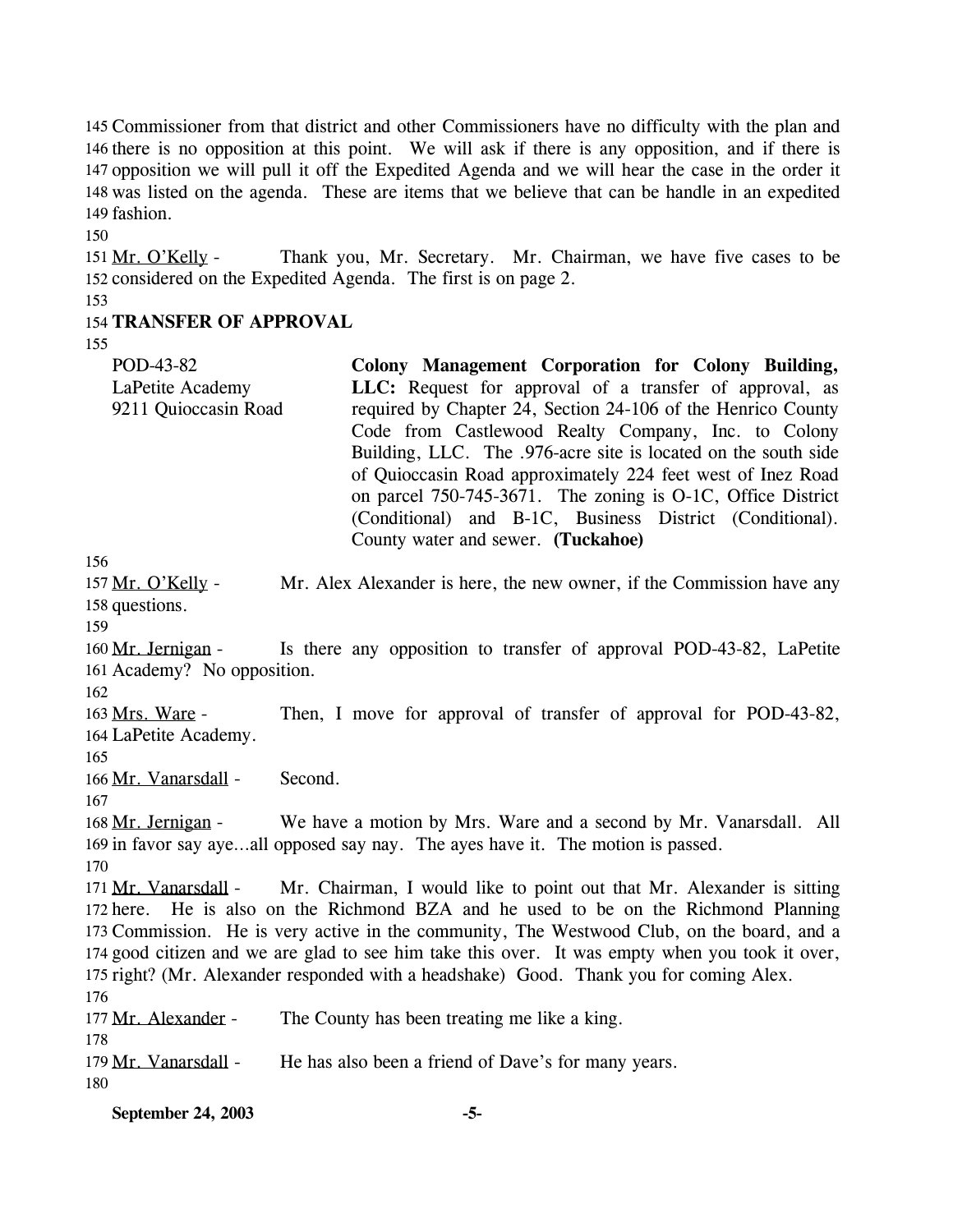181 The Planning Commission approved the transfer of approval request for POD-43-82, LaPetite Academy, 9211 Quioccasin Road, from Castlewood Realty Company, Inc. to Colony Building, 182 183 LLC. The new owner accepts and agrees to be responsible for continued compliance with the 184 conditions of the original approval and the following condition:

185

186 187 1. The site improvements, as identified on the plan dated **May 20, 2003,** shall be completed by **October 20, 2003**.

188

## 189 **TRANSFER OF APPROVAL**

190

POD-10-80 Mechanicsville Pitstop 2301 Mechanicsville Turnpike **Altaf A. Ladhani for Richmond Petroleum Marketing, Inc.:**  Request for approval of a transfer of approval, as required by Chapter 24, Section 24-106 of the Henrico County Code from Prasham, LLC to Richmond Petroleum Marketing, Inc. The 0.859-acre site is located at 2301 Mechanicsville Turnpike (U.S. Route 360) on parcel 799-728-4562. The zoning is B-3,

Business District. County water and sewer. **(Fairfield)** 

191

Is there anyone in the audience in opposition to transfer of approval 193 POD-10-80, Mechanicsville Pitstop? No opposition. Mr. Archer. 192 Mr. Jernigan -

194

Mr. Chairman, I move approval of transfer of approval POD-10-80, 196 Mechanicsville Pitstop, subject to the three listed conditions Nos. 1, 2 and 3. 195 Mr. Archer -

197

198 Mr. Taylor - Second.

199

The motion was made by Mr. Archer and seconded by Mr. Taylor. All 201 in favor say aye...all opposed say nay. The ayes have it. The motion is passed. 200 Mr. Jernigan -

202

 The Planning Commission approved the transfer of approval request for POD-10-80, Mechanicsville Pitstop from Prasham, LLC to Richmond Petroleum Marketing, Inc. The new owner accepts and agrees to be responsible for continued compliance with the conditions of the original approval and the following conditions:

207

208 209 1. A bond shall be posted to cover the site deficiencies as identified in the inspection report, dated **August 20, 2003**, no later than **October 1, 2003**.

 $2102.$ 211 The relocation of the dumpsters, removal of trash and debris and placement of stop bars and signs at all entrances shall be completed by **October 15, 2003**.

 $212.3$ . 213 3. Parking spaces shall be restriped and damaged curbing shall be repaired by **October 15, 2003**, unless a revised plan of development is submitted prior to that date.

214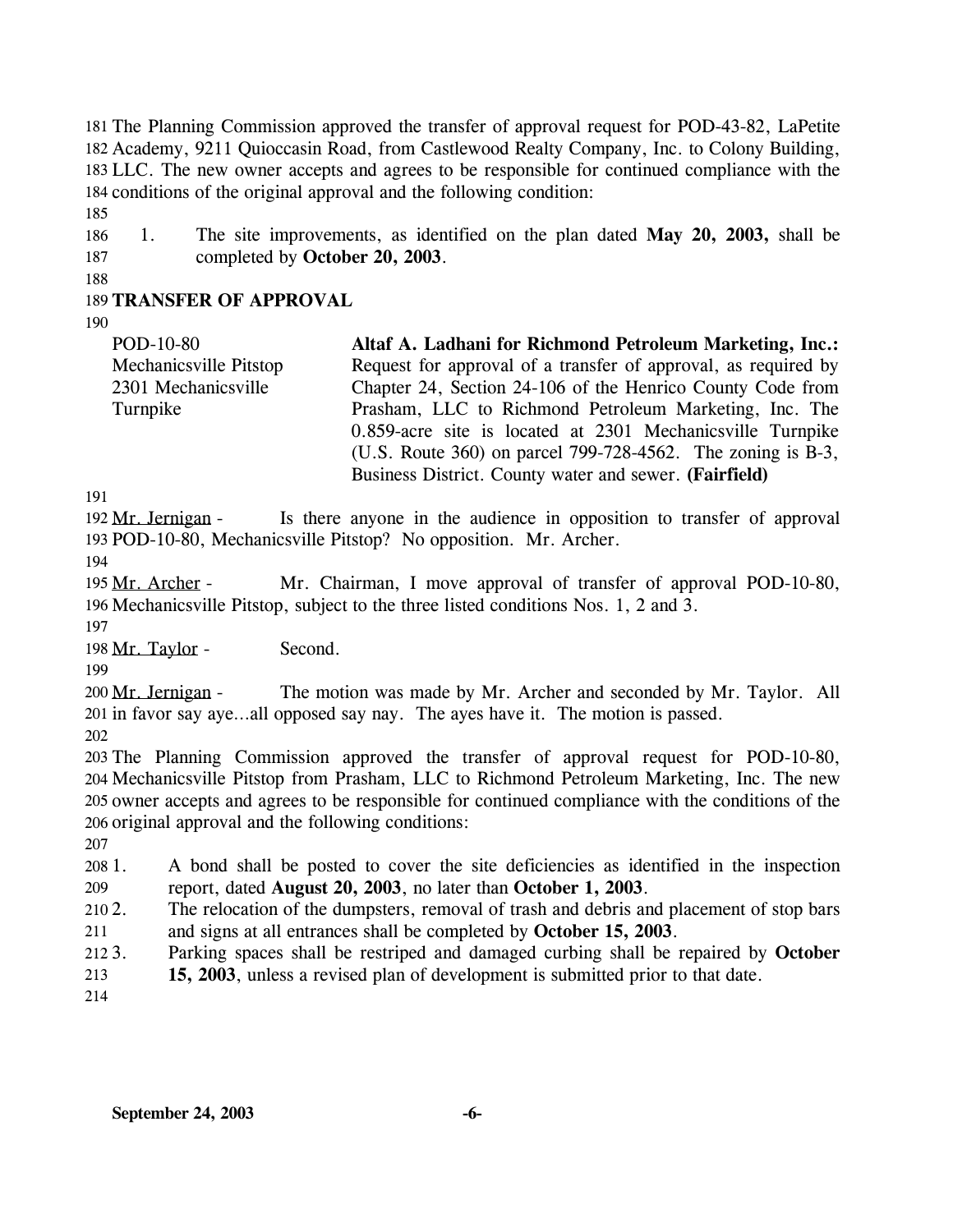#### 214 **TRANSFER OF APPROVAL**

215

| POD-11-03               | Spring Arbor of Richmond Limited Partnership: Request for         |
|-------------------------|-------------------------------------------------------------------|
| Spring Arbor Assisted   | approval of a transfer of approval, as required by Chapter 24,    |
| Living- Flintwood Drive | Section 24-106 of the Henrico County from Code HHHunt             |
|                         | Assisted Living, Inc. to Spring Arbor of Richmond Limited         |
|                         | Partnership. The 5.5-acre site is located on the southeast corner |
|                         | of the intersection of Ridgefield Parkway and Flintwood Drive     |
|                         | on parcel 745-751-3992. The zoning is R-6C, General               |
|                         | Residence District (Conditional). County water and sewer.         |
|                         | (Tuckahoe)                                                        |

216

Is there anyone in the audience in opposition to transfer of approval 218 POD-11-03, Spring Arbor Assisted Living - Flintwood Drive? No opposition. Mrs. Ware. 217 Mr. Jernigan -219

Then I move approval of transfer of approval POD-11-02, Spring Arbor 221 Assisted Living. 220 Mrs. Ware -

222

223 Mr. Vanarsdall - Second.

224

The motion was made by Mrs. Ware and seconded by Mr. Vanarsdall. All in favor say aye…all opposed say nay. The ayes have it. The motion is passed. 226 225 Mr. Jernigan -

227

 The Planning Commission approved the transfer of approval request for POD-11-03, Spring Arbor Assisted Living – Flintwood Drive, from HHHunt Assisted Living, Inc. to Spring Arbor of Richmond Limited Partnership. The new owner accepts and agrees to be responsible for continued compliance with the conditions of the original approval.

232

## 233 **SUBDIVISION**

234

Four Mile Run (September 2003 Plan) **Engineering Design Associates, for Emory F. and Virginia S. Mosely:** The .434-acre site is located at the eastern terminus of Goldeneye Lane on part of parcel 821-686-0727. The zoning is A-1, Agricultural District. County water and sewer. **(Varina) 0 Lot** 

235

Is there anyone in the audience in opposition to the Four Mile Run 237 Subdivision Road Dedication? No opposition. With that, I will move for approval of the Four 238 Mile Run Road Dedication, subject to the annotations on the plans and the standard conditions 239 for subdivisions served by public utilities. 236 Mr. Jernigan -

240

241 Mr. Vanarsdall - Second.

242

The motion was made by Mr. Jernigan and seconded by Mr. Vanarsdall. All in favor say aye…all opposed say nay. The ayes have it. The motion is passed. 244 243 Mr. Jernigan -

**September 24, 2003 -7-**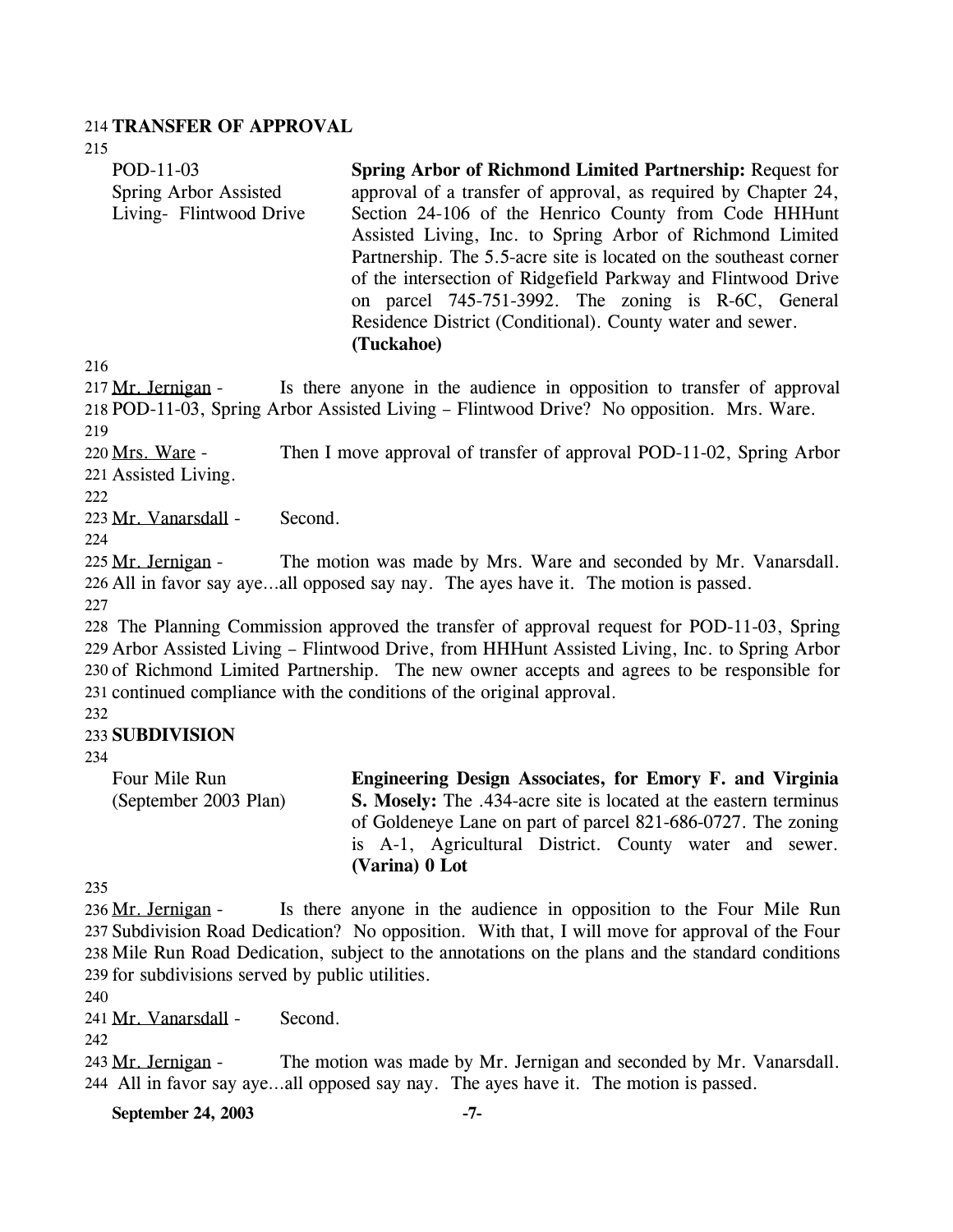The Planning Commission granted conditional approval to the Four Mile Run Road Dedication 245 (September 2003 Plan) subject to the standard conditions attached to these minutes for 246 247 subdivisions served by public utilities.

248

### 249 **SUBDIVISION**

250

Dedication of a Portion of **Timmons Group for Richmond International Raceway,**  County Concept Road (85-1) **Inc.:** The 2.38-acre site is located approximately 0.3 mile east and Richmond Henrico Turnpike (September 2003 Plan) of the intersection of Richmond & Henrico Turnpike and Azalea Avenue on parcel 796-747-9944. The zoning is O-2C, Office District (Conditional) and M-1, Light Industrial District. **(Fairfield) 0 Lot** 

251

Is there anyone in the audience in opposition to the Road Dedication of a 253 Portion of County Concept Road (85-1) Richmond and Henrico Turnpike? No opposition. Mr. Archer. 254 252 Mr. Jernigan -

255

Mr. Chairman, I move for conditional approval subject to the annotation 257 on the plans and the standard conditions for subdivisions not served by public utilities. 256 Mr. Archer -258

259 Mr. Taylor - Second.

260

The motion was made by Mr. Archer and seconded by Mr. Taylor. All 262 in favor say aye...all opposed say nay. The ayes have it. The motion is passed. 261 Mr. Jernigan -

263

 The Planning Commission granted conditional approval to the Dedication of a Portion of County Concept Road (85-1) Richmond and Henrico Turnpike (September 2003 Plan) subject to the standard conditions attached to these minutes for subdivisions not served by public utilities.

268

Mr. Chairman, that concludes all the cases on the Expedited Agenda. 270 The next item of business would be the subdivisions extensions of conditional approval. All of 271 those on the list this morning are for informational purposes only. It does not require any 272 action by the Planning Commission. Mr. O'Kelly, is there any discussion that you would like 273 to provide on any of these? 269 Mr. Silber -

274

No, Mr. Secretary, everything is in order and the staff will be granting 276 approval administratively. 275 Mr. O'Kelly -

277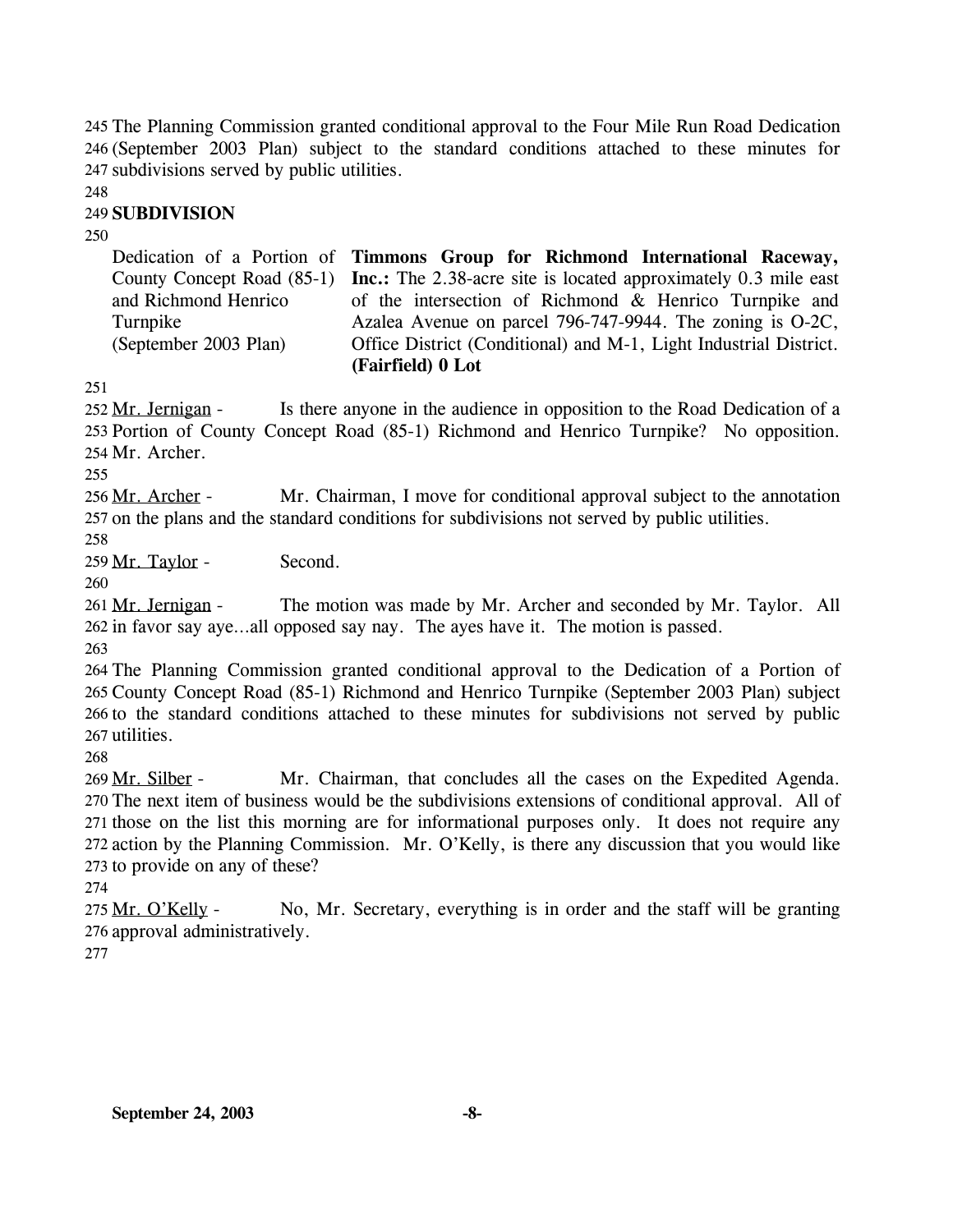## 277 **SUBDIVISION EXTENSIONS OF CONDITIONAL APPROVAL**

278

#### 279 **FOR INFORMATIONAL PURPOSE ONLY**

280

| <b>Subdivision</b>                                                                 | <b>Magisterial</b><br><b>District</b> | Original No.<br>of Lots                                                                                                                                                                                                                                                                                                                                                                                                                                                                                                                                                                                                                                     | Remaining<br>Lots | <b>Previous</b><br><b>Extensions</b> | Year(s)<br><b>Extended</b> |
|------------------------------------------------------------------------------------|---------------------------------------|-------------------------------------------------------------------------------------------------------------------------------------------------------------------------------------------------------------------------------------------------------------------------------------------------------------------------------------------------------------------------------------------------------------------------------------------------------------------------------------------------------------------------------------------------------------------------------------------------------------------------------------------------------------|-------------------|--------------------------------------|----------------------------|
| The Cottages @<br><b>CrossRidge</b><br>(Sept. 2002 Plan)                           | <b>Brookland</b>                      | 92                                                                                                                                                                                                                                                                                                                                                                                                                                                                                                                                                                                                                                                          | 16                | $\boldsymbol{0}$                     | 1 Year<br>09/22/04         |
| (Sec. 2 and 3Revised)<br>The Cottages @<br>CrossRidge, Sec. 4<br>(Sept. 2002 Plan) | <b>Brookland</b>                      | 126                                                                                                                                                                                                                                                                                                                                                                                                                                                                                                                                                                                                                                                         | 126               | $\bf{0}$                             | 1 Year<br>09/22/04         |
| <b>New Market Place</b><br>(September 2002 Plan)                                   | <b>Varina</b>                         | 15                                                                                                                                                                                                                                                                                                                                                                                                                                                                                                                                                                                                                                                          | 15                | $\bf{0}$                             | 1 Year<br>09/22/04         |
| The Park @ Twin<br><b>Hickory Collector</b><br>Roads (July 2002 Plan)              | <b>Three</b><br><b>Chopt</b>          | $\boldsymbol{0}$                                                                                                                                                                                                                                                                                                                                                                                                                                                                                                                                                                                                                                            | $\boldsymbol{0}$  | $\boldsymbol{0}$                     | 1 Year<br>09/22/04         |
| <b>Osborne Acres</b><br>(August 1999 Plan)                                         | <b>Varina</b>                         | 17                                                                                                                                                                                                                                                                                                                                                                                                                                                                                                                                                                                                                                                          | 17                | $\mathbf{3}$                         | 1 Year<br>09/22/04         |
| 281                                                                                |                                       |                                                                                                                                                                                                                                                                                                                                                                                                                                                                                                                                                                                                                                                             |                   |                                      |                            |
| 282<br>283 Mr. Silber -                                                            |                                       | Mr. O'Kelly, we do have the request for New Market Place, is that in                                                                                                                                                                                                                                                                                                                                                                                                                                                                                                                                                                                        |                   |                                      |                            |
| 284 order for approval?                                                            |                                       |                                                                                                                                                                                                                                                                                                                                                                                                                                                                                                                                                                                                                                                             |                   |                                      |                            |
| 285                                                                                |                                       |                                                                                                                                                                                                                                                                                                                                                                                                                                                                                                                                                                                                                                                             |                   |                                      |                            |
| 286 Mr. O'Kelly -<br>Yes.<br>287                                                   |                                       |                                                                                                                                                                                                                                                                                                                                                                                                                                                                                                                                                                                                                                                             |                   |                                      |                            |
| 288 Mr. Silber -<br>289                                                            |                                       | Okay. Moving on to the first item which will be on Page 6.                                                                                                                                                                                                                                                                                                                                                                                                                                                                                                                                                                                                  |                   |                                      |                            |
| 290 SUBDIVISION                                                                    |                                       |                                                                                                                                                                                                                                                                                                                                                                                                                                                                                                                                                                                                                                                             |                   |                                      |                            |
| 291                                                                                |                                       |                                                                                                                                                                                                                                                                                                                                                                                                                                                                                                                                                                                                                                                             |                   |                                      |                            |
| Eagle's Nest<br>(September 2003 Plan)                                              |                                       | Potts, Minter & Associates, P.C. for Finer Homes, Inc.,<br>Darbytown Development, Marie W. Lane, William F. &<br>Judy R. Walker, John E. Teichert, Sr., James & Mildred<br>Campbell, and Harry F. & J. S. Balacke: The 45.44-acre<br>site is located at the southwest corner of the intersection<br>Darbytown and Willson Roads on parcels 810-702-9087, 5017;<br>811-702-2019, 2097, 2204, 2273, 3350 and 811-701-2679. The<br>zoning is R-2AC, One-Family Residence District (Conditional),<br>R-2C, One-Family Residence District (Conditional) and R-3C,<br>One-Family Residence District (Conditional). County water and<br>sewer. (Varina) 81 77 Lots |                   |                                      |                            |
| 292                                                                                |                                       |                                                                                                                                                                                                                                                                                                                                                                                                                                                                                                                                                                                                                                                             |                   |                                      |                            |

293 Mr. Jernigan - Is there anyone in the audience in opposition to Eagles Nest (September

**September 24, 2003** -9-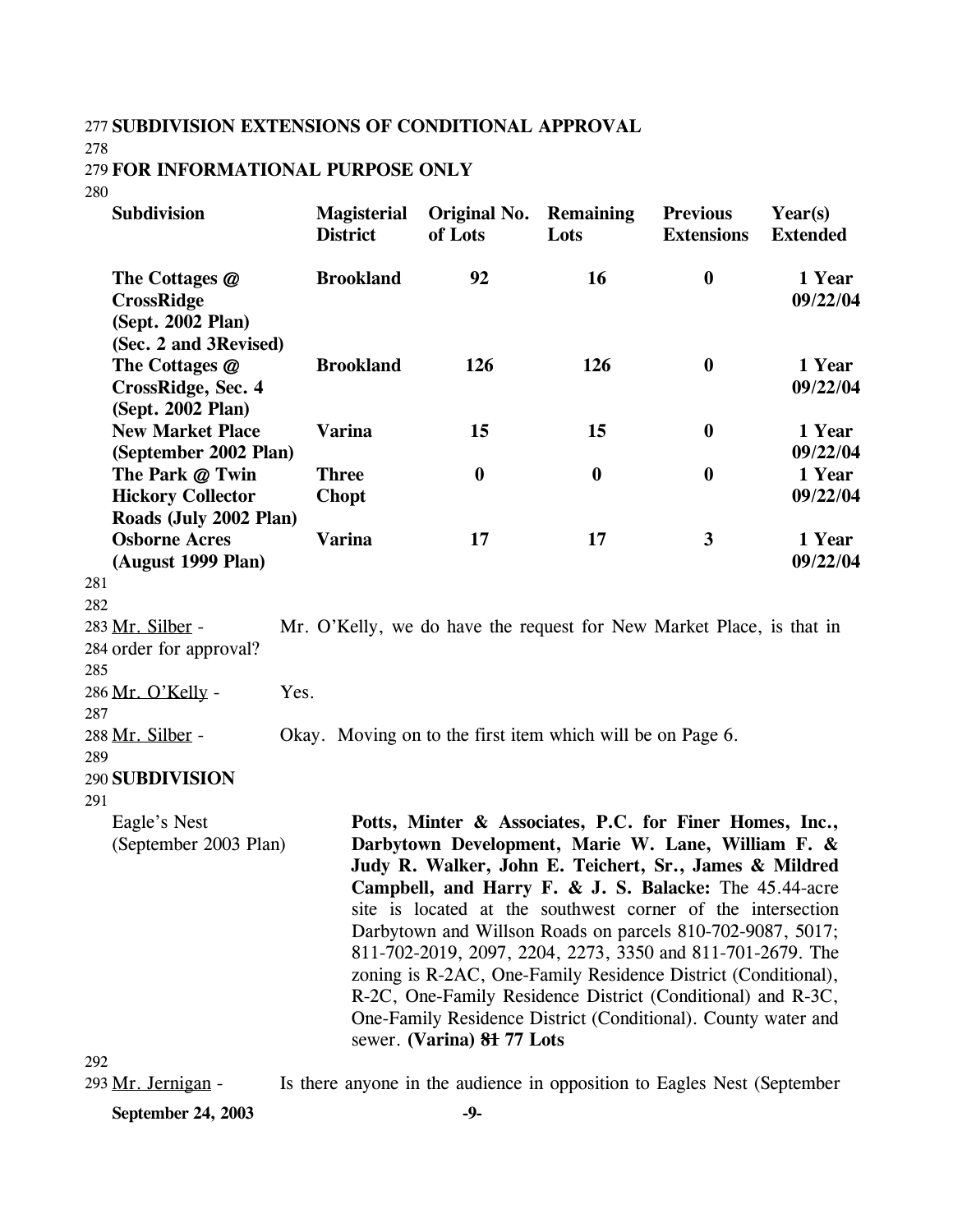294 2003 Plan)? No opposition.

Good morning. This project is located at the southwest corner of the 297 intersection of Darbytown Road and Willson Road. This property was rezoned in July of this 298 year with the rezoning case  $C$ -26 $C$ -03 and it was zoned R-2 $C$ , R-2A $C$  or R-3, which provides 299 for a variety of lots from 18,000 square feet to 11,000 square feet. In accordance with density 300 limitations, described in the proffers, there are 77 lots proposed. Staff had several concern 301 with the original plan that was submitted. Therefore a revised plan was requested and submitted, which is before you today and we are handing that out. One concern was the 302 303 number of lots proposed on the original plan which exceeded the proffered density 304 requirements. The revised plan currently complies with the maximum number of lots allowed. 296 Mr. Strauss -305

 Another concern pertains to the layout number of several lots along Bald Eagle Court. Specifically, the original plan proposed double-frontage lots at this cul-de-sac. The applicant has revised the layout to eliminate the possibility of some houses fronting on both the front and rear lot line. Again, this is reflected in the revised layout that you have before you this morning. In general, this subdivision goes beyond standard code requirements. The proffers require specific building materials including brick and stone, garages, larger homes and sidewalks along these roads and along a portion of the south side of Darbytown Road. 313

314 The applicant's engineer worked very diligently to address staff's concern prior to this 315 meeting. 316 recommend approval. The applicant's engineer is here today to answer any questions you may 317 have and I'll be happy to answer any questions as well. Thank you. The revised plan meets staff's concerns at this time and therefore staff can

318

295

Thank you, Mr. Strauss. Are there any questions of Mr. Strauss from 320 the Commission? 319 Mr. Jernigan -

321

Mr. Strauss, the revised plans now show 77 lots and proffered conditions 323 at a maximum of 77. The agenda which list 81 lots needs to be corrected to show 77. 322 Mr. Silber -

324

325 Mr. Strauss - That would be correct.

326

So, the maximum permitted by the proffered conditions, Commissioners, 328 should be 77 and the revised plan shows 77. 327 Mr. Silber -

329

Thank you, Mr. Strauss. All I have to say is I think this is going to be a 331 very nice project. The developer has been good to work with, and I think they will be nice 332 quality homes and I appreciate you stepping up to the plate the way you did. So with that, I 333 will move for approval of Eagle's Next Subdivision in the Varina District. Conditional 334 approval subject to the annotations on the plan, the standard conditions for subdivisions served 335 by public utilities and the following additional conditions Nos. 12, 13, 14, and 15. 330 Mr. Jernigan -

336

337 Mr. Taylor - Second. 338

**September 24, 2003 -10-**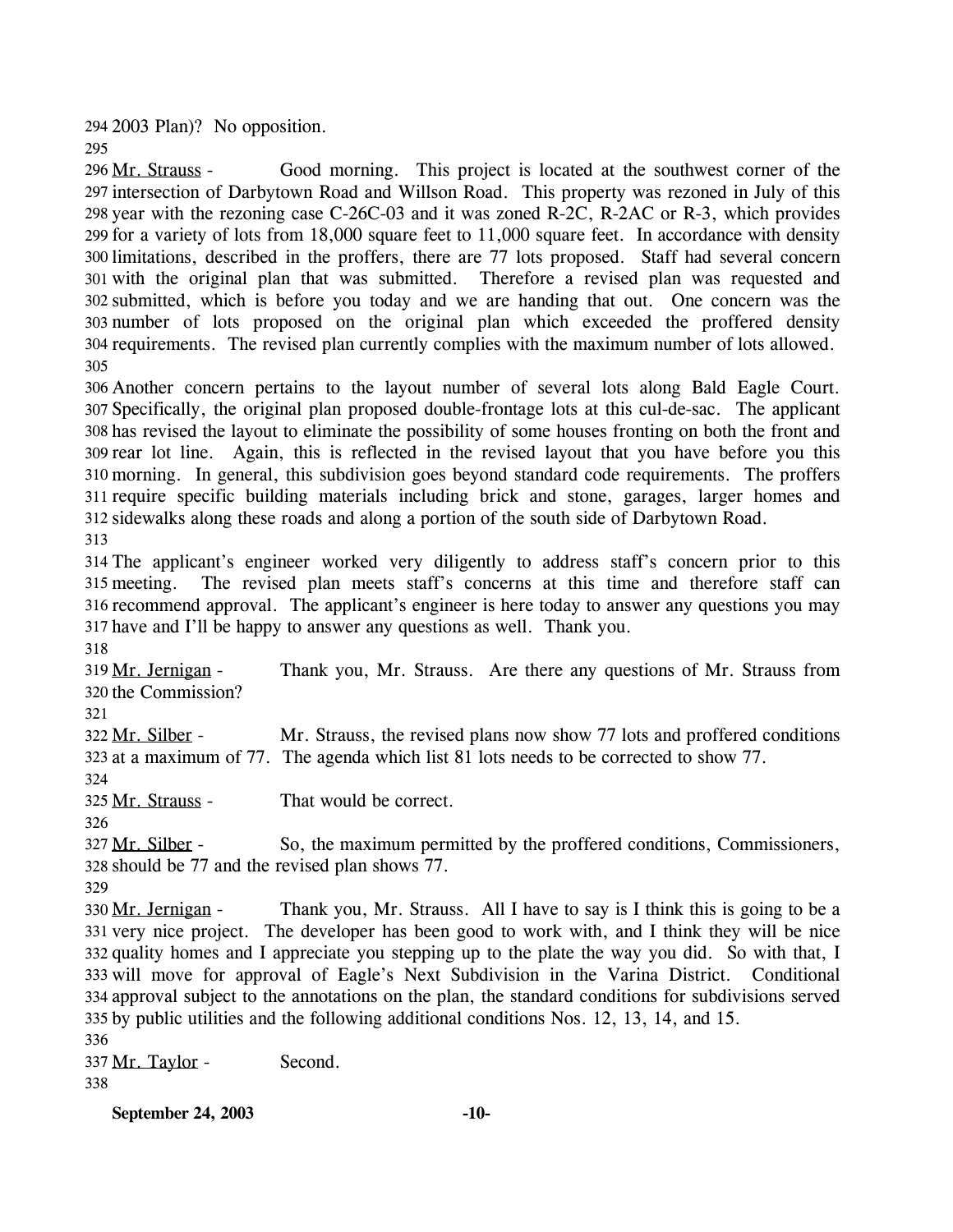The motion was made by Mr. Jernigan and seconded by Mr. Taylor. All 340 in favor say aye...all opposed say nay. The ayes have it. The motion is passed. 339 Mr. Jernigan -341

342 The Planning Commission granted conditional approval subject to the standard conditions 343 attached to these minutes, for subdivisions served by public utilities, the annotations on the 344 plan and the following additional conditions:

345

346 12. 347 348 12. Prior to requesting final approval, the engineer shall furnish the Planning Staff a plan showing a dwelling situated on Lot 1, Block D to determine if the lot design is adequate to meet the requirements of Chapter 24, of the Henrico County Code.

349 13. 350 Any necessary offsite drainage easements must be obtained prior to approval of the construction plan by the Department of Public Works.

351 14. 352 The proffers approved as part of zoning case  $C-26C-03$  shall be incorporated in this approval.

353 15. 354 355 356 357 358 359 360 15. Any future building lot containing a BMP, sediment basin or trap and located within the buildable area for a principal structure or accessory structure, may be developed with engineered fill. All material shall be deposited and compacted in accordance with the Virginia Uniform Statewide Building Code and geotechnical guidelines established by a professional engineer. A detailed engineering report shall be submitted for the review and approval by the Building Official prior to the issuance of a building permit on the affected lot. A copy of the report and recommendations shall be furnished to the Directors of Planning and Public Works.

361

### 362 **LANDSCAPE & LIGHTING PLAN**

363

LP/POD-1-03 Strasser Car Wash – Pump Road **Balzer & Associates, Inc. for Trafeo, LLC:** Request for approval of a landscape and lighting plan, as required by Chapter 24, Sections 24-106 and 24-106.2 of the Henrico County Code. The 1.00-acre site is located on the western line of Pump Road, approximately 280 feet north of the intersection of Church Road and Pump Road on parcel 739-755-3445. The zoning is B-3, Business District. **(Three Chopt)** 

364

Is there anyone in the audience in opposition to the landscape and 366 lighting plan for LP/POD-1-03, Strasser Car Wash? No opposition. Good morning, Ms. 367 News. 365 Mr. Jernigan -

368

Good morning, Mr. Chairman and members of the Commission. The 370 revised plan which has been handed out to you addresses the annotations on the original plan. 371 The planting along the northern property line has been revised to meet the transitional buffer 372 requirements and the applicant indicates that he has been coordinating with the neighboring 373 property owners. In lieu of removing the pole mounted floodlight, which illuminates the 374 building façade, the applicant has agreed to provide glare shields and field aim the light to 375 eliminate any potential glare on adjacent properties or roads. Staff recommends approval of 376 the revised annotated plan, subject to the standard conditions for landscape and lighting plans. 369 Ms. News -

**September 24, 2003 -11-**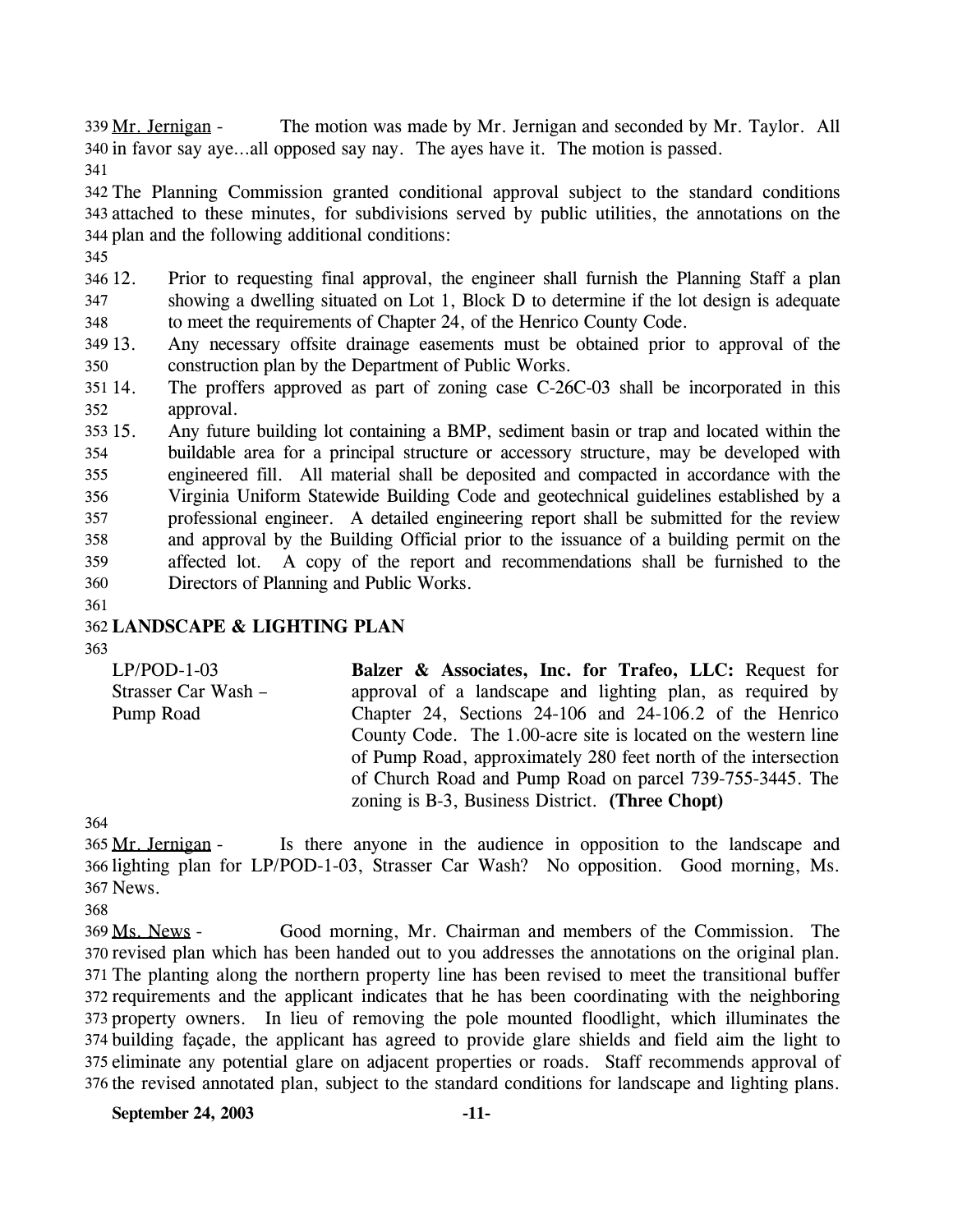377 The applicant and his representative are present and I'll be happy to answer any questions. 378

Are there any questions of Ms. News by the Planning Commission? 380 Thank you, Ms. News. 379 Mr. Jernigan -

381

Mr. Chairman, the only question I have is do we have to waive the time 383 limit on this? 382 Mr. Taylor -

384

The plan came in on Monday and then another revision later on Monday, 386 but because of the emergency situation and the weather we weren't open on Thursday and Friday, we accepted a lot of plans on Monday. So we are not processing waiving time limits 387 388 as we had discussed prior to the meeting, with staff. 385 Ms. News -

389

Thank you. Mr. Chairman, I'll move for approval of landscape and 391 lighting plan for LP/POD-1-03, Strasser Car Wash on Pump Road, subject to the standard 392 conditions for landscape and lighting plans and the annotations on the plan. 390 Mr. Taylor -

393

394 Mr. Archer - Second, Mr. Chairman.

395

The motion was made by Mr. Taylor and seconded by Mr. Archer. All 397 in favor say aye...all opposed say nay. The ayes have it. The motion is passed. 396 Mr. Jernigan -

398

 The Planning Commission approved the landscape and lighting plan for LP/POD-1-03, Strasser Car Wash on Pump Road, subject to the standard conditions attached to these minutes, for landscape and lighting plan and the annotations on the plan. 402

## 403 **LANDSCAPE & LIGHTING PLAN**

404

| $LP/POD-24-03$       | Balzer & Associates for Emerywood, LLC and Sheetz, Inc.:     |
|----------------------|--------------------------------------------------------------|
| Sheetz-7035 W. Broad | Request for approval of a landscape and lighting plan, as    |
| <b>Street</b>        | required by Chapter 24, Sections 24-106 and 24.106.2 of the  |
|                      | Henrico County Code. The 2.376-acre site is located at the   |
|                      | southwest corner of the intersection of Emerywood Parkway    |
|                      | and W. Broad Street (U.S. Route 250) on parcel 766-747-7212. |
|                      | The zoning is M-1, Light Industrial District. (Three Chopt)  |

405

Is there anyone in the audience in opposition to  $LP/POD-24-03$ , Sheetz – 7035 W. Broad Street, landscape and lighting plan? No opposition. Ms. News. 407 406 Mr. Jernigan -

408

The revised plan which has just been handed out addresses staff's 410 remaining annotations. The applicant has resolved all conflicts between the lights and the trees 411 and the utility easements and has added landscaping along W. Broad Street frontage as 412 requested. A decorative low iron fence will be provided as requested by the Division of Police 413 between the rear of this site and the adjacent TGIF Fridays. The applicant has made every 414 effort to provide a quality landscape plan. And with that said, staff recommends approval 409 Ms. News -

**September 24, 2003 -12-**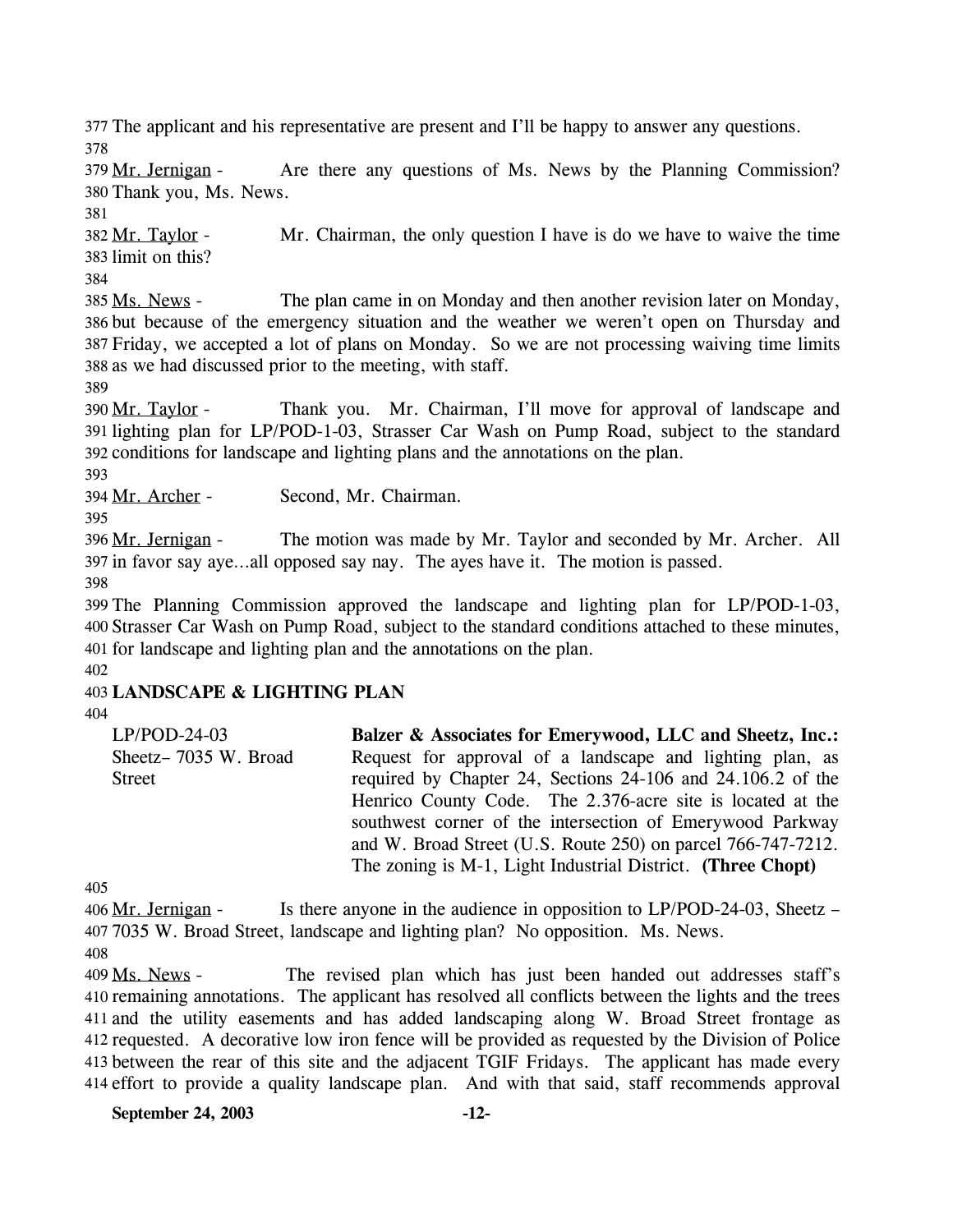415 subject to the standard conditions for landscaping and lighting plans. The applicant's 416 representative is present and I'll be happy to answer any questions.

417

Are there any questions of Ms. News by the Commission? Thank you, 419 Ms. News. Okay, Mr. Taylor. 418 Mr. Jernigan -

420

Thank you very much, Ms. News. Therefore, I'll move approval of LP/POD-24-03, Sheetz – 7035 W. Broad Street, subject to the standard conditions for 422 423 landscape and lighting plans and the annotations on the plan. 421 Mr. Taylor -

424

425 Mr. Vanarsdall - Second.

426

The motion was made by Mr. Taylor and seconded by Mr. Vanarsdall. All in favor say aye…all opposed say nay. The ayes have it. The motion is passed. 428 427 Mr. Jernigan -

429

430 Mr. Silber - And that is with the revised plan that was submitted.

431

432 The Planning Commission approved the landscape and lighting plan for LP/POD-24-03, Sheetz 433 – 7035 W. Broad Street, subject to the standard conditions attached to these minutes, for 434 landscape and lighting plan and the annotations on the plans.

435

## 436 **SUBDIVISION**

437

Hickory Grove (September 2003 Plan) **Koontz-Bryant, P.C. for Carol Sacra:** The 5.26-acre site is adjacent to Old Nuckols Road on the south side, approximately 1000 feet east of Shady Grove Road intersection on parcel 744- 773-8230. The zoning is RTHC, Residential Townhouse District (Conditional). County water and sewer. **(Three Chopt) 32 Lots** 

438

Is there anyone in the audience in opposition to Hickory Grove (September 2003 Plan)? No opposition. 440 439 Mr. Jernigan -

441

Good morning of the Commission. Hickory Grove, Phase II, is the 443 second phase of Hickory Grove Townhouse Subdivision, formerly known as the Townes of Twin Hickory. The POD for this phase of 32 townhouses would return to the Commission at a 444 445 later date. At this point, conditional approval is approved for the schematic layout plan only. The revised plan was just handed out to you. The plan has been revised to address staff's 446 447 concerns regarding the alignment of the secondary entrance drive and to provide a 20-foot 448 setback for parking from the adjoining Avery Green Subdivision. With those changes, the plans now meet the multi-family standards and are consistent with the proffers and zoning 449 450 requirements. Staff is now ready to recommend approval. The engineer is here and I am also 451 here to answer any questions. 442 Mr. Kennedy -

452

453 Mr. Jernigan - Are there any questions of Mr. Kennedy from the Commission?

**September 24, 2003 -13-**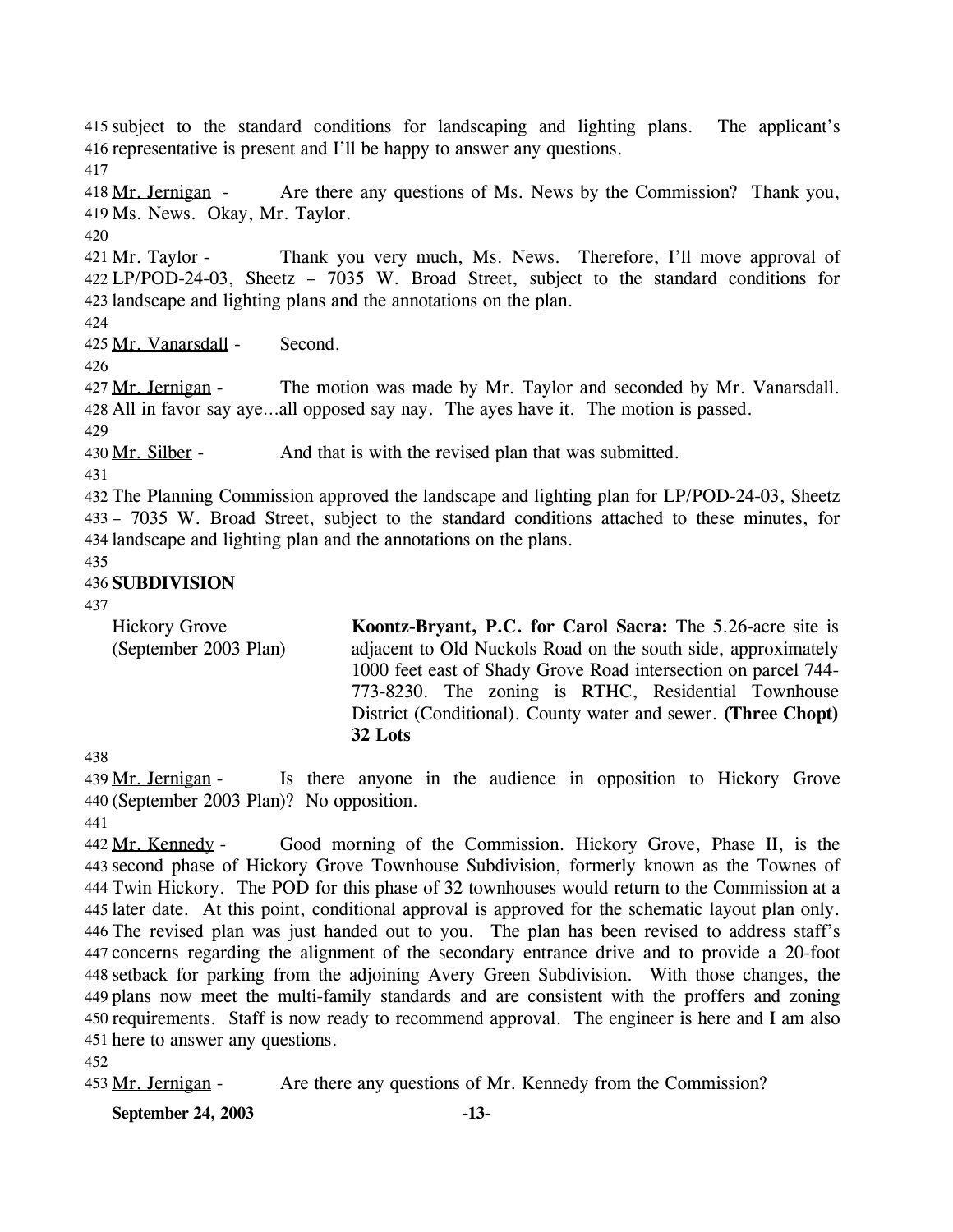| 454<br>455 Mr. Taylor -<br>Mr. Chairman, I don't have any questions on the text of the case but do                                                                                                                                                                                                                                                                                                                                                                 |  |  |
|--------------------------------------------------------------------------------------------------------------------------------------------------------------------------------------------------------------------------------------------------------------------------------------------------------------------------------------------------------------------------------------------------------------------------------------------------------------------|--|--|
| 456 we have to waive the time limits on this one or is does the same prevails?<br>457                                                                                                                                                                                                                                                                                                                                                                              |  |  |
| The same policy prevails.<br>458 Mr. Kennedy -<br>459                                                                                                                                                                                                                                                                                                                                                                                                              |  |  |
| 460 Mr. Silber -<br>Mr. Kennedy, has the traffic engineers reviewed this access point?<br>461                                                                                                                                                                                                                                                                                                                                                                      |  |  |
| Yes, he has. In fact, a representative of the Traffic Engineering Office<br>462 Mr. Kennedy -<br>463 is here if anyone has any questions.<br>464                                                                                                                                                                                                                                                                                                                   |  |  |
| 465 Mr. Jernigan -<br>Thank you, Mr. Kennedy.<br>466                                                                                                                                                                                                                                                                                                                                                                                                               |  |  |
| Mr. Chairman, I have maybe an observation or a question.<br>Mr.<br>467 Mr. Taylor -<br>468 Kennedy, this is somewhat of a revision of the past plan. Your thoughts on the way that they<br>469 have rearranged the road please.<br>470                                                                                                                                                                                                                             |  |  |
| All of the connections were previously contemplated so this is consistent<br>471 Mr. Kennedy -<br>472 with the previously proposed section. It's kind of strange being done by two different<br>473 developers HHHunt was doing the original development and this is being done by another<br>474 developer. But it was previously contemplated and Ryan Homes is building all their<br>475 townhouses. It's been coordinated basically by the homebuilder.<br>476 |  |  |
| Did the traffic and road system, is designed to merge harmoniously with<br>477 Mr. Taylor -<br>478 Hickory Grove, Phase I?<br>479                                                                                                                                                                                                                                                                                                                                  |  |  |
| 480 Mr. Kennedy - Yes. It was contemplated that way and they had to provide a secondary<br>481 rear entrance because the numbers of units succeeded the 80 units which require a second<br>482 entrance for townhouse development.                                                                                                                                                                                                                                 |  |  |
| 483<br>484 Mr. Taylor -<br>Thank you, sir. Appreciate that. With that, Mr. Chairman, I'll move<br>485 approval of subdivision Hickory Grove, subject to the standard conditions for subdivisions<br>486 served by public utilities and additional conditions Nos. 13, 14, and 15 and the annotations on<br>487 the plan.<br>488                                                                                                                                    |  |  |
| Second.<br>489 Mr. Vanarsdall -<br>490                                                                                                                                                                                                                                                                                                                                                                                                                             |  |  |
| The motion was made by Mr. Taylor and seconded by Mr. Vanarsdall.<br>491 Mr. Jernigan -<br>492 All in favor say ayeall opposed say nay. The ayes have it. The motion is passed.<br>493                                                                                                                                                                                                                                                                             |  |  |
| 494 The Planning Commission granted conditional approval subject to the standard conditions<br>495 attached to these minutes, for subdivisions served by public utilities, the annotations on the<br>496 plan and the following additional conditions:                                                                                                                                                                                                             |  |  |
| 497<br>498 13.<br>The limits and elevation of the 100-year frequency flood shall be conspicuously noted on                                                                                                                                                                                                                                                                                                                                                         |  |  |
| September 24, 2003<br>$-14-$                                                                                                                                                                                                                                                                                                                                                                                                                                       |  |  |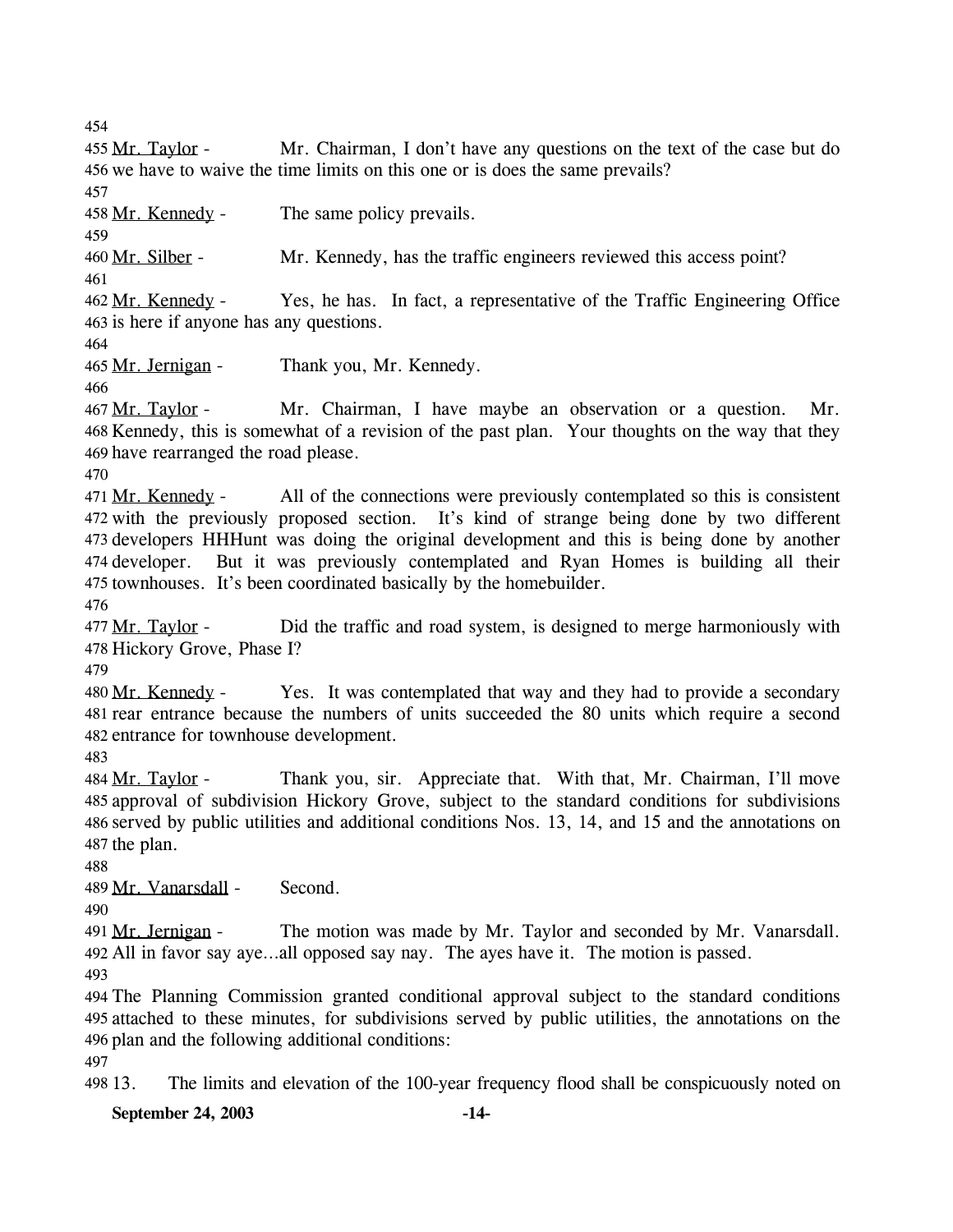the plat and construction plans and labeled "Limits of 100 year floodplain." Dedicate floodplain as a "Variable Width Drainage & Utilities Easement." 499 500

501 14. 502 Any necessary offsite drainage easements must be obtained prior to approval of the construction plan by the Department of Public Works.

503 15. 504 The proffers approved as part of zoning case C-17C-03 shall be incorporated in this approval.

505

### 506 **LANDSCAPE PLAN**

507

LP/POD-15-03 Chic-Fil-A @ Tuckernuck Plaza – W. Broad Street **Bohler Engineering for Broad Street F.F., LLC & Chick-**Fil-A, Inc.: Request for approval of a landscape plan, as required by Chapter 24, Sections 24-106 and 24-106.2 of the Henrico County Code. The 0.93-acre site is located on the northwest corner of Tuckernuck Drive and W. Broad Street (U.S. Route 250) on part of parcel 757-757-9923. The zoning is B-2, Business District. **(Brookland)** 

508

Is there anyone in the audience in opposition to LP/POD-15-03, Chic-510 Fil-A @ Tuckernuck Plaza? No opposition. 509 Mr. Jernigan -

511

Chic-Fil-A is located in an outparcel in Tuckernuck Shopping Center. It 513 was formerly a parking area serving the shopping center. A revised plan is being handed out. 514 The plans were revised and annotated to address staffs concerns. A previously unscreened 515 transforming located on Tuckernuck Drive has been relocated on this site and it will be 516 screened by wax myrtles. In addition, the plan has been annotated to show that a Virginia 517 Power utility connection, which is on the wall of the building facing W. Broad Street. It will 518 be screened by a brick wall to match the building. With those changes the County landscaping 519 requirements are satisfied and staff can recommend approval. The engineer is here to answer 520 any questions you may have and I am also. 512 Mr. Kennedy -

521

522 Mr. Jernigan - Are there any questions of Mr. Kennedy by the Commission.

523

Yes, sir. I have several. Mr. Kennedy, I didn't know until yesterday, I 525 had a discussion with Mr. Silber, about the removing of the ugly green box over at Arby's and 526 it's still there. And it's going to be moved and you have in here that it will be screened. 524 Mr. Vanarsdall -527

528 Mr. Kennedy - Yes, it will be screened with wax myrtles.

529

530 Mr. Vanarsdall - Is that okay with Dominion Power?

531

Yes. It's going to be relocated right next to the dumpster enclosure. One 533 side will be the dumpster enclosure. They have to have a five-foot separation of front that is 534 going to face into the parking lot. The other sides will be screened, they need to have basically 535 three-foot separation of wax myrtles or shrubs that are used along Twin Hickory Drive. Mr. 536 Taylor is well aware of them, and they grow pretty full. 532 Mr. Kennedy -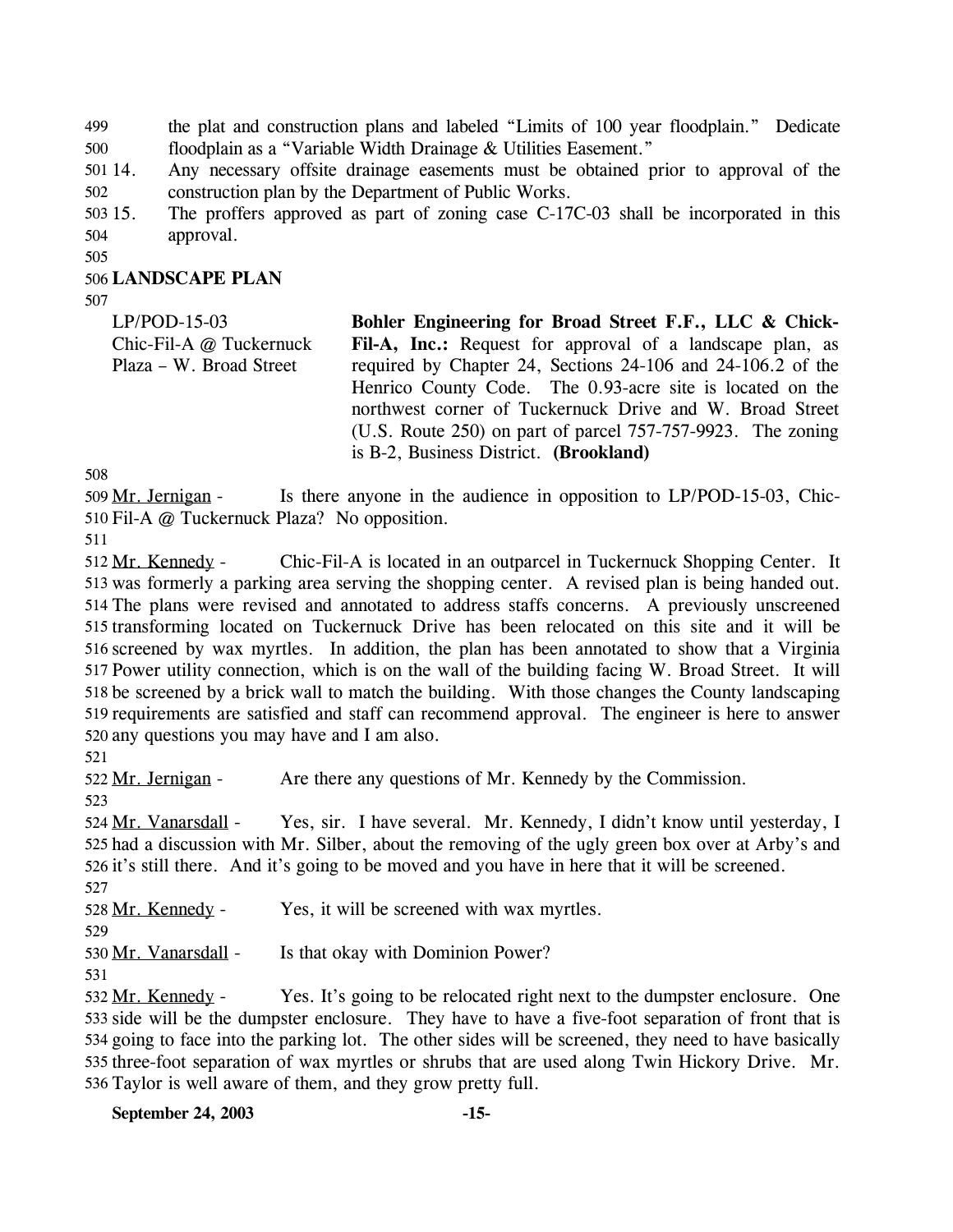537

541

538 Mr. Vanarsdall -

540 Dominion Power decided to do on their on?

This is something that Dominion Power decided to do on their own. I 543 think they just decided that since they are going to relocate it, I think they decided to charge Chic-Fil-A. I think they are taking advantage of Chic-Fil-A… Since they are already in 544 545 violation any way. Chic-Fil-A came along at a convenient time. 542 Mr. Kennedy -546 As Mr. Kennedy know, I went out and paid a visit and was very shocked 548 and surprised to find the big power box on the front of the building facing Broad Street. I 549 couldn't believe it. You know we had this discussion before and it's supposed to be annotated 550 on the plan. So Chic-Fil-A is good enough to... Are they going to screen that with the same 551 brick of the building? 547 Mr. Vanarsdall -552 553 Mr. Kennedy - That's right. 554 555 Mr. Vanarsdall - Where is the door going to be for someone who wants to work on it? 556 They told me that the door is going to face the back of the building the 558 same way it was intended to.... 557 Mr. Kennedy -559 How can the door face the back of the building? It has to be inside of 561 the building. 560 Mr. Vanarsdall -562 Basically, it will be a screen wall along Broad Street but it will be facing 564 Tuckernuck Drive. 563 Mr. Kennedy -565 566 Mr. Vanarsdall - It will be an opening? 567 568 Mr. Kennedy - It will be a door. 569 570 Mr. Vanarsdall - What will the door be made of and what color? 571 It will be painted the same way the doors are to the dumpster and the 573 other doors. 572 Mr. Kennedy -574 575 Mr. Vanarsdall - And it's going to cover the whole thing? 576 577 Mr. Kennedy - That's what they told me, yes. 578 Good. Now, on the side door, the doors on the east end, I believe you 580 said they were going to be painted gray, they are going to be painted the same color brick. 579 Mr. Vanarsdall -581 Mr. Kennedy - Right. And some of the doors are already painted. **September 24, 2003 -16-**

Do you know what happened to... Mr. Silber said that they were going

539 to relocate it on the Arby's property. Do you know what happened to that? Is this something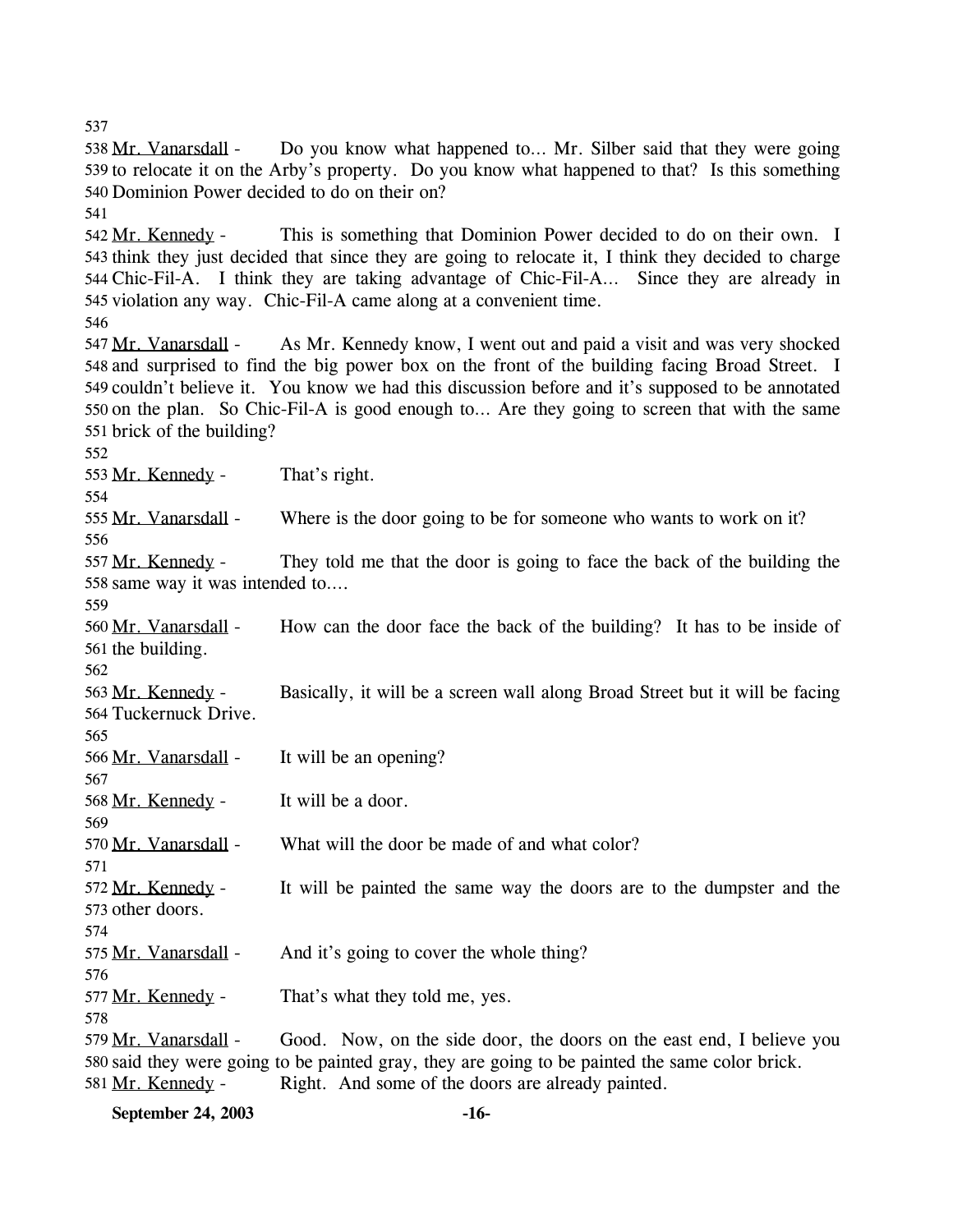582

The dumpster enclosure is really nice. Are the doors going to be 584 opaque? 583 Mr. Vanarsdall -

585

586 Mr. Kennedy - Yes, sir. They are going to be solid.

587

That's all of the questions that I have on it, and I notice you put on the 589 addendum you wrote in there about Dominion Power. That's good. 588 Mr. Vanarsdall -

590

Actually, the Virginia Power connection was originally intended by the 592 engineer to be on the back of the building. Virginia Power decided that this was more 593 convenient for them. I'm not sure how, because the transformer is on the other side of the 594 building and they had to wrap around the building to do this. 591 Mr. Kennedy -

595

Mr. Silber, did you touch bases with him after we spoke? Are you 597 satisfied with what he is saying? 596 Mr. Vanarsdall -

598

599 Mr. Silber - I'm satisfied with the information that has been provided to me by staff. 600

I am too. That's all the questions that I have, Mr. Chairman. And I appreciate the help you gave me on that and I appreciate the Chic-Fil-A people going along 602 603 with it. With that, I move LP/POD-15-03, Chic-Fil-A at Tuckernuck Plaza – W. Broad Street, 604 be approved with the annotations on the plans, the standard conditions for landscape plans, and 605 the items listed on the addendum. 601 Mr. Vanarsdall -

606

607 Mr. Taylor - Second.

608

The motion was made by Mr. Vanarsdall and seconded by Mr. Taylor. All in favor say aye…all opposed say nay. The ayes have it. The motion is passed. 610 609 Mr. Jernigan -

611

612 The Planning Commission approved the landscape plan for LP/POD-15-03, Chic-Fil-A at 613 Tuckernuck Plaza – W. Broad Street, subject to the standard conditions attached to these 614 minutes for landscape plans and the annotations on the plan.

615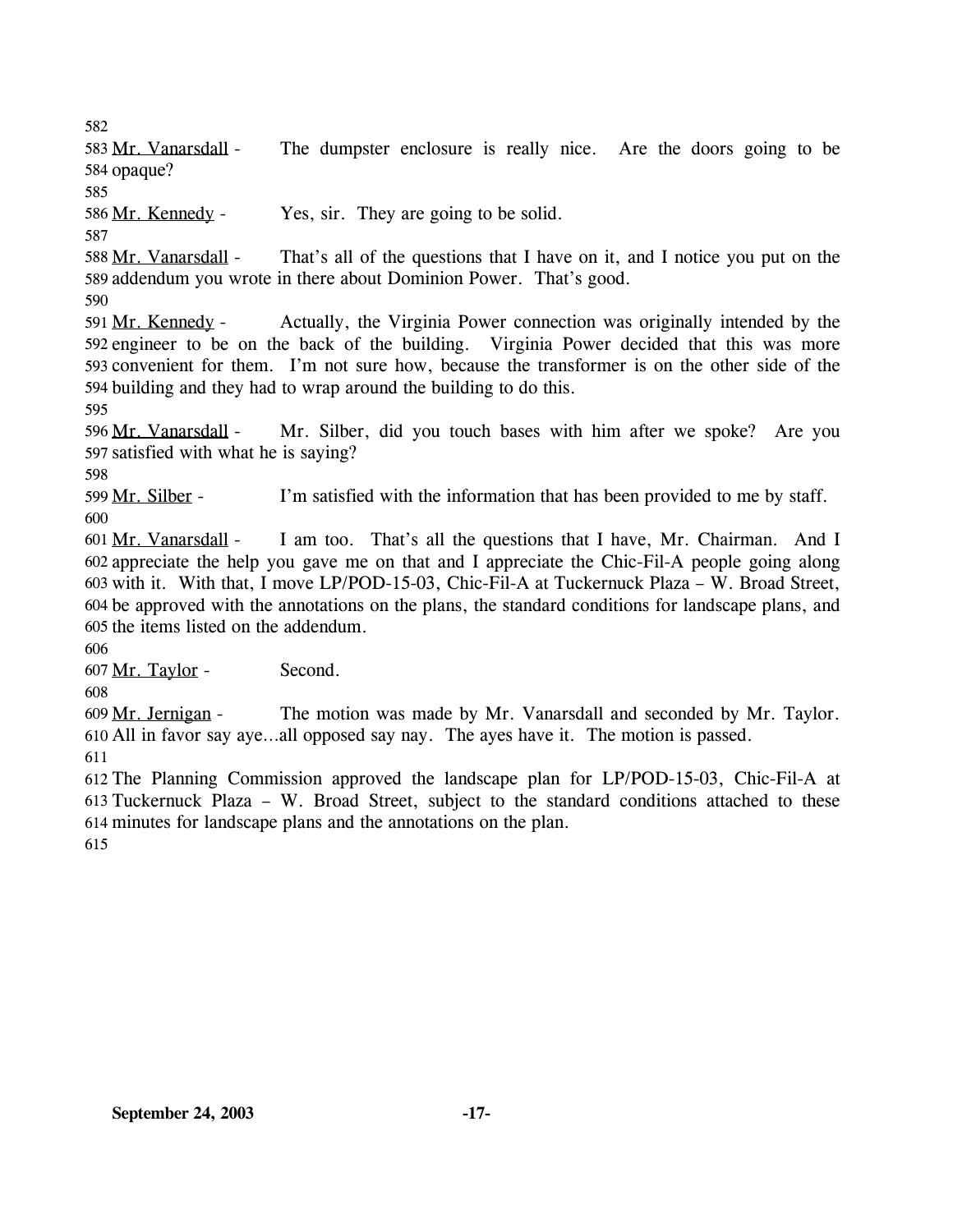#### 615 **PLAN OF DEVELOPMENT**

616

POD-53-03 Dominion Village– Phase 2 Creighton Road and Laburnum Avenue **Koontz-Bryant, P.C. and Skip Gelletly for VEPCO c/o Dominion and EDJ Associates, Inc.:** Request for approval of a plan of development as required by Chapter 24, Section 24- 106 of the Henrico County Code to construct a one-story, 9,967 square foot daycare/learning center and two, one-story, 5,000 square foot retail building additions to a shopping center. The 2.92-acre site is located on the southeast corner of Creighton Road and Laburnum Avenue on parcel 809-729- 7165. The zoning is B-3C, Business District (Conditional). County water and sewer. **(Fairfield)** 

617

Is there anyone in the audience in opposition to POD-53-03, Dominion 619 Village – Phase 2? No opposition. Ms. News, you may proceed. 618 Mr. Jernigan -

620

This project is the second phase of the proposed Dominion Village 622 Shopping Center located at the southeast corner of Creighton Road and Laburnum Avenue. The Planning Commission approved the first phase of the project, The Virginia Credit Union, 623 624 at the southwest corner of the shopping center at its August 14 meeting. The site is within the B-3C portion of the property, which will be developed as a mixed-use development subject to a 625 626 recently approved rezoning case consisting of both commercial and townhouse development. The remainder of the site, which is zoned RTHC, is not part of the project currently under 627 The proposed development consist of two,  $5,000$  square foot, one-story retail buildings connected by a covered passageway and a 10,000 square foot, one-story building for 629 630 potential use as a daycare center. The layout of the facility is in substantial conformance with 631 proffered exhibits. The proposed buildings will match the materials and architecture of the 632 previously approved Credit Union Bank. The facades of the building would consist primarily 633 of brick with a split-face block base and a E.I.F.S. cornice band supported by simple round columns and are very attractive. A 35-foot transitional buffer will be provided between the 634 635 proposed shopping center and the future townhouse development to the south and east. 621 Ms. News -628 review. 636

 In addition, a 20-foot-wide bermed landscape buffer will be provided along Laburnum Avenue and Creighton Road. A POD for Planning Commission review and approval will be required to complete the final outparcel within the shopping center. The plan meets all zoning requirements and proffers. Staff recommends approval of the plan subject to the standard conditions for developments of this type and the additional conditions in your agenda. The engineer is present and we are both available to answer any questions.

643

Thank you, Ms. News. Are there any questions of Ms. News by the 645 Commission? Mr. Archer, that's a nice looking building. 644 Mr. Jernigan -

646

Yes, it is, Mr. Chairman. Mr. Chairman, I don't think I need to speak 648 to anybody, but as you can see by how detailed the staff report is and the number of conditions 649 that adorn this case that Mr. Gelletly has worked very admirably and brings us up to the 647 Mr. Archer -

**September 24, 2003 -18-**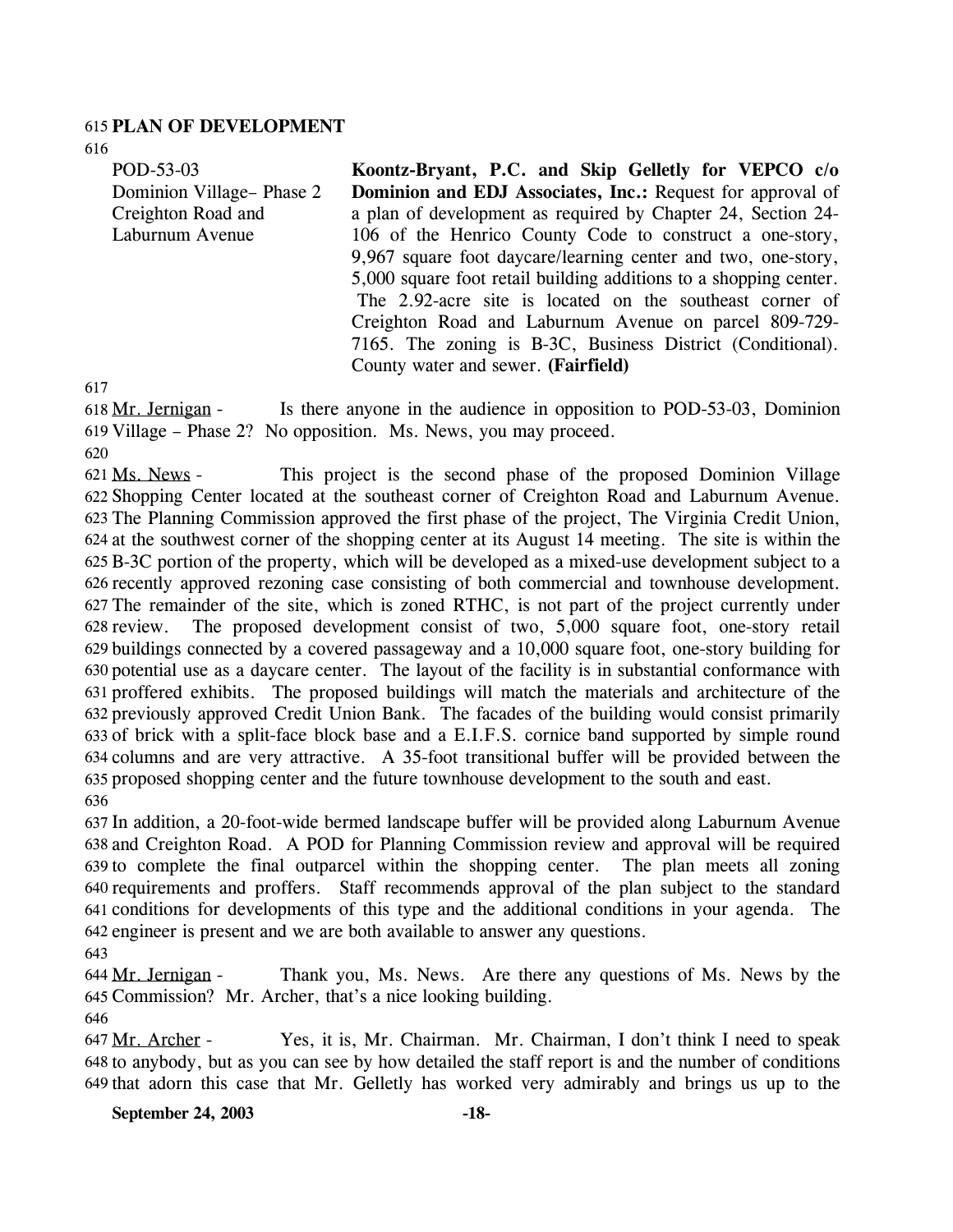standards that we expect. As you know, this is a part of a multi-use development and is 650 something that we hope will set a nice tone for that area of the County and we will probably be 651 skipping off of that, onto some additional and future development down there. Mr. Gelletly, 652 653 where are you? Thank you, sir. With that, I will move for approval of POD-53-03, Dominion Village – Phase 2, subject to the annotations on the plan, the standard conditions for 654 655 developments of this type and additional conditions Nos. 23 through 38.

656

657 Mr. Vanarsdall - Second.

658

The motion was made by Mr. Archer and seconded by Mr. Vanarsdall. All in favor say aye…all opposed say nay. The ayes have it. The motion is passed. 660 659 Mr. Jernigan -

661

 The Planning Commission approved POD-53-03, Dominion Village – Phase 2, Creighton Road and Laburnum Avenue, subject to the standard conditions attached to these minutes for developments of this type, the annotations on the plan and the following additional conditions: 665

666 23. 667 668 669 The right-of-way for widening of Creighton Road as shown on approved plans shall be dedicated to the County prior to any occupancy permits being issued. The right-of-way dedication plat and any other required information shall be submitted to the County Real Property Agent at least sixty (60) days prior to requesting occupancy permits.

670 24. 671 672 673 674 The easements for drainage and utilities as shown on approved plans shall be granted to the County in a form acceptable to the County Attorney prior to any occupancy permits being issued. The easement plats and any other required information shall be submitted to the County Real Property Agent at least sixty (60) days prior to requesting occupancy permits.

 $67525.$ 676 677 678 25. The limits and elevations of the 100-year frequency flood shall be conspicuously noted on the plan "Limits of 100 Year Floodplain." In addition, the delineated 100-year floodplain must be labeled "Variable Width Drainage and Utility Easement." The easement shall be granted to the County prior to the issuance of any occupancy permits.

679 26. 680 The required building setback shall be measured from the proposed right-of-way line and the parking shall be located behind the proposed right-of-way line.

681 27. 682 The developer shall provide fire hydrants as required by the Department of Public Utilities and Division of Fire.

683 28. 28. A standard concrete sidewalk shall be provided along the south side of Creighton Road.

684 29. 685 The proffers approved as a part of zoning case C-9C-03 shall be incorporated in this approval.

686 30. 687 688 Any necessary off-site drainage and/or water and sewer easements must be obtained in a form acceptable to the County Attorney prior to final approval of the construction plans.

689 31. 690 691 31. Deviations from County standards for pavement, curb or curb and gutter design shall be approved by the County Engineer prior to final approval of the construction plans by the Department of Public Works.

692 32. 693 Storm water retention, based on the 50-10 concept, shall be incorporated into the drainage plans.

694 33. Insurance Services Office (ISO) calculations must be included with the plans and

### **September 24, 2003 -19-**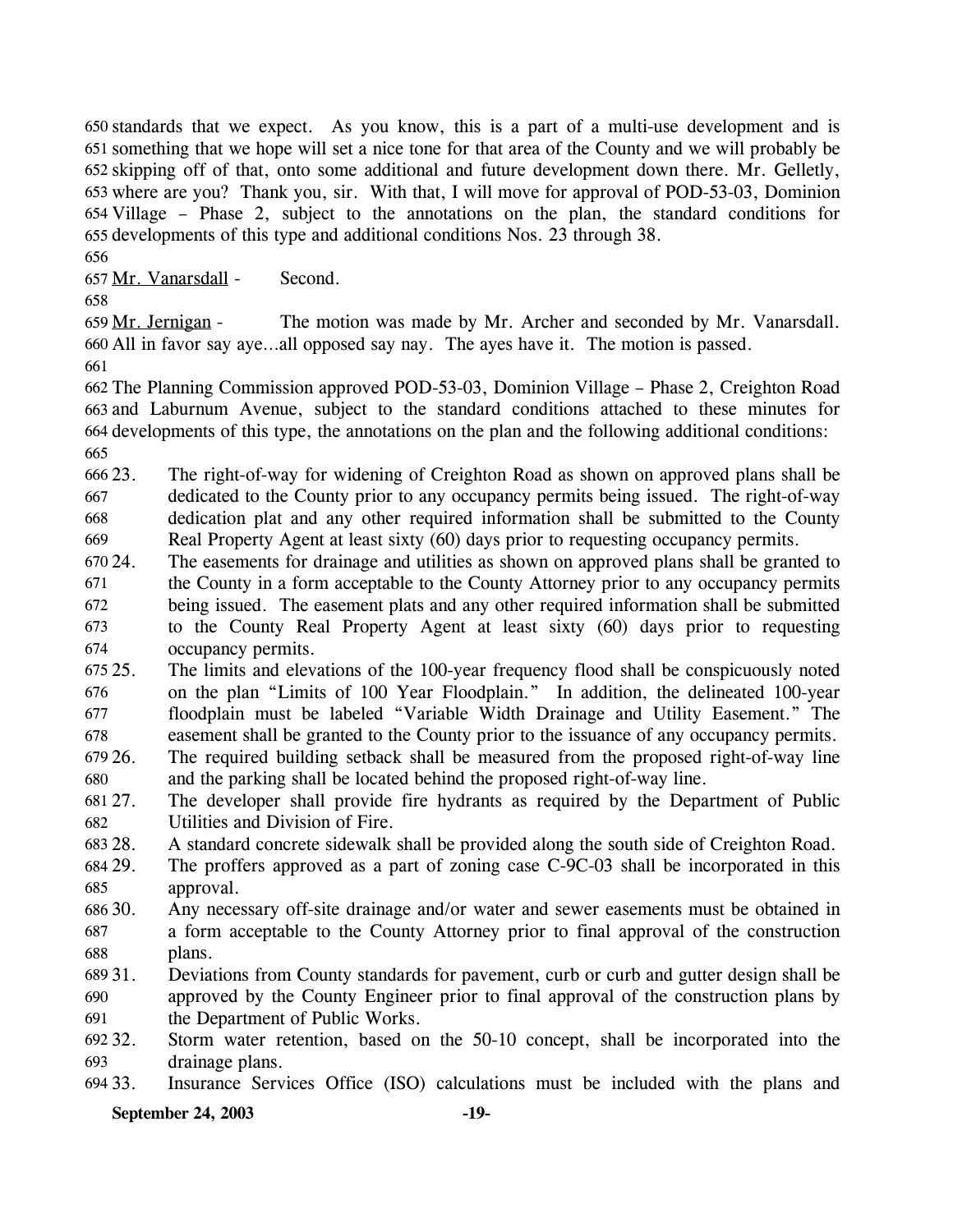contracts and must be approved by the Department of Public Utilities prior to the issuance of a building permit. 695 696

697 34. 698 699 Approval of the construction plans by the Department of Public Works does not establish the curb and gutter elevations along the Henrico County maintained right-ofway. The elevations will be set by Henrico County.

700 35. 701 702 Evidence of a joint ingress/egress and maintenance agreement must be submitted to the Planning Office and approved prior to issuance of a certificate of occupancy for this development.

703 36. 704 705 706 707 The conceptual master plan, as submitted with this application, is for planning and information purposes only. All subsequent detailed plans of development and construction plans needed to implement this conceptual plan may be administratively reviewed and approved and shall be subject to all regulations in effect at the time such subsequent plans are submitted for review/approval by the Planning Commission.

708 37. 709 The building shall be constructed of red brick and the brick shall not be painted at any time.

710 38. 711 712 713 714 The location of all existing and proposed utility and mechanical equipment (including HVAC units, electric meters, junction and accessory boxes, transformers, and generators) shall be identified on the landscape plans. All equipment shall be screened by such measures as determined appropriate by the Director of Planning or the Planning Commission at the time of plan approval**.**

715

## 716 **SUBDIVISION**

717

Windsor Oaks (September 2003 Plan) **E. D. Lewis & Associates, P.C. for Continental Development Corporation:** The 9.18-acre site is located approximately 1,700 feet south of Darbytown Road at the southern terminus of Oakington Drive on parcel 823-694-4202. The zoning is R-2AC, One-Family Residence District (Conditional). County water and septic tank/drainfield. **(Varina) 3 Lots** 

718

Is there anyone in the audience in opposition to Windsor Oaks (Septembers 2003 Plan)? No opposition. Good morning, Mr. McGarry. 720 719 Mr. Jernigan -

721

Good morning, Mr. Chairman, members of the Commission. The first 723 section of the Windsor Oaks subdivision was granted conditional approval for 52 lots back in 724 1999 on a single point of access. The conditional approval was granted with the condition that 725 a second point of access be provided with the future section. This is the future section but 726 conditions have changed. The future section originally was shown with stub streets connecting 727 to parcels to the east and south. The east parcel contained the proposed Hunt Valley 728 subdivision, which has expired. The south parcel has been granted conditional and final 729 approval for five lots, all fronting Doran Road and no connection. This plan proposes making 730 Oakington Drive a permanent cul-de-sac with three large lots on nine acres of land with no 731 additional road connections. 722 Mr. McGarry -

732

733 The applicant must present his case for an exception for the Planning Commission policy

**September 24, 2003 -20-**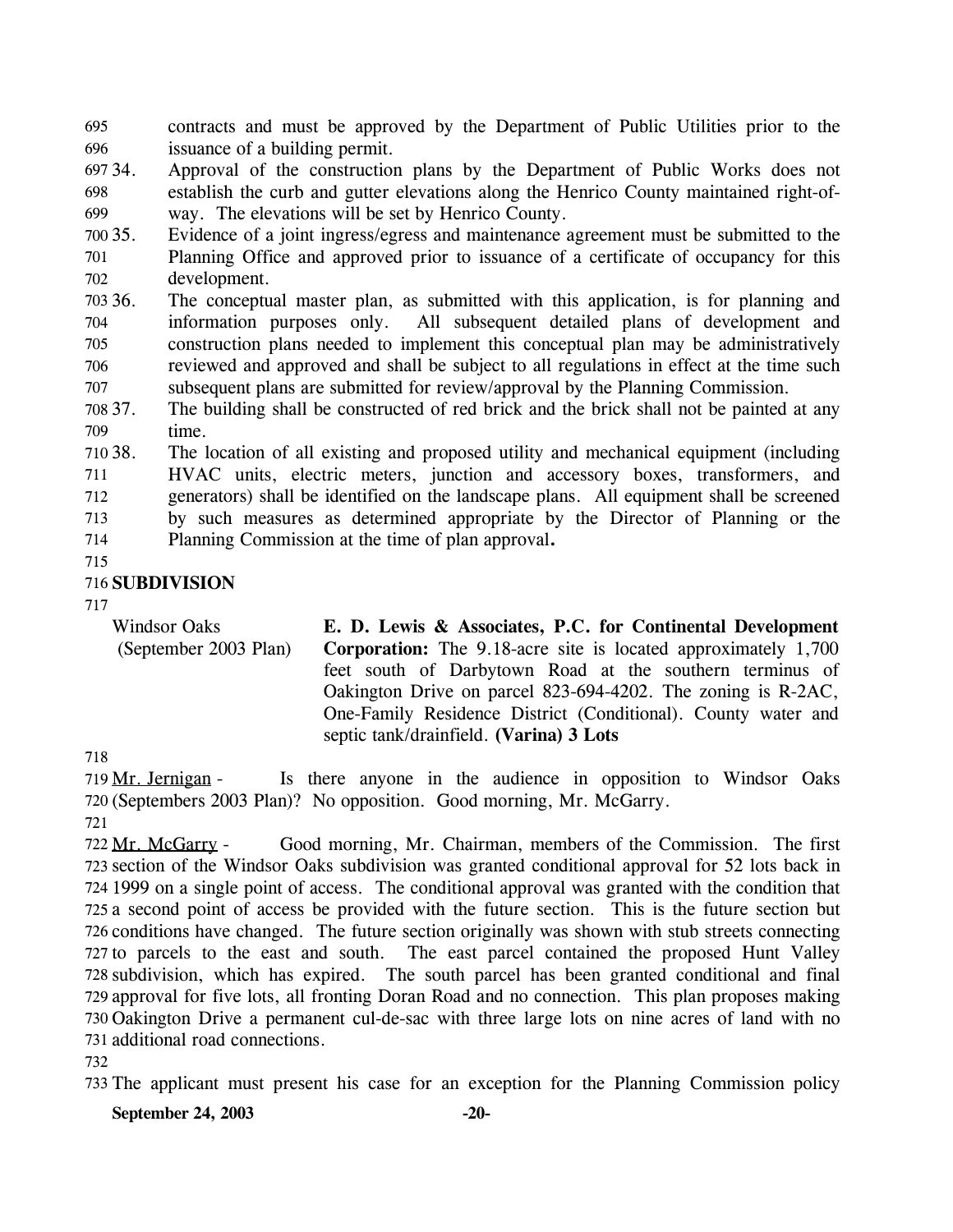735 on a single point of access, 52 currently exist. 736 737 Should the Commission act on this request, staff can recommend approval subject to the 738 standard conditions and additional conditions Nos. 11 through 13. I'll be happy to answer any 739 questions. 740 Are there any questions of Mr. McGarry by the Commission? Mr. 742 McGarry, I don't have any questions now, but I would like to hear from the applicant. 741 Mr. Jernigan -743 Good morning, Mr. Chairman and members of the Planning 745 Commission. I'll be glad to answer any questions that you have. 744 Mr. Travnham -746 747 Mr. Jernigan - Would you state your name please? 748 749 Mr. Traynham - I'm Byron Traynham with E. D. Lewis & Associates. 750 Mr. Traynham, I see that this was already passed previously with  $52$ 752 with our standard conditions being 50 for a single point of entry. 751 Mr. Jernigan -753 We have asked the Director of Public Works for an exception and they 755 have approved it, subject to you approving it. 754 Mr. Traynham -756 Well, at this point, with staff's recommendation, that's what I am going 758 to do but I'm going to ask you next time please call me and talk to me about this. I never 759 heard from y'all. As the Planning Commissioner for the district you should have called me to 760 discuss this with me especially with a special exception because 52 was already on there and 761 we stretched it to 55. But I feel at this point that will be the best thing to do because I don't 762 think it would be fair to put another point of entry down there next to this person's home that 763 you all have built around. But, next time when y'all have a case please call me. 757 Mr. Jernigan -764 765 Mr. Traynham - We sure will. 766 767 Mr. Jernigan - All right. Thank you. 768 769 Mr. Traynham - Thank you, thank you very much. 770 With that, I will move for approval of Windsor Oaks Subdivision with 772 the standard conditions for subdivisions served by public water and not served by public sewer, 773 and the following additional conditions Nos. 11, 12, and 13. 771 Mr. Jernigan -774 775 Mr. Taylor - Second. 776 The motion was made by Mr. Jernigan and seconded by Mr. Taylor. All 778 in favor say aye...all opposed say nay. The ayes have it. The motion is passed. 777 Mr. Jernigan -**September 24, 2003 -21-**

734 limiting the single point of access to 50 lots. Approval of the exception would permit 55 lots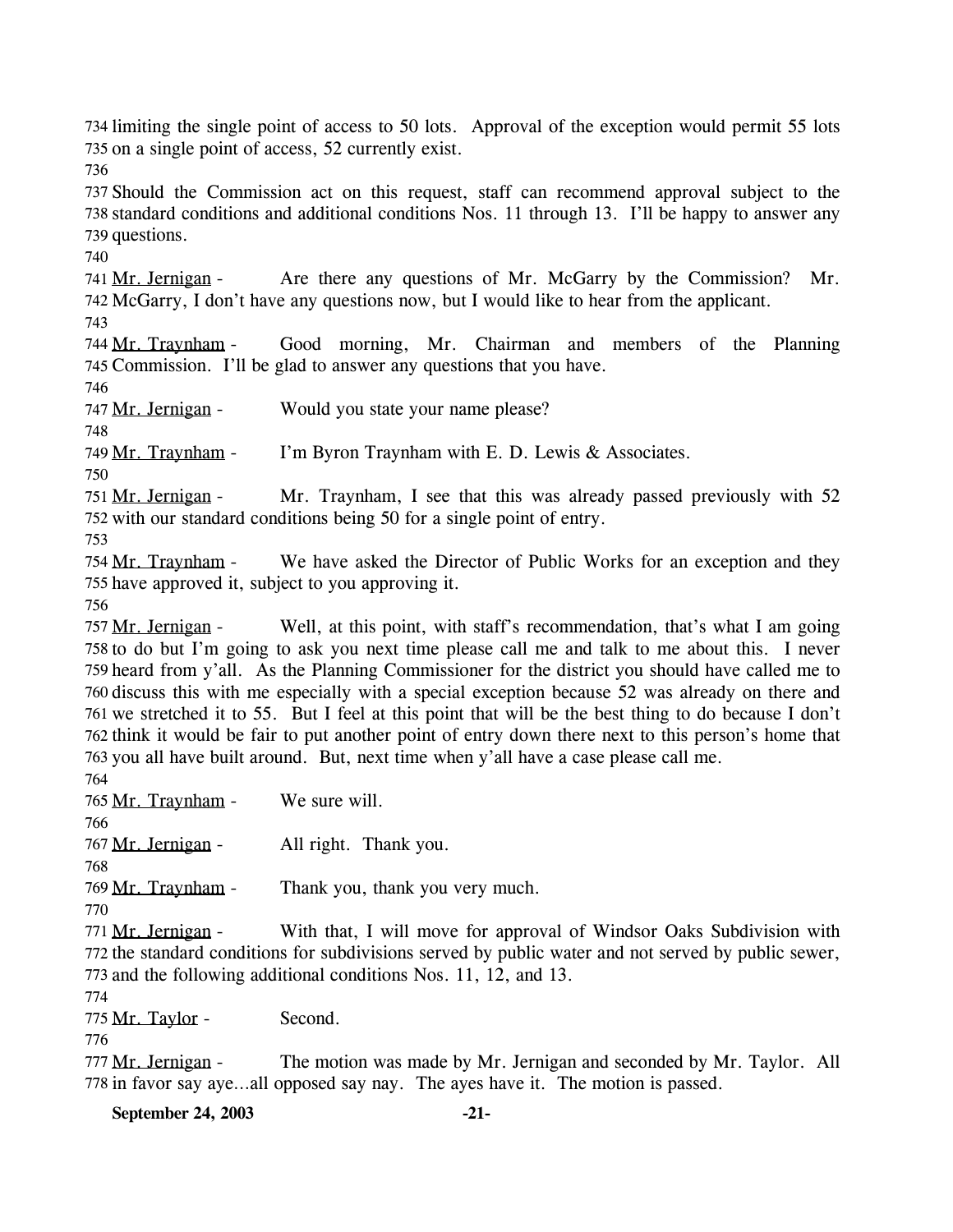779 The Planning Commission granted conditional approval to subdivision Windsor Oaks (September 2003 Plan) subject to the standard conditions attached to these minutes for 780 781 subdivisions served by public water and septic tank/drainfields, the annotations on the plan and 782 the following additional conditions:

783

784 11. 785 The proffers approved as part of zoning case C-20C-99 shall be incorporated in this approval.

786 12. 787 788 12. The detailed plant list and specifications for the landscaping to be provided within the 25 foot-wide planting strip easement along Doran Road shall be submitted to the Planning Office for review and approval prior to recordation of the plat.

789 13. 790 791 792 793 13. Prior to requesting the final approval, a draft of the covenants and deed restrictions for the maintenance of the common easements by a homeowners association shall be submitted to the Planning Office for review. Such covenants and restrictions shall be in form and substance satisfactory to the County Attorney and shall be recorded prior to recordation of the subdivision plat.

794

## 795 **PLAN OF DEVELOPMENT**

796

POD-43-03 Laburnum Racetrack Self Storage – E. Laburnum Avenue and Vawter Avenue **Townes Site Engineering for Campbell Virginia Properties, LLC and Harlan Construction Company Inc.:** Request for approval of a plan of development and master plan, as required by Chapter 24, Section 24-106 of the Henrico County Code, to construct a one-story self storage warehouse complex consisting of 111,645 sq. ft. of self-storage units with a 3,000 sq. ft. twostory office/residence and future phases consisting of two onestory office buildings totaling 34,972 sq. ft. The 15.44-acre site is located at the northeast corner of the intersection of Vawter and Laburnum Avenue on parcel 799-737-4491. The zoning is M-1C, Light Industrial District (Conditional). County water and sewer. **(Fairfield)** 

797

Is there anyone in the audience in opposition to POD-43-04, Laburnum 799 Racetrack Self Storage? No opposition. Mr. McGarry. 798 Mr. Jernigan -800

A revised plan has been received and has been handed out to you. The 802 only site change is to show a redesign of the BMP. All other agencies can now recommend 803 approval. The only Planning issue is there is a 40 by 40 clearing to the 75-foot buffer for a 804 stormwater outfall separation device. The proffers require the 75-foot buffer but permit 805 encroachments if the Planning Commission agrees. This encroachment, if permitted, would 806 clear an area near the forested portion of the County owned property used as Vawter Street 807 Park. It's away from any residential area. So, staff can recommend approval subject to the standard conditions for developments of this type, the following additional conditions Nos. 23 808 809 through 31. I'll be happy to answer any questions. 801 Mr. McGarry -

810

811 Mr. Jernigan - Are there any questions of Mr. McGarry by Commission members?

**September 24, 2003 -22-**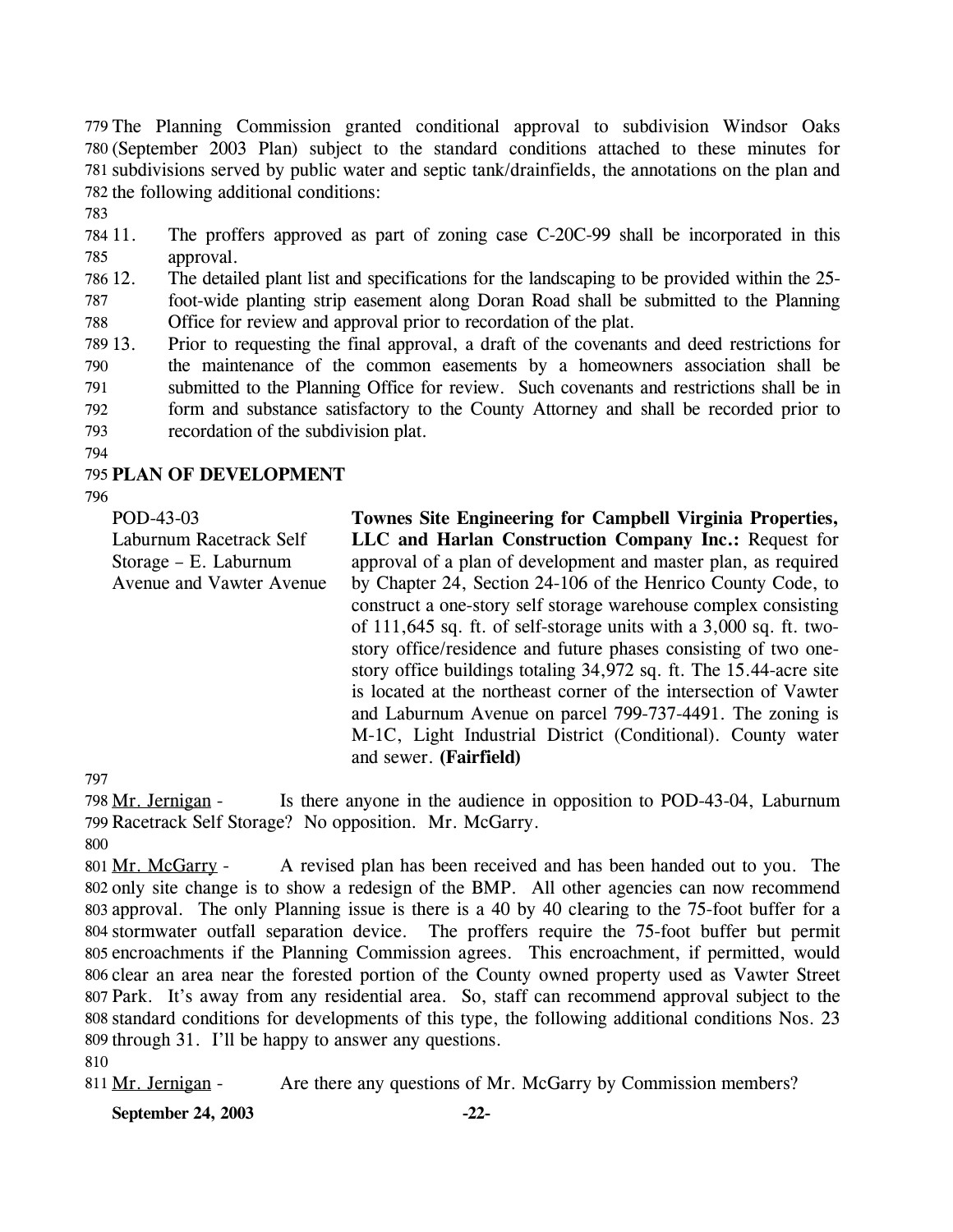Mr. McGarry, let's talk about the encroachment a little bit. What 813 exactly does that mean? Does it mean that the County has the right to disturb the property if 814 need be? 812 Mr. Archer -815 They are going to clear that 40 by 40 portion of the wooded buffer to put 817 this device in there. 816 Mr. McGarry -818 Oh, it has to be done? I guess what I am saying is does it have to be 820 done now? 819 Mr. Archer -821 822 Mr. McGarry - Could it be redesigned further? 823 Well, I'm not so much concerned about the redesign, would it have to be 825 done as a part of this project or is it something that.... 824 Mr. Archer -826 827 Mr. McGarry - Oh, the BMP has to go in with this phase, yes, sir. 828 829 Mr. Archer - Okay. So, it's actually... the fallout is from the BMP to this area? 830 The BMP will serve what they are going to build for the current phase as 832 well as the future phases. 831 Mr. McGarry -833 834 Mr. Archer - But, staff can recommend approval of the project as you stated? 835 836 Mr. McGarry - Yes, sir. 837 I make that assertion because when we were going through the zoning 839 case on this, you might recall, the BMP was the one item that was a great concern to the 840 neighborhood and we want to be sure it was designed properly in an out-of-the-way place that 841 wouldn't be unattractive. Hopefully, this will serve that way. 838 Mr. Archer -842 And it was redesign to make it more safe. The original design was not. 844 So, in an attempt to address the concerns of the neighborhood, they did redesign it. 843 Mr. McGarry -845 Yes, safety was a big issue. They were concerned that kids might play 847 in it or whatever. 846 Mr. Archer -848 So, it has been designed with a more gradual slope into it and an aquatic 850 bench which it originally did not have. 849 Mr. McGarry -851 852 Mr. Archer - That answers my question, unless somebody else have some. 853 Mr. Archer, you are aware, and maybe we need Mr. McGarry to clarify 855 this, but in approving the master plan for this site, which includes the mini storage as well as 856 these office buildings. The office buildings, as I read this condition, No. 31, "The office 854 Mr. Silber -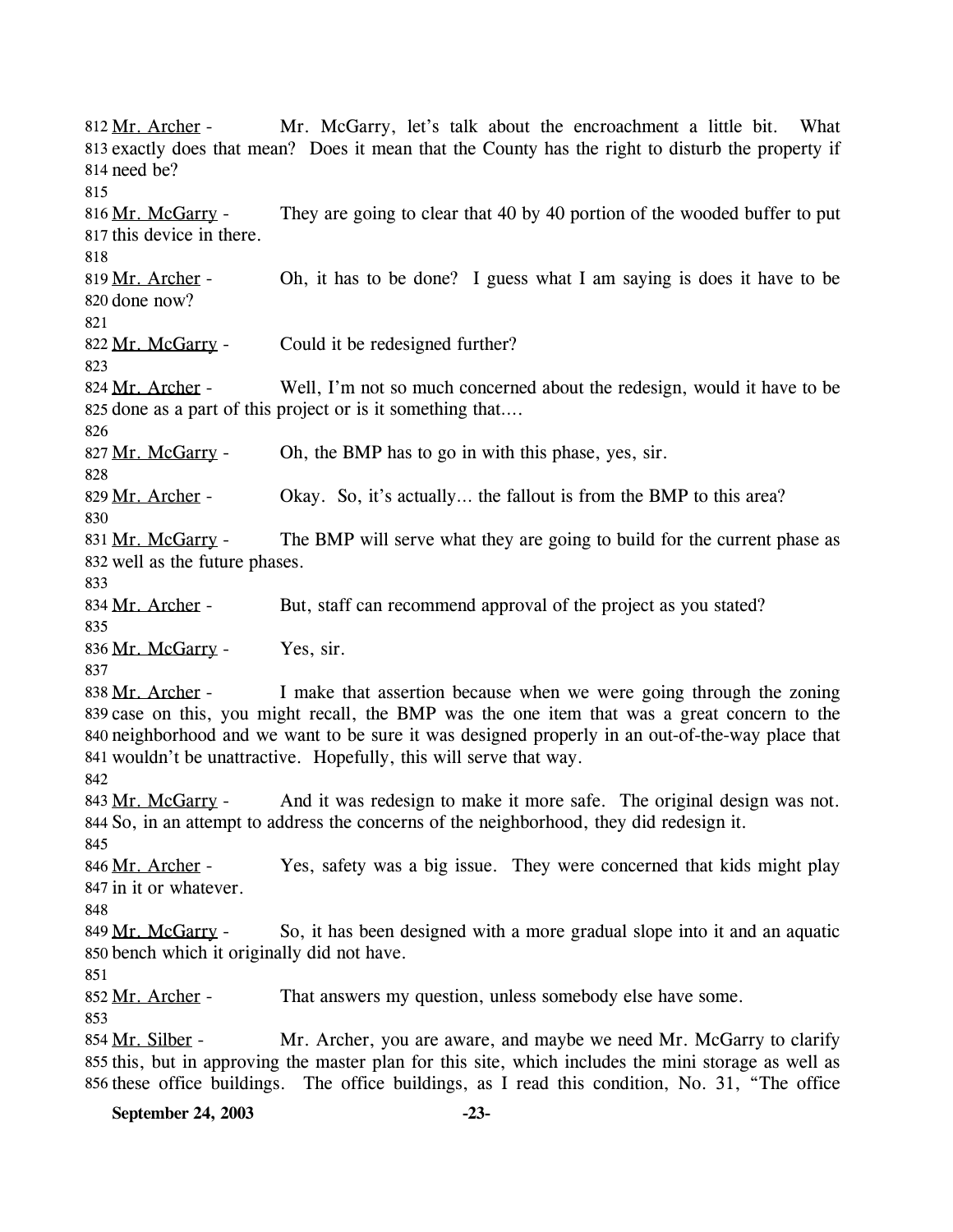857 buildings maybe approved administratively" Mr. McGarry, but if the Commission wants to 858 have those come back then they could be placed on the agenda? 859

If the Commission wants it to come back, then we should delete 861 condition No. 31. 860 Mr. McGarry -

862

But the condition says that this is approving a master plan, with this 864 conceptual layout with PODs maybe be administratively reviewed and approved. So, it still 865 provides that flexibility the way I am reading that. 863 Mr. Silber -

866

867 Mr. McGarry - It does.

868

So if it says "maybe" does that mean we have the right to call it back if 870 we chose to if we pass it as it is today? 869 Mr. Archer -

871

That's my understanding because there is an office building that's toward 873 the back of the site but is near the residents. When that POD came in we could at that time 874 decide whether it would be something to be placed on Planning Commission agenda or done 875 administratively and we would consult with you to determine that. 872 Mr. Silber -

876

Okay. As long as we reserve the right to call it back, I don't have any 878 problem with leaving it like it is, as long as we can do that. If not, then maybe we should 879 eliminate the condition and just have it brought back before us anyway. 877 Mr. Archer -

880

Mr. Archer can make the call to whether it comes back to the 882 Commission or gets handled administratively? 881 Mr. Jernigan -

| 883                                |                                                                                             |
|------------------------------------|---------------------------------------------------------------------------------------------|
| 884 Mr. Silber -                   | Yes, sir.                                                                                   |
| 885                                |                                                                                             |
| 886 Mr. Jernigan -                 | So, you can make the call on it.                                                            |
| 887                                |                                                                                             |
| 888 Mr. Archer -                   | Okay. Even if we approve it as it is today?                                                 |
| 889                                |                                                                                             |
| 890 Mr. Silber -                   | Yes, sir.                                                                                   |
| 891                                |                                                                                             |
| 892 Mr. Archer -                   | Well, as long as we have the right to do that, that doesn't disturb me.                     |
| 893                                |                                                                                             |
| 894 Mr. McGarry -                  | Yes, you do.                                                                                |
| 895                                |                                                                                             |
| 896 Mr. Archer -                   | Thank you, Mr. Secretary for that explanation. Are there any more                           |
|                                    | 897 questions? Okay, with that, I will move approval of POD-43-03, Laburnum Racetrack Self  |
|                                    | 898 Storage, with the standard conditions for developments of this type, and the additional |
| 899 conditions Nos. 23 through 31. |                                                                                             |
| 900                                |                                                                                             |

901 Mr. Vanarsdall - Second.

**September 24, 2003 -24-**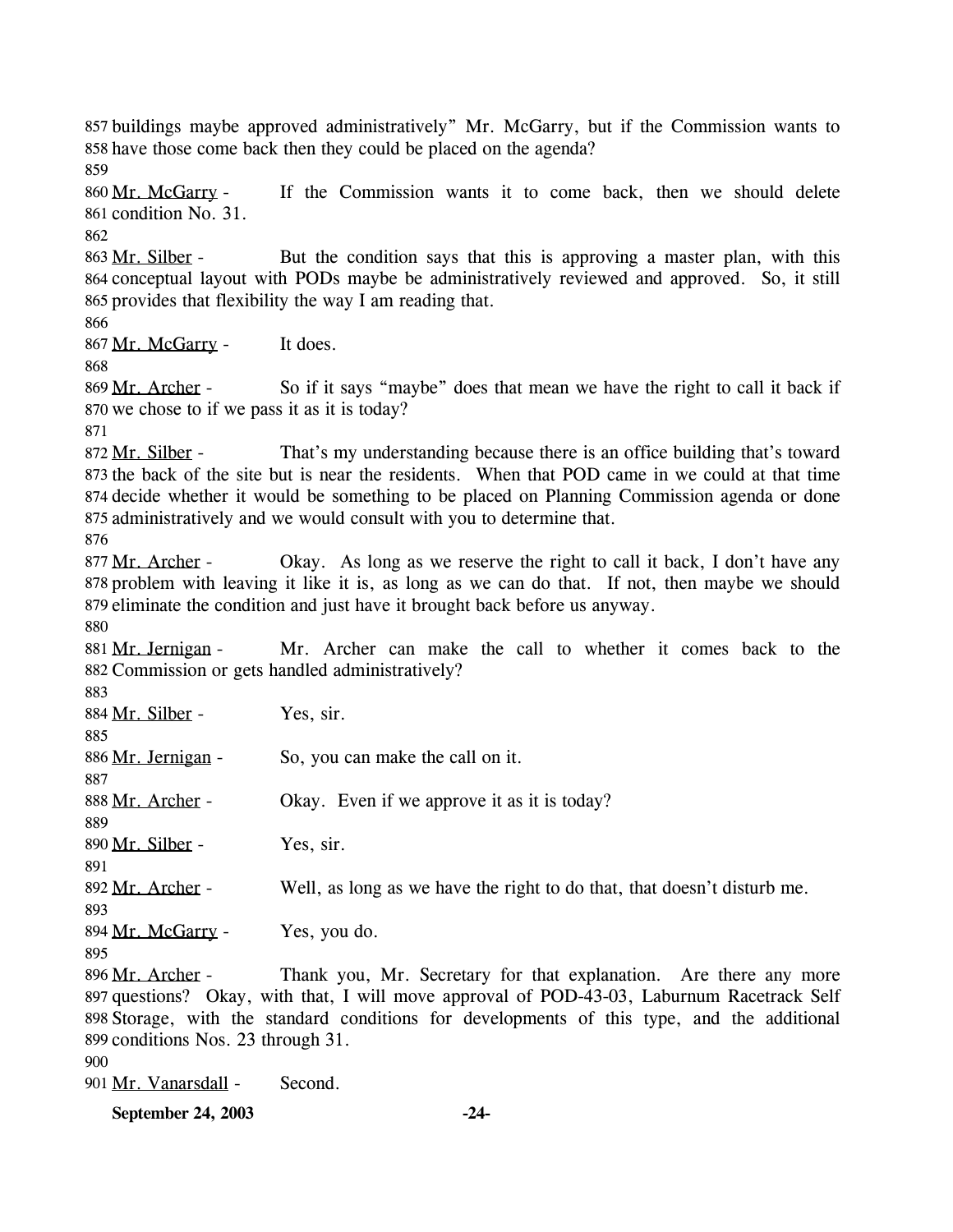The motion was made by Mr. Archer and seconded by Mr. Vanarsdall. All in favor say aye…all opposed say nay. The ayes have it. The motion is passed. 903 902 Mr. Jernigan -904

 The Planning Commission approved POD-43-03, Laburnum Racetrack Self Storage – E. Laburnum Avenue and Vawter Avenue, subject to the standard conditions attached to these minutes for developments of this type, the annotations on the plan and the following additional conditions:

909

910 23. 911 912 913 The right-of-way for widening of Laburnum Avenue as shown on approved plans shall be dedicated to the County prior to any occupancy permits being issued. The right-ofway dedication plat and any other required information shall be submitted to the County Real Property Agent at least sixty (60) days prior to requesting occupancy permits.

914 24. 915 The developer shall provide fire hydrants as required by the Department of Public Utilities and Division of Fire.

916 25. 917 The proffers approved as a part of zoning case  $C$ -70 $C$ -02 shall be incorporated in this approval.

918 26. 919 920 26. Any necessary off-site drainage and/or water and sewer easements must be obtained in a form acceptable to the County Attorney prior to final approval of the construction plans.

921 27. 922 923 27. Deviations from County standards for pavement, curb or curb and gutter design shall be approved by the County Engineer prior to final approval of the construction plans by the Department of Public Works.

924 28. 925 926 Insurance Services Office (ISO) calculations must be included with the plans and contracts and must be approved by the Department of Public Utilities prior to the issuance of a building permit.

927 29. 928 929 Approval of the construction plans by the Department of Public Works does not establish the curb and gutter elevations along the Henrico County maintained right-ofway. The elevations will be set by Henrico County.

930 30. 931 932 933 934 The location of all existing and proposed utility and mechanical equipment (including HVAC units, electric meters, junction and accessory boxes, transformers, and generators) shall be identified on the landscape plans. All equipment shall be screened by such measures as determined appropriate by the Director of Planning or the Planning Commission at the time of plan approval**.** 

935 31. 936 937 938 939 The conceptual master plan, as submitted with this application, is for planning and information purposes only. All subsequent detailed plans of development and construction plans needed to implement this conceptual plan may be administratively reviewed and approved and shall be subject to all regulations in effect at the time such subsequent plans are submitted for review/approval.

940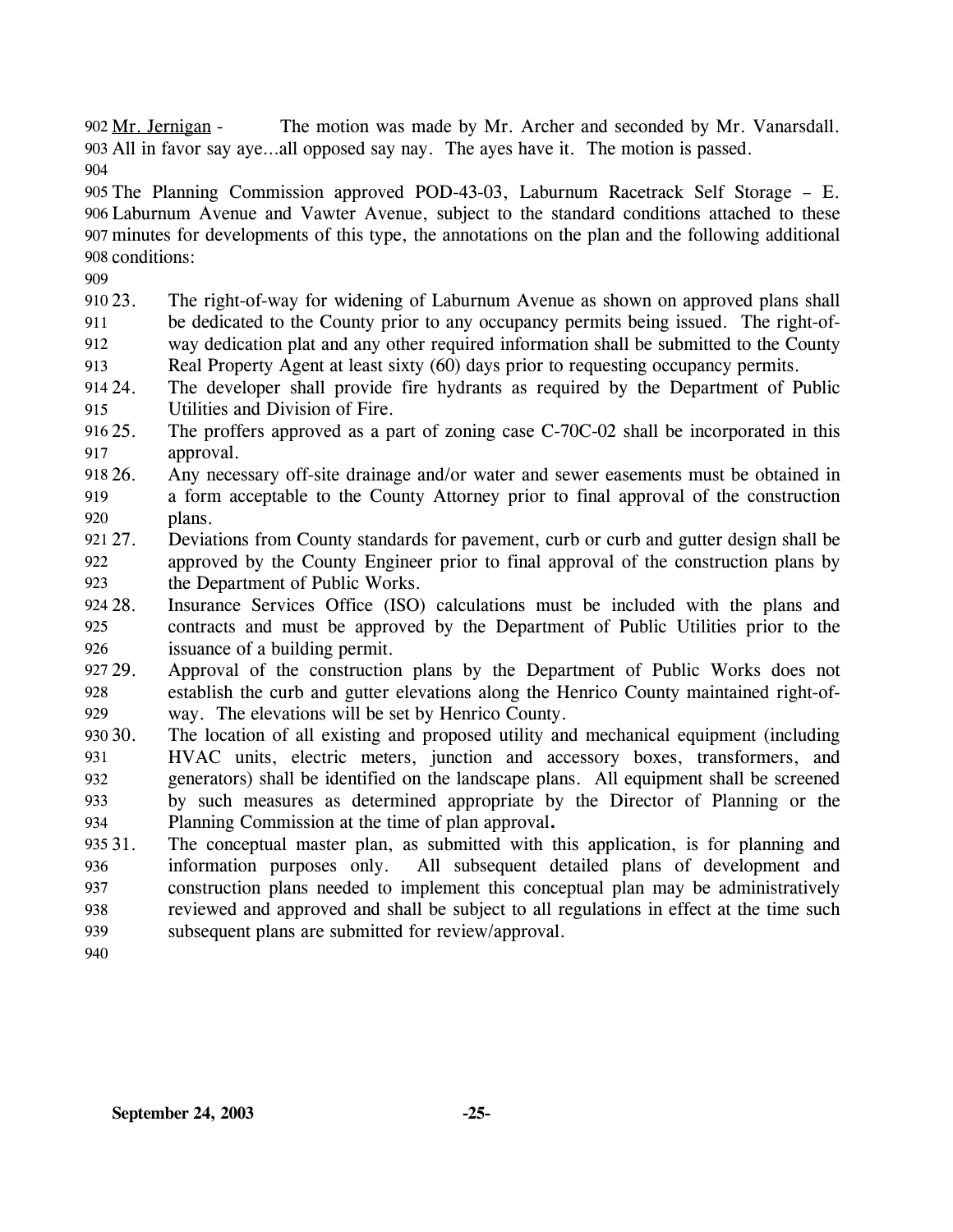#### 940 **PLAN OF DEVELOPMENT**

941

POD-52-03 Virginia Center Station revised plan of development, as required by Chapter 24, Section Shopping Center – Brook Road (POD-4-03 Revised) **Wingate & Kestner for BFLD, LLC:** Request for approval of a 24-106 of the Henrico County Code, to construct a one-story, 53,860 square foot shopping center. The 8.68-acre site is located on the east line of Brook Road (U.S. Route 1) between Virginia Center Parkway and Technology Park Drive (PVT). The zoning is M-1C, Light Industrial District (Conditional) and M-1, Light

Industrial District. County water and sewer. **(Fairfield)** 

942

Is there any opposition to POD-52-03, Virginia Center Station Shopping 944 Center? No opposition. Mr. McGarry, you may proceed. 943 Mr. Jernigan -

945

A revised plan has been included in your packet. Its review is complete. The staff report identified two issues. First, the site plan did not adequately reflect the master 947 plan for the parking area layout. This one currently does. Secondly, the architectural 948 949 elevations were submitted and showed only one building. The architect has submitted a letter 950 committing that the elevations in your packet will also be the same for all four buildings, not 951 just one. The plan shows an Exxon Station at the northeast corner of Brook Road and Virginia 952 Center Parkway. I want the Commission to know that a new use is now purposed for that 953 corner. So, that will be the only change in the master plan. Finally, staff can recommend 954 approval subject to the standard conditions for developments of this type and additional 955 conditions are recommended Nos. 23 through 34. I'll be happy to answer any questions. 946 Mr. McGarry -956

957 Mr. Jernigan - Are there any questions of Mr. McGarry by Commission members?

958

Mr. McGarry, you said a letter has been submitted subscribing to the 960 building elevations? 959 Mr. Archer -

961

962 Mr. McGarry - Correct.

963

Is that a part of the conditions here or should we make it a part of the 965 conditions or is it satisfactory.... 964 Mr. Archer -

966

We had assumed that the elevations would be the same for all four 968 buildings but we normally would get elevations for every building in a shopping center. And because the architect wasn't able to work yesterday or since the storm, he was not able to give 969 970 us any revised plans so he submitted the letter in hopes that that would satisfy everyone. 967 Mr. McGarry -971

Is it possible to get the letter in the conditions or do you think it is 973 necessary that we do it? Does it have legal bearing as it's written? 972 Mr. Archer -

974

| 975 Mr. Silber -  | Mr. McGarry, do you have a copy of the letter? |
|-------------------|------------------------------------------------|
| 976 Mr. McGarry - | Yes, it is in the file.                        |

**September 24, 2003 -26-**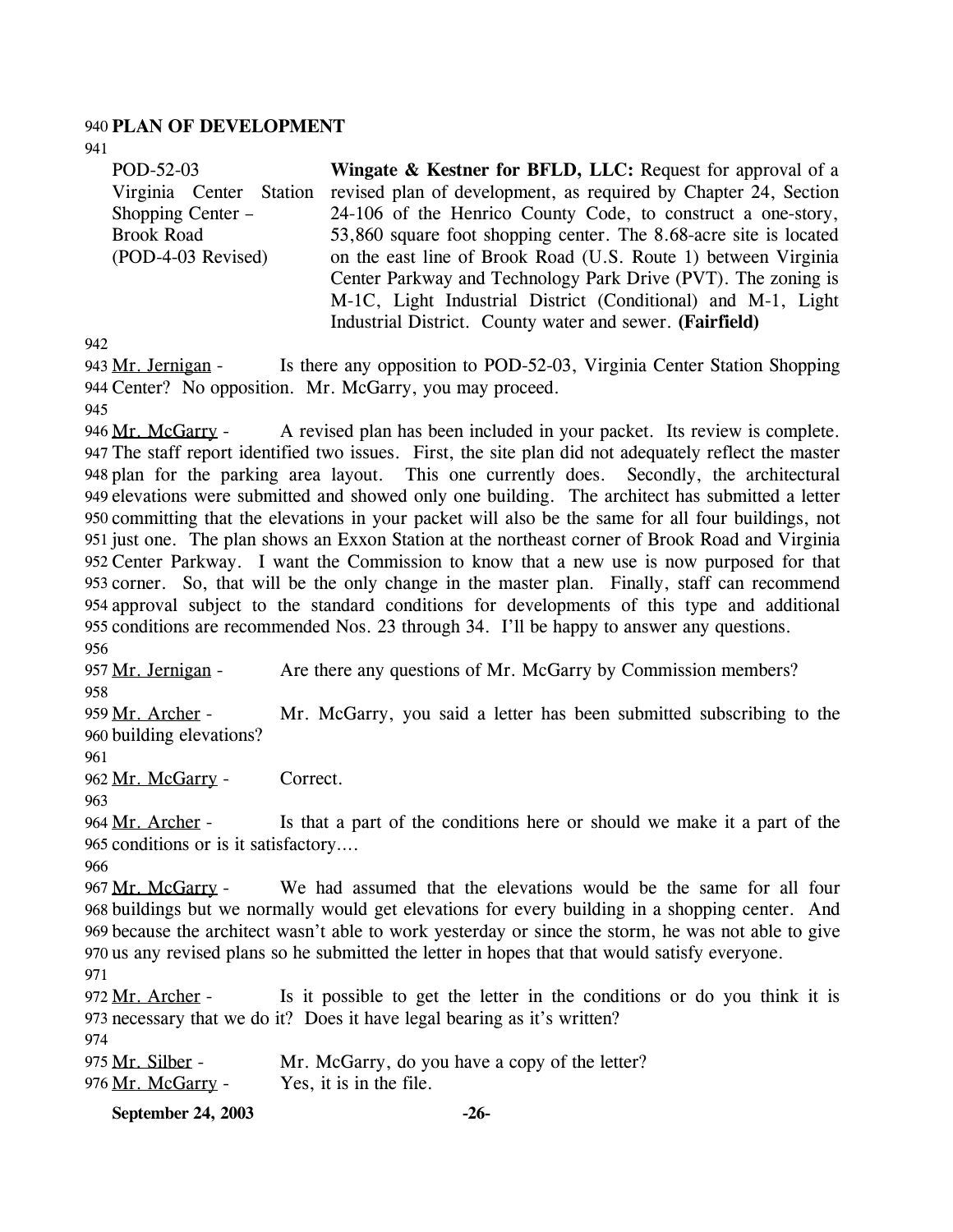977 Mr. Silber - Can you read it to us or provide Mr. Archer a copy of the letter? 978 May I make a suggestion. Even though he reads it to us, later if 980 someone picks this up couldn't it be something in the condition notating the letter? 979 Mr. Vanarsdall -981 Yes, sir, Mr. Vanarsdall. I think that's where I'm heading but I wanted 983 to find out what the letter said before we write that condition. I think that would be in order. 982 Mr. Silber -984 The letter has the Freeman and Morgan Architect's letterhead. And it 986 says: Please be advised that the architecture of all four structures will match in concept. 985 Mr. McGarry -987 I think that is basic enough we can condition that as condition No. 35 989 that basically says "All the buildings will be compatible in accordance with the letter submitted by this architect dated, whatever the date is." If the Commission approves this, it will be 990 991 condition No. 35. 988 Mr. Silber -992 I think I would prefer to see it that way, Mr. Silber. That it be a 994 condition. 993 Mr. Archer -995 996 Mr. Silber - Okay. 997 998 Mr. Jernigan - What's the date on the letter, Mr. McGarry? 999 1000 Mr. McGarry - The date is September 23, 2003, that was yesterday. 1001 1002 Mr. Archer - Anybody got a suggested wording? Mr. Silber, you are good at that. 1003 I think basically it would just say that the architectural treatment of these 1005 buildings will be similar/compatible in accordance with the letter from the architect dated 1006 September 23, 2003. 1004 Mr. Silber -1007 I think I can craft that into a motion. Okay. Anybody else have any 1009 questions? 1008 Mr. Archer -1010 1011 Mr. Jernigan - No, sir. 1012 I will move approval of POD-52-03, Virginia Center Station Shopping 1014 Center, subject to the standard conditions for developments of this type, additional conditions 1015 Nos. 23 through 35, with No. 35 being the condition that staff will construct based on the 1016 contents of the architect's letter. 1013 Mr. Archer -1017 1018 Mr. Vanarsdall - Second. 1019 The motion was made by Mr. Archer and seconded by Mr. Vanarsdall. 1021 All in favor say aye...all opposed say nay. The ayes have it. The motion is passed. 1020 Mr. Jernigan -

**September 24, 2003 -27-**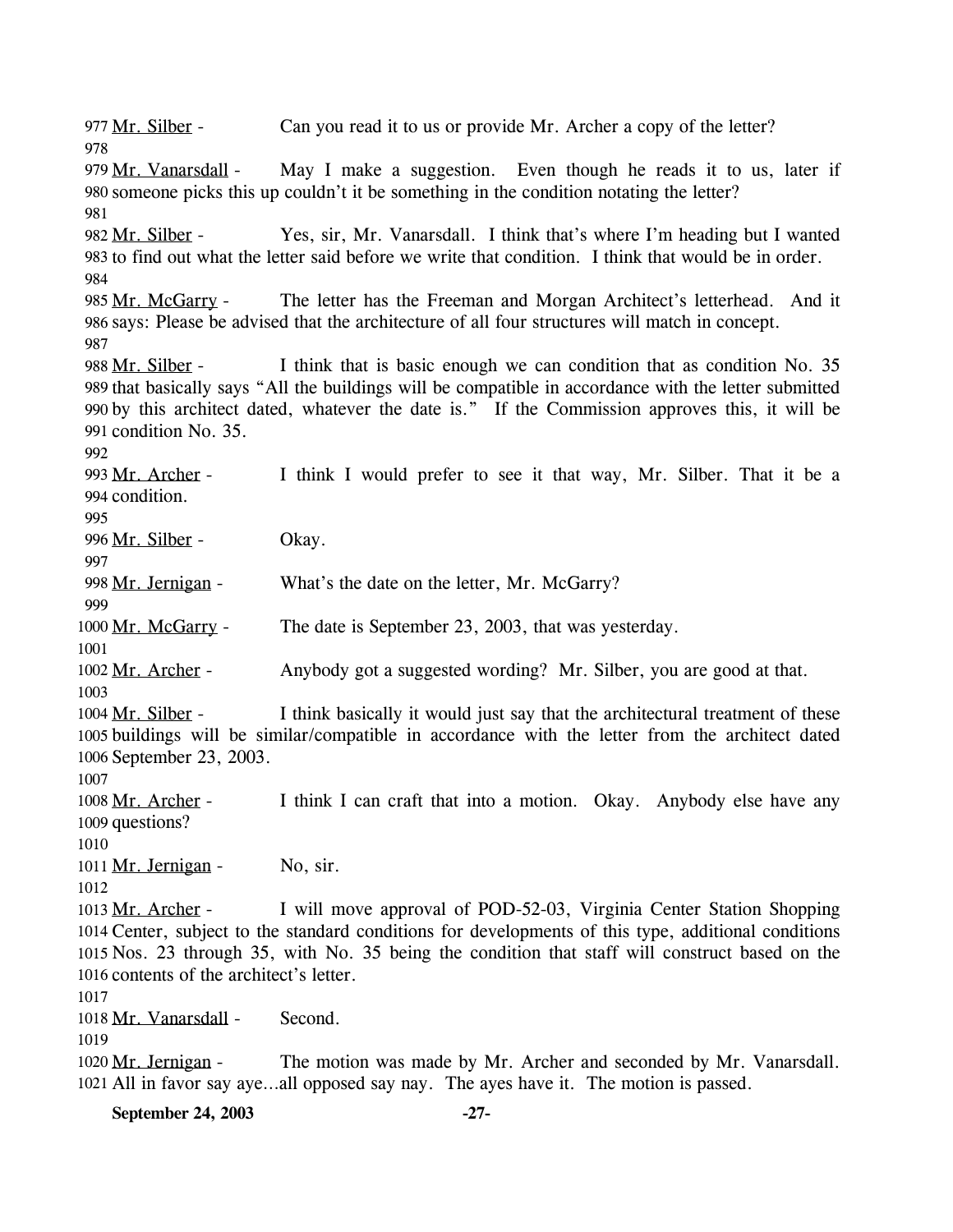1022 The Planning Commission approved POD-52-03, Virginia Center Station Shopping Center, 1023 Brook Rod (POD-4-03 Revised) subject to the standard conditions attached to these minutes for 1024 developments of this type, the annotations on the plans and the following additional conditions: 1025

1026 23. 1027 The entrances and drainage facilities on Brook Road shall be approved by the Virginia Department of Transportation and the County.

1028 24. 1029 1030 24. A notice of completion form, certifying that the requirements of the Virginia Department of Transportation entrances permit have been completed, shall be submitted to the Planning Office prior to any occupancy permits being issued.

1031 25. 1032 The developer shall provide fire hydrants as required by the Department of Public Utilities and Division of Fire.

1033 26. 1034 The proffers approved as a part of zoning case  $C$ -58 $C$ -00 shall be incorporated in this approval.

1035 27. 1036 1037 Any necessary off-site drainage and/or water and sewer easements must be obtained in a form acceptable to the County Attorney prior to final approval of the construction plans.

1038 28. 1039 1040 28. Deviations from County standards for pavement, curb or curb and gutter design shall be approved by the County Engineer prior to final approval of the construction plans by the Department of Public Works.

1041 29. 1042 1043 Insurance Services Office (ISO) calculations must be included with the plans and contracts and must be approved by the Department of Public Utilities prior to the issuance of a building permit.

1044 30. 1045 1046 Approval of the construction plans by the Department of Public Works does not establish the curb and gutter elevations along the Henrico County maintained right-ofway. The elevations will be set by Henrico County.

1047 31. 1048 1049 1050 31. Approval of the construction plans by the Department of Public Works does not establish the curb and gutter elevations along the Virginia Department of Transportation maintained right-of-way. The elevations will be set by the contractor and approved by the Virginia Department of Transportation.

 $1051, 32.$ 1052 1053 Evidence of a joint ingress/egress and maintenance agreement must be submitted to the Planning Office and approved prior to issuance of a certificate of occupancy for this development.

1054 33. 1055 1056 1057 1058 The location of all existing and proposed utility and mechanical equipment (including HVAC units, electric meters, junction and accessory boxes, transformers, and generators) shall be identified on the landscape plans. All equipment shall be screened by such measures as determined appropriate by the Director of Planning or the Planning Commission at the time of plan approval**.**

1059 34. 1060 1061 The certification of building permits, occupancy permits and change of occupancy permits for individual units shall be based on the number of parking spaces required for the proposed uses and the amount of parking available according to approved plans.

1062 35. 1063 All building elevations will match the approved elevation as stated in the Freeman  $\&$ Morgan letter dated September 23, 2003.

1064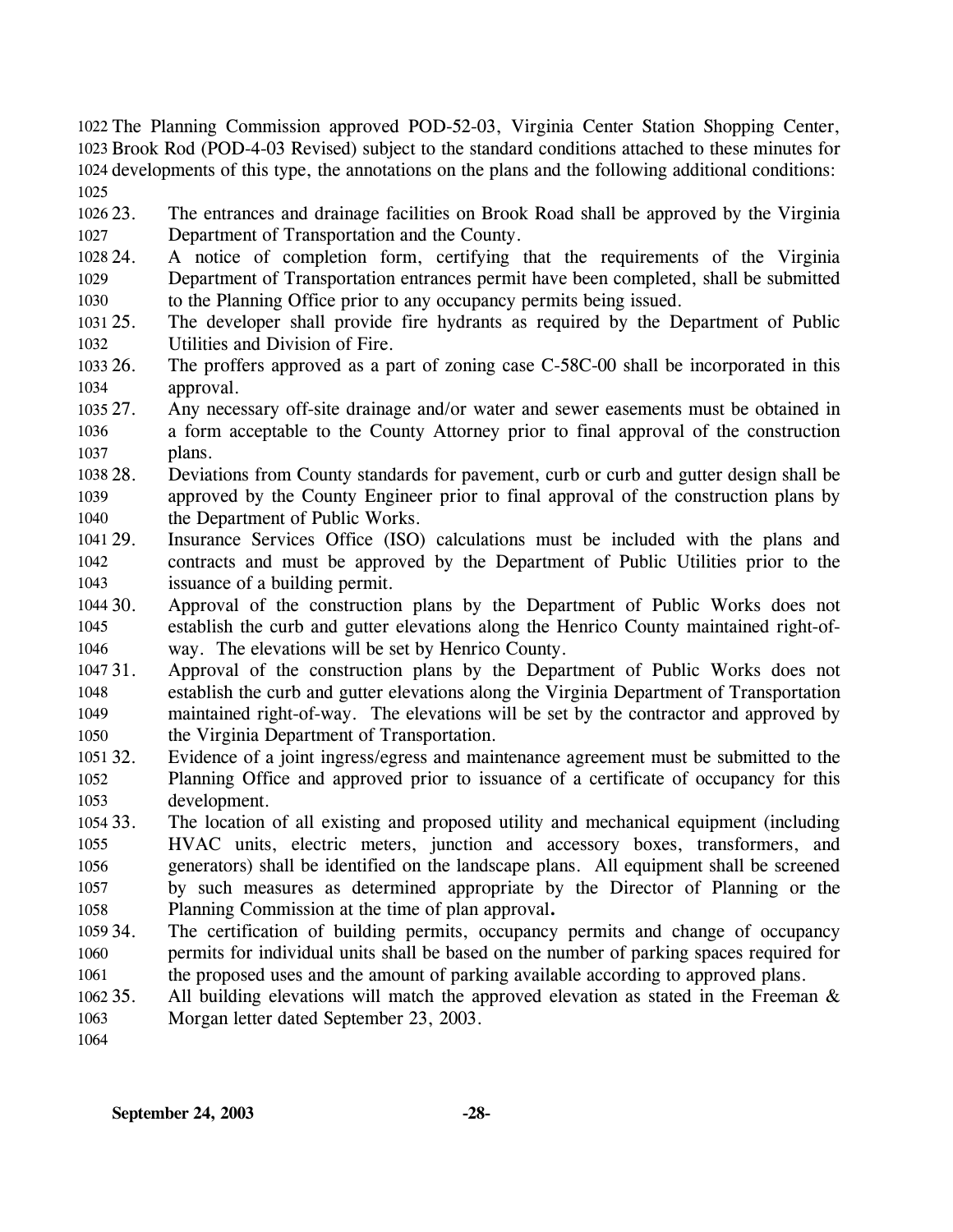#### 1064 **PLAN OF DEVELOPMENT & LIGHTING PLAN**

1065

POD-55-03 Wilhook - Parham Office Building – E. Parham Road (POD-56-02 Revised) **Bay Design Group, P.C. for Wilhook, LLC c/o Henry Wilton:** Request for approval of a revised plan of development and lighting plan as required by Chapter 24, Section 24-106 of the Henrico County Code to construct two, one-story office/warehouses with a total of 12,580 square feet. The 3.49 acre site is located on the north line of Parham Road approximately 1,400 feet east of Ackley Avenue on part of parcel 773-757-5549. The zoning is M-1C, Light Industrial District (Conditional). County water and sewer. **(Fairfield)** 

1066

Is there anyone in the audience in opposition to POD-55-03, Wilhook – 1068 Parham Office Building? No opposition. Mr. McGarry. 1067 Mr. Jernigan -1069

A revised plan has been received. Its review is complete and it is the 1071 document that has been handed out to you. The revised plan basically eliminated the BMP. 1072 They are going to create a sand filter to be used under the parking area to meet the water 1073 quality requirements. There is a small basin that's been retained for 50/10 Detention that will 1074 be built. The applicant has added 13 additional parking spaces during the revision. The 1075 lighting plan was not revised and was not submitted in time. In fact, we don't even have it 1076 now. So, the lighting plan can't be approved as a part of this approval and the applicant 1077 understands that. The staff can recommend approval of the plan of development only subject 1078 to the standard conditions for developments of this type and additional conditions Nos. 23 1079 through 29 and we are going to delete 11B and go with the standard condition No. 11" prior to 1080 submission of a lighting plan." I'll be happy to answer any questions. 1070 Mr. McGarry -

1081 1082 Mr. Jernigan - Are there any questions for Mr. McGarry by the Commission. 1083 Mr. McGarry, did the change in the BMP allow the additional parking 1085 spaces? 1084 Mr. Archer -1086 1087 Mr. McGarry - Correct. They were able to build them in place of a basin there. 1088 1089 Mr. Archer - That's all I have. 1090 1091 Mr. Jernigan - Thank you, Mr. McGarry. 1092 So, Mr. McGarry, the conditions are the same with exception that we 1094 will not be approving No. 11B and it would be standard condition No. 11? 1093 Mr. Silber -1095 1096 Mr. McGarry - That's correct. 1097 So, this approval does not include the lighting plan, members of the 1099 Commission, just the POD. 1098 Mr. Silber -

| <b>September 24, 2003</b> | -29- |
|---------------------------|------|
|---------------------------|------|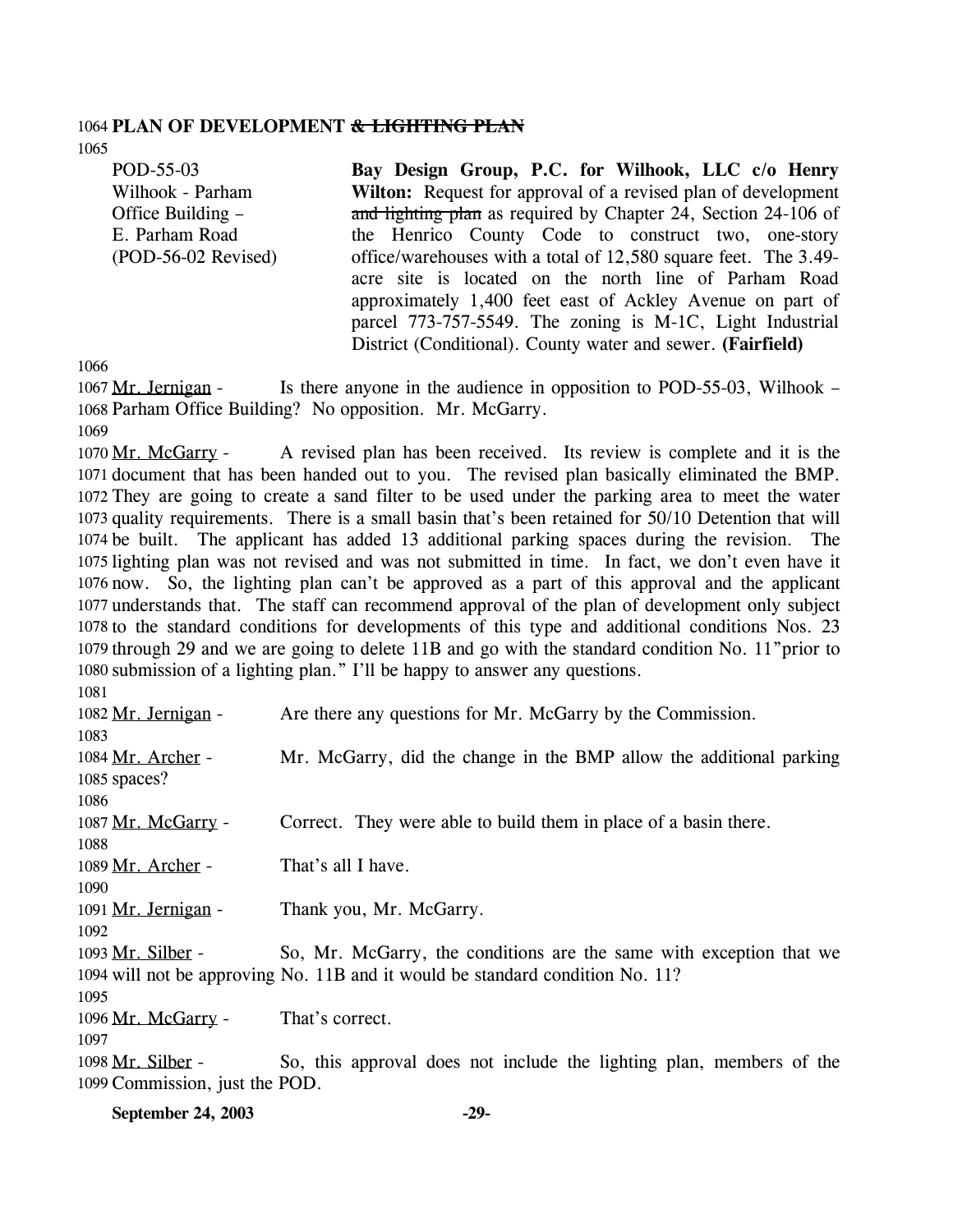1100

1101 Mr. McGarry - Correct.

1102

Thank you, Mr. McGarry. Mr. Chairman, with that, I will move 1104 approval of POD-55-03, Wilhook – Parham Office Building, subject to the standard conditions 1105 for developments of this type and the additional conditions Nos. 23 through 29 and deleting 1106 No. 11B and using standard No. 11. 1103 Mr. Archer -

1107

1108 Mr. Vanarsdall - Second.

1109

The motion was made by Mr. Archer and seconded by Mr. Vanarsdall. 1111 All in favor say aye...all opposed say nay. The ayes have it. The motion is passed. 1110 Mr. Jernigan -

1112

 The Planning Commission approved POD-55-03, Wilhook – Parham Office Building – E. Parham Road (POD-56-02 Revised) subject to the standard conditions attached to these minutes for developments of this type, the annotations on the plan and the following additional conditions:

1117

**11B.** Prior to the approval of an electrical permit application and installation of the site 1118 lighting equipment, a plan including light spread and intensity diagrams, and fixture specifications and mounting height details shall be revised as annotated on the staff plan and included with the construction plans for final signature. 1119 1120 1121

1122 23. 1123 23. The developer shall provide fire hydrants as required by the Department of Public Utilities and Division of Fire.

1124 24. 1125 The proffers approved as a part of zoning case C-75C-99 shall be incorporated in this approval.

- 1126 25. 1127 1128 Any necessary off-site drainage and/or water and sewer easements must be obtained in a form acceptable to the County Attorney prior to final approval of the construction plans.
- $1129.26$ 1130 1131 26. Deviations from County standards for pavement, curb or curb and gutter design shall be approved by the County Engineer prior to final approval of the construction plans by the Department of Public Works.

1132 27. 1133 1134 Insurance Services Office (ISO) calculations must be included with the plans and contracts and must be approved by the Department of Public Utilities prior to the issuance of a building permit.

1135 28. 1136 1137 Approval of the construction plans by the Department of Public Works does not establish the curb and gutter elevations along the Henrico County maintained right-ofway. The elevations will be set by Henrico County.

1138 29. 1139 1140 1141 1142 The location of all existing and proposed utility and mechanical equipment (including HVAC units, electric meters, junction and accessory boxes, transformers, and generators) shall be identified on the landscape plans. All equipment shall be screened by such measures as determined appropriate by the Director of Planning or the Planning Commission at the time of plan approval**.** 

1143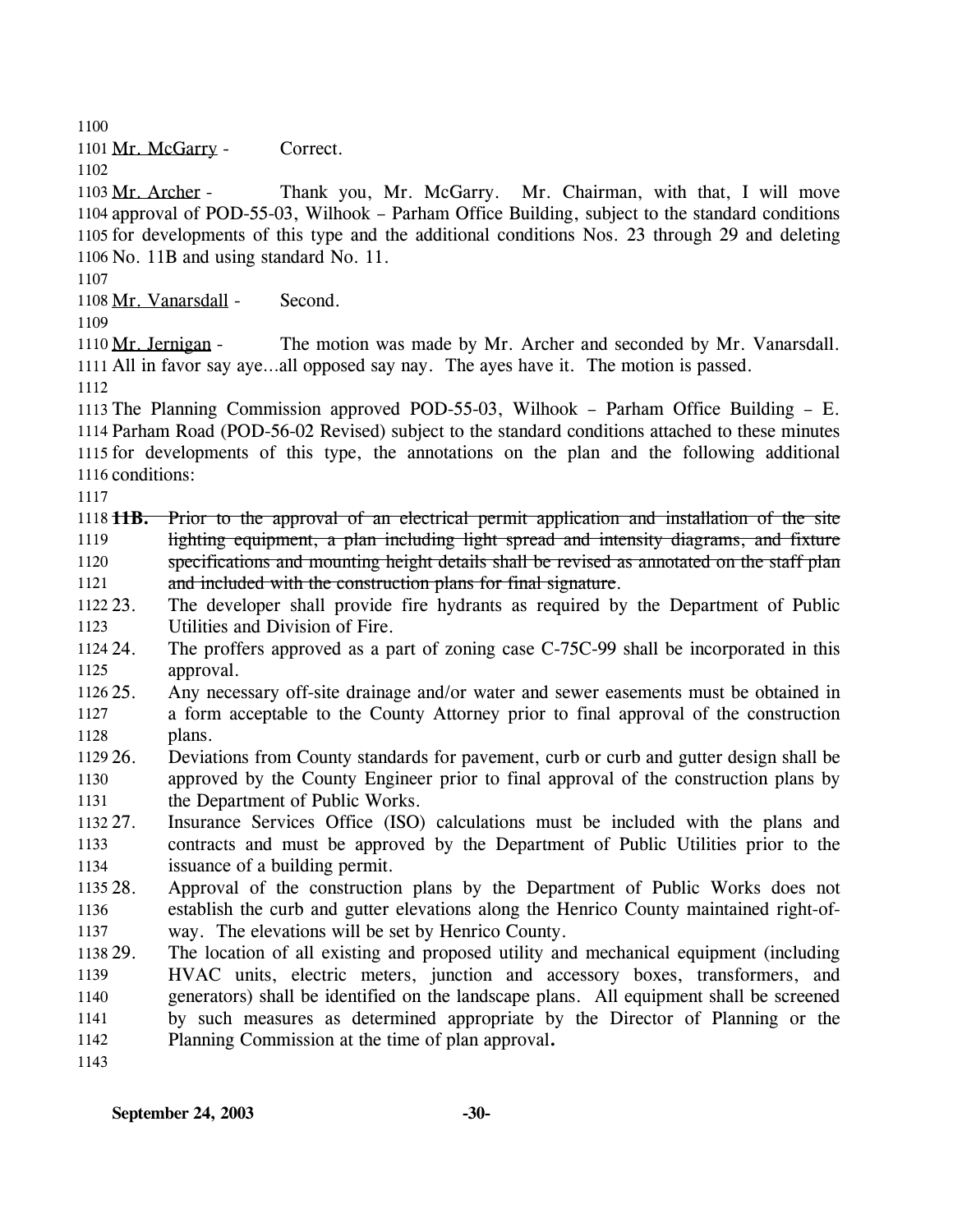#### 1143 **ALTERNATIVE FENCE HEIGHT**

1144

Central Gardens, Section A Subdivision 1804 Carneal Street **Eunice Hunter:** Request for approval of an alternative fence height plan, as required by Chapter 24, Sections 24-106 and 24-106.2 of the Henrico County Code Code. The 9800 sq. ft. lot is located on the north line of Carneal Street between Beau Lane and Apollo Road at 1804 Carneal Street on parcel 799- 727-8165. The zoning is R-4 One-Family Residence District, and ASO (Airport Safety Overlay District). **(Fairfield)** 

1145

Is there anyone in the audience in opposition to the alternative fence 1147 height at 1804 Carneal Street? We do have opposition. Mr. McGarry. 1146 Mr. Jernigan -1148

The property owner has built a six-foot-high screen wall which extends 1150 along the side property line from the front of the house towards Carneal Street. This is not a 1151 fenced yard now. The screen is 42 feet in length and stops approximately 20 feet short of the 1152 street. A separate 42-inch brick wall exists on Carneal Street. That wall meets the permitted 1153 height. The front yard is heavily landscaped. Mrs. Hunter, the owner, was nice enough to 1154 call me to tell me on Monday that hurricane Isabel has blown down the screen wall. So, the 1155 alternate fence height approval is needed to allow the screen wall to be re-erected. The Code 1156 requirements for fences and screen walls has been reviewed and the request meets the 1157 minimum Code requirements. An abutting property owner has concerns about security and 1158 visibility while backing out of the driveway. The screen does not affect sight distance in staff's 1159 opinion. The landscaping may be the problem. Staff would recommend that the landscaping 1160 on the applicant's property be pruned for visibility. I'll be happy to answer any questions. 1149 Mr. McGarry -1161

1162 Mr. Jernigan - Are there any questions of Mr. McGarry by Commission members? 1163

Mr. McGarry, just for clarification would you let the Commission know 1165 which side of the fence as we see it on this picture Mrs. Hunter's house is on. 1164 Mr. Archer -1166

Okay. This picture is taken from a side street. You are looking across 1168 Mrs. Johnson's yard, which I believe is probably the one in the audience who is here to object, 1169 and then the applicant's house is on the far side of the fence as we see it in the picture. 1167 Mr. McGarry -1170

Are there any more questions? All right. We would like to hear from 1172 the applicant. Good morning. 1171 Mr. Jernigan -

1173

Good morning, Mr. Chairman, members of the Board (sic), ladies and 1175 gentlemen. My name is Eunice Ann Hunter and I reside at 1804 Carneal Street and I'm here 1176 in reference to the fence. And my attempt to defend the fence it is on the ground. It was 1177 grounded by Isabel when she came though. What I accomplished with that fence, a letter was 1178 sent from my doctor, I'm sure that you have seen it, about my health. My yard connects with 1179 my neighbors and physically I'm unable to take care of the two yards now. Physically, it has 1180 impacted me greatly because the strain has been taken off me trying to take care of the two 1174 Mrs. Hunter -

**September 24, 2003 -31-**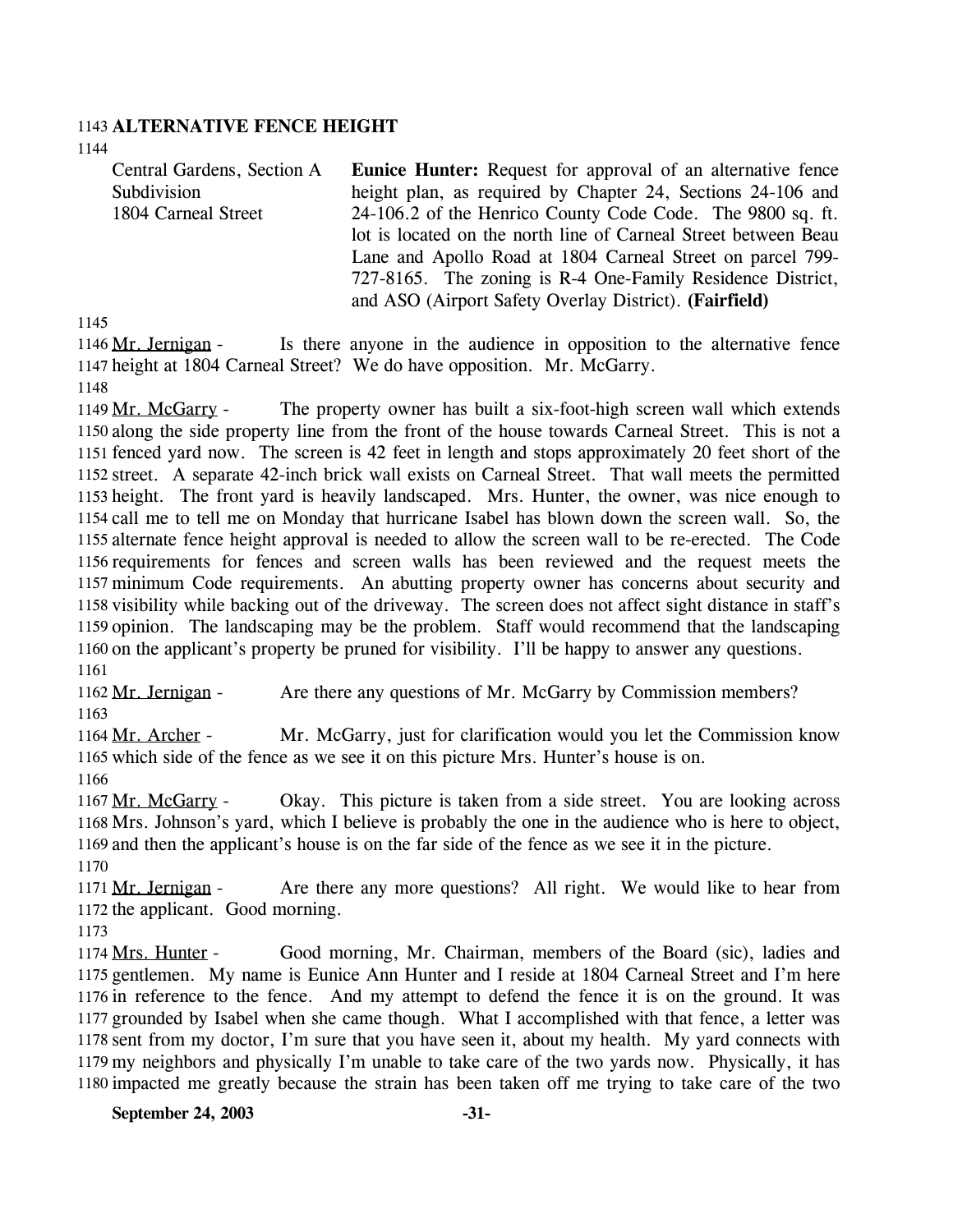1181 yards. I now have someone to come in to take care of my yard for me because I'm unable to 1182 do it at this time. Financially, a great burden has been lifted from me because when I would 1183 round up my yard I would also have to round up that neighbor's yard because I said they 1184 connect. As far as security for me, the fence has been a blessing. In my neighbor's yard there 1185 is a huge tree there. There are hedges and several cars. There was a disabled vehicle there for 1186 a number of years and that impacted my seeing what was going on really on that side of the 1187 yard, and this side of the highway  $(I-64)$ .

 There is a lot of things that go on in the neighborhood where I live. On the left-hand side there is a lot of shootings and etc. but there is none of that from the right-hand side. I feel a sense of security because I come and go all times of night. My mother resides in Lynchburg, Virginia and I'm a widow and I'm the only one who's able to do for her. My brother is deceased and I have no family here. So, when I come out at night with luggage, going back and forth, or going to church, I feel very unsafe and I feel threaten by the stares of undesirables, for a lack of a better word. I don't have to see undesirables coming through the community deciding they're going to urinate in front of me or do whatever it is they want to do. So, it has been for me a great sense of security. I'm no longer afraid. I come out at night and I don't have to look on the left side of me to see the traffic. I'm only concerned about the traffic that's immediately in front of me, that's in front of I-64.

 My error, as I stand here today, and I apologize, was not knowing the County Ordinance and the height of the fence. When I called in there was a miscommunication. My thinking the side of my house would run all the way down to where I stopped it, not know that it was from brick to brick, corner to corner. I apologize for that error today, but it did help a lot of people in the 1205 community. I went out yesterday and I have here, and I'm sorry I don't have copies because of the lighting condition, of the 50 people who pass through there each day and said that that fence, when it was up, did not bother them in any way and did not obstruct their view. Once, again, I want to apologize for my not knowing about the County Ordinance but I did inform many of the neighbors who like myself, for lack of a better word, is ignorant as far as many of the Ordinance are concern.

 The fence is now down on the ground. I believe it's there for a reason and whatever you decide to do it's up to you now whether the fence stays or whether the fence goes. But, I do thank you for this time and once again I'm sorry that I made that error and that error will never be made again. I've done everything that I can to keep the slogan "Help Keep Henrico Beautiful" never to work against the County but to work for it. Thank you very much. 

1218 Mr. Jernigan - Are there any questions of Mrs. Hunter by Commission members? 

I have at least one important question. What condition is the fence in 1221 now, since Isabel took it down? 1220 Mr. Archer -

It's in good condition. It's an unfinished project because once I found 1224 out I made the error, sir, I never completed the topping of it. My plan was to put up the lights 1225 across the fence which would give us more light here. But I have light on every corner of my 1223 Mrs. Hunter -

**September 24, 2003 -32-**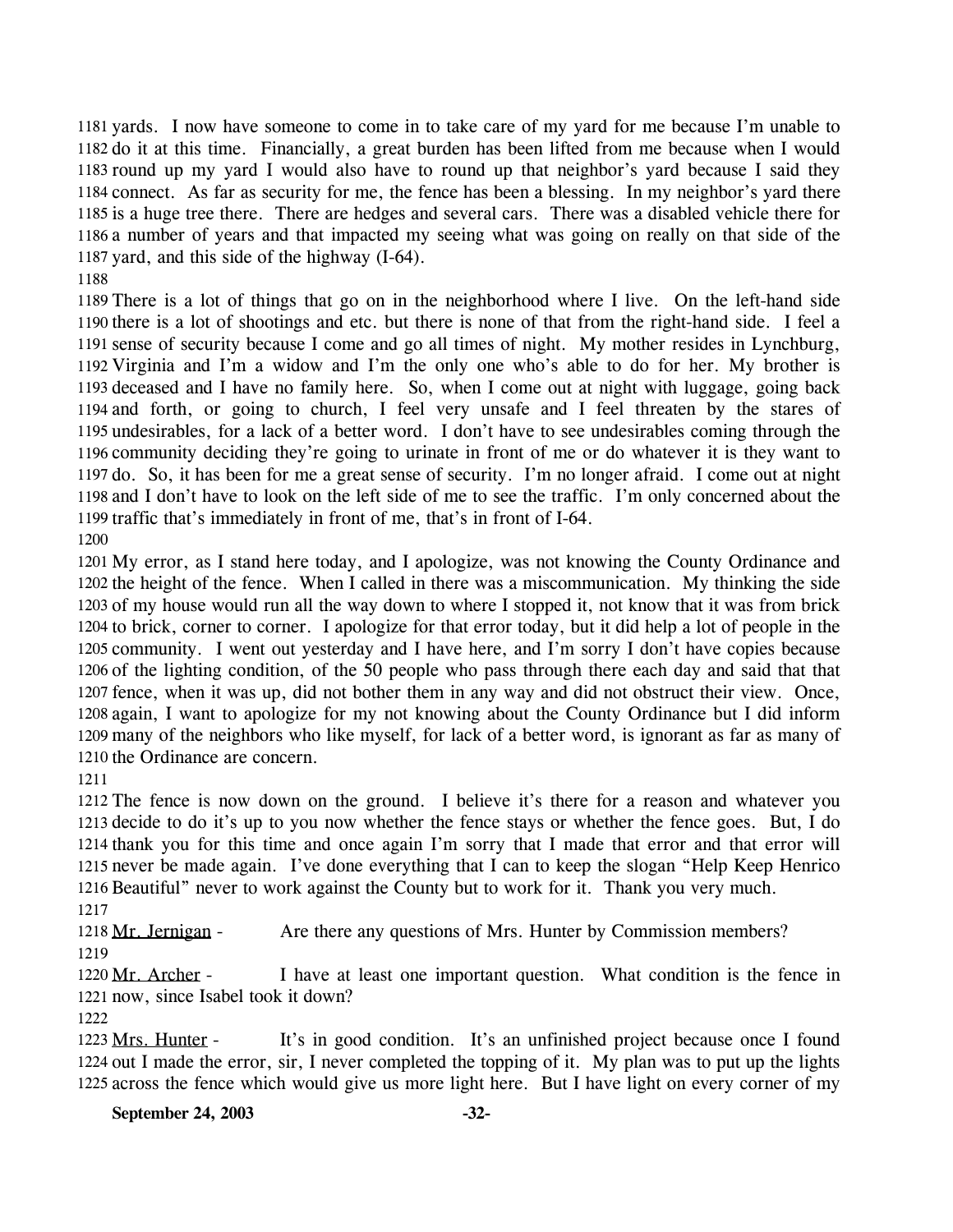1226 house. When you walk on my grounds lights come on. If the fence does goes back up, I will 1227 be putting the lights up on top of it and that will give more light. But, there is sufficient 1228 lighting at my house already. But, that is my plan and it is an unfinished product. 1229

1230 Mr. Archer - The fence is not damaged, it's down? 1231 1232 Mrs. Hunter - Yes, sir. 1233 1234 Mr. Archer - Okay. Thank you, ma'am. 1235 Are there any other questions for Mrs. Hunter? Thank you, ma'am. All 1236 Mr. Jernigan -

1237 right, we have opposition. Can we hear from you please? Good morning. 1238

My name is Marsha Johnson and I reside at 1806 Carneal Street. The 1240 reason I am here is regarding the fence. We didn't really regard it as a fence, it was more like 1241 a wall/petition because it was not connected to anything. It was just like seven panels that 1242 were constructed all in the same day. It came down during the storm. I do have pictures. The 1243 night before the hurricane we decided not to pull our car all the way up in the yard because we 1244 didn't know what would happen with the fence or the tree in our yard, which the tree is not an 1245 old tree, but I would say full grown. I would like to pass these pictures around. The fence was 1246 constructed in June. Mrs. Hunter did not say anything to us to let us know that she was going 1247 to put a fence up. I do a lot of research on the computer so when I saw it going up I did go 1248 out and I saw where the zoning probably had been, you know, off by the height of it. I did not 1249 know at that time had she asked for a special approval because I did not know the procedure 1250 that it had to come before you to grant approval. But, when Isabel took the fence down it's 1251 just so happened it fell into her yard. It could have very easily fallen onto our cars had we 1252 parked it in the driveway. The car that she spoke about that we had parked, the car that was 1253 unusable, we could not get rid of it because we did not have the title. As soon as we got the 1254 title, which was this year, the summer, I donated the car to the Kidney Foundation. They 1255 came and took it away. So, that is no longer an issue. 1239 Ms. Johnson -1256

 My concern is that when we back out of our driveway, or anyone else that comes to visit us, she has a brick wall at the edge of her yard, which I've gotten used to that, that's okay, but the shrubbery that's in front of her brick wall has grown a lot. And then the fencing that she put up, you really can't see that well when you try to back out. And I don't back into my yard, I usually just pull in and back out. If she wants to put a fence on her property that's fine, I have no problem with that but I do have a problem with a six-foot panel and I especially have a problem with a panel that is more of a privacy panel versus an ornamental panel. You can't see through it. It is very dark out there. She only put it on our common side of the property. She didn't put it on the other side and it's not connected to anything so I don't even know that if you reconstruct it whether it would withstand the way that the brick wall would. I don't know. It just didn't appear to me to be that deep in the first place. It all went up the same day and so I question if it was properly done. And I do not want a six-foot panel in front. Unlike her, I did not go door to door to ask the neighborhood to ask them because for one thing our block is only four houses. And when the fence went up a lot of people thought we had put the

**September 24, 2003 -33-**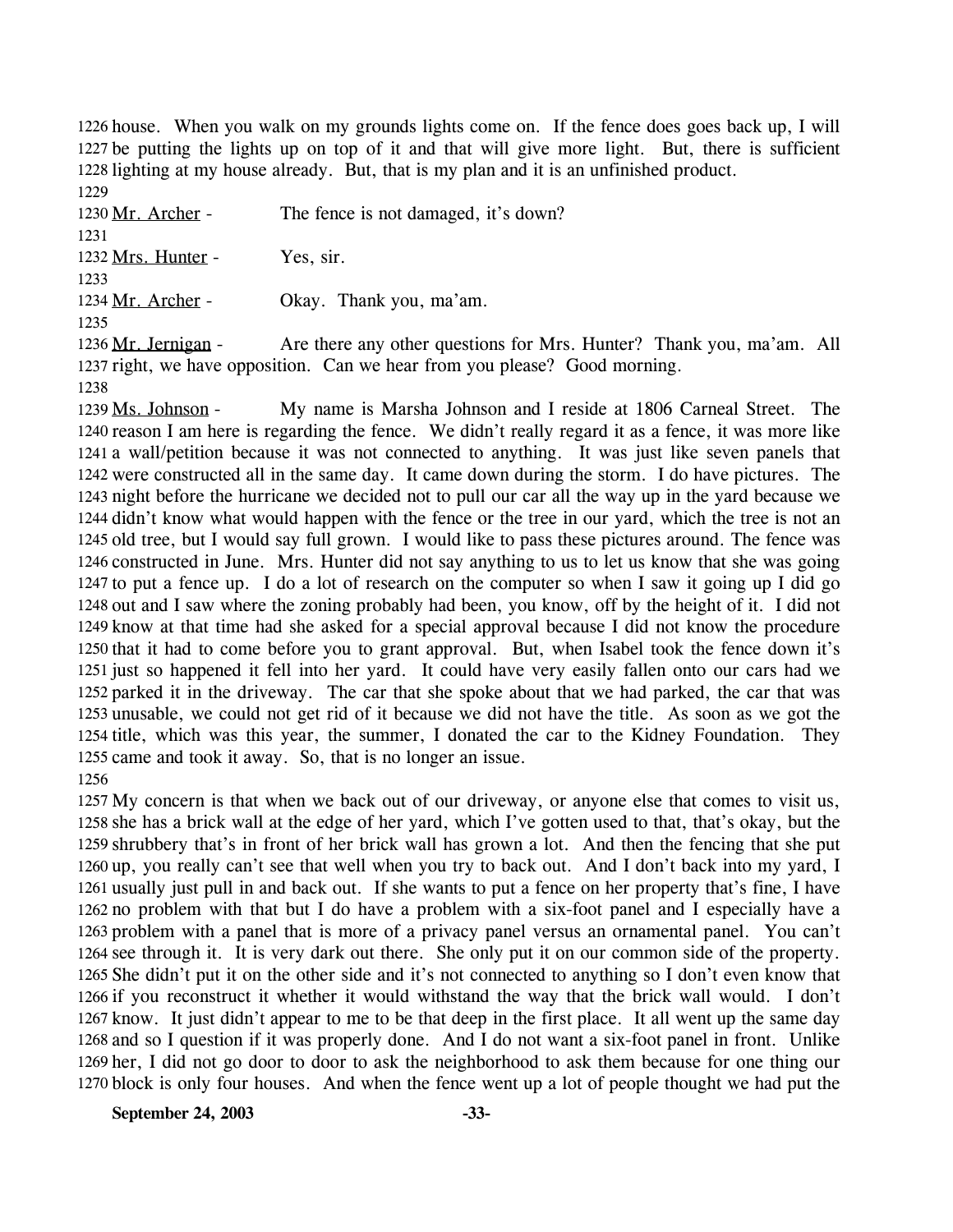1271 fence up to block the view from the rest of the block. I don't have a problem with her having 1272 a fence, like I said, but 42 inches is all that I would want to live with. And I ask that you not 1273 approve the alternate height. Thank you.

1274

1275 Mr. Jernigan - Are there any questions of Ms. Johnson by the Commission? 1276

Ms. Johnson, out of the concerns that you have listed, is the chief 1278 concern the fact that you don't have visibility to see the street to back out? 1277 Mr. Archer -

1279

To see the street or when I come in at night. We do not have any street 1281 lights out there at all and there is nothing in front of us but I-64. It is dark out there and in a 1282 lot of the blocks in the subdivision. First of all, if I don't pull over far enough I'm right up on 1283 the fence so I'm scared that I'm either going to tap the fence or I won't have enough room to 1284 get out of the car when I open the door. So, it's right up against the edge of the driveway, as 1285 the pictures show. And because you can't see through the panels because it is definitely a 1286 privacy panel that she used, anyone could be behind the fence. Yes, she does a lot of different 1287 hours so sometimes at night she is not there and the lights are not on and her motion lights 1288 won't come on if we are getting out of our driveway. So, anyone could be hiding behind there 1289 that you don't see. She has a wood fence on the sides and the back, a brick wall in the front 1290 and then a white vinyl fence on the front side property, you know, the one that fell down. So, 1291 even if you are going to put something up at least you would try, I would think if you are 1292 going to Keep Henrico Beautiful, try to keep it aesthetically pleasing by using a similar type of 1293 fencing. 1280 Ms. Johnson -

1294

Now, you are aware that she could put a 42-inch fence exactly like this 1296 and this wouldn't even be here today. 1295 Mr. Archer -

1297

1298 Ms. Johnson - Yes, that probably would be so.

1299

She does have the right to have  $42$  inches, but the six-foot height is 1301 actually what made this not in compliance. 1300 Mr. Archer -

1302

Well, the other part though, is that it is not attached to anything. And 1304 just like this one fell I would be afraid that even a 42-inch panel would fall. It's not a brick 1305 wall. To me a brick wall is probably more stable. 1303 Ms. Johnson -

1306

What I am saying is that we don't have the authority to dictate to her not 1308 to have a privacy fence. We do have the authority to do something about the height 1309 adjustment. Even if she were to rebuild it with a 42-inch fence then this would not be an issue 1310 that would come before us. We can't tell her she can't have it is what I am saying. 1307 Mr. Archer -1311

Exactly. And I understand that. I'm just saying if she wants to put a 42-1313 inch panel there, that's fine with me, that's the law, she can do that. But six feet is way to 1314 high. 1312 Ms. Johnson -

1315 Mr. Archer - Would you be amenable to any type of compromise. For example,

**September 24, 2003 -34-**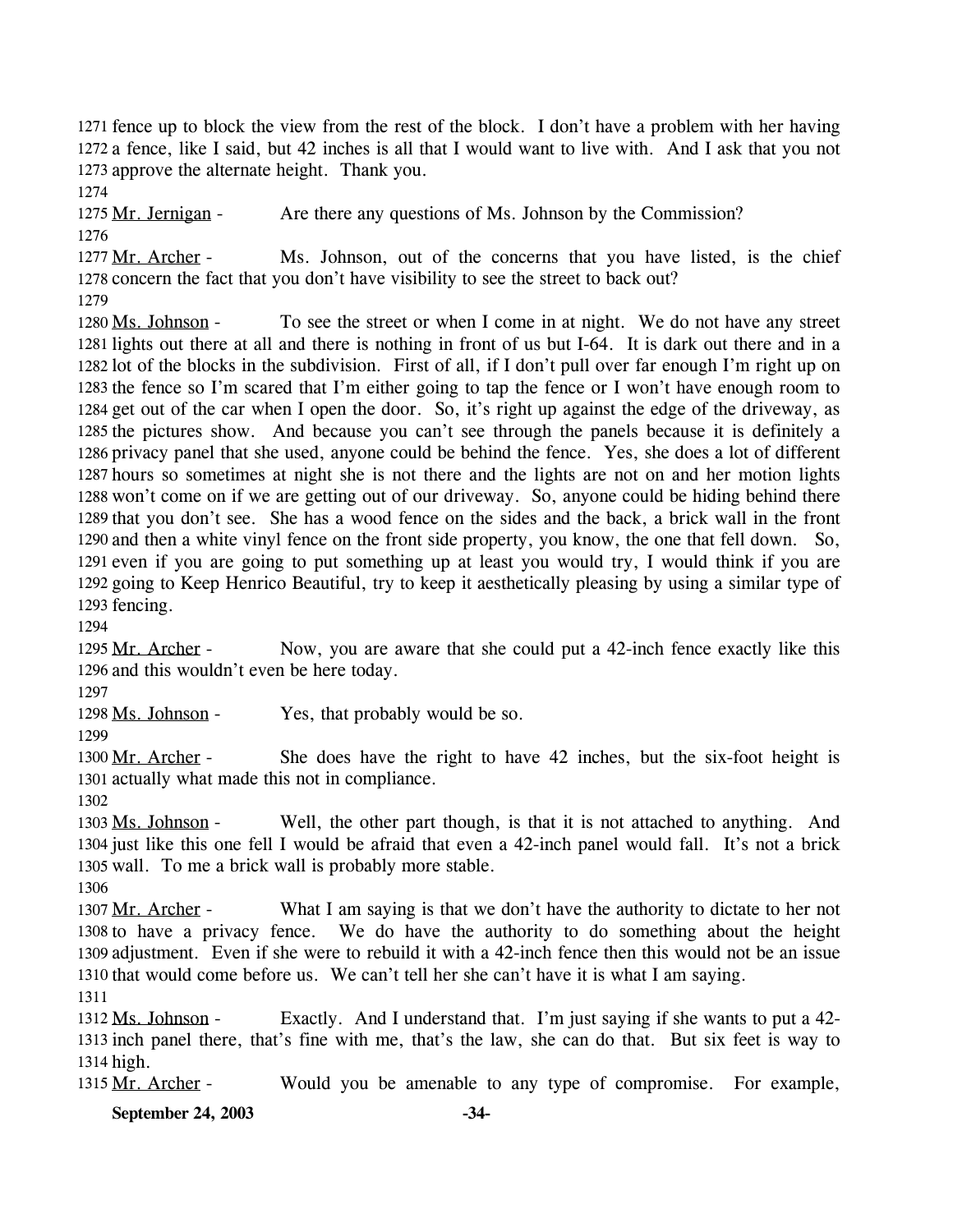1316 having her trim the shrubs which was suggested so that you can see better out to the street. 1317 Ironically, we don't have.... Do we have a height ordinance for shrubbery?

1318

1319 Mr. McGarry - Primarily on the street.

1320

Is it 42 inches? I see some nodding. We do? So 42 inches is the 1322 maximum height for a hedge. 1321 Mr. Archer -

1323

I think, Mr. Archer, that the same requirements apply for a hedge or a 1325 fence. The purpose is that we are attempting to keep the front yards; to not be enclosing, front 1326 yards with hedges or fences. So the 42-inch limit applies to both. There is a sight distance 1327 issue when you get on the corner so that motorist can see and traffic stop conditions making 1328 sure they can safely pull out into the intersection. Sometimes it needs to be trimmed even 1329 below 42 inches. Hedges or fences need to be below 42 inches in front yards. 1324 Mr. Silber -

1330

Below forty-two inches. Okay. This fence is 20 feet from the street so 1332 in essence at that point, Ms. Johnson, it doesn't seem like the fence would be a sight hindrance 1333 for traffic. I'm not defending it one way or the other, I'm just trying to get the facts straight 1334 here. But, I am concerned, just looking at this picture, about the height of the shrubbery 1335 which apparently is not correct. There have been instances in which people have inadvertently 1336 built fences not knowing what the law is and we have allowed the alternative fence height. In 1337 most of the cases the height of the fence is not really what would make a difference. In this 1338 case it seems to be that you object to any fence at all, regardless of the height, but you 1339 understand that 42 inches is allowable. Is that what I understand you to say? 1331 Mr. Archer -1340

No, sir. I don't object to her putting a fence in her yard because she can 1342 as long as it is 42 inches. But I would like to see more of an ornamental type fence where you 1343 can see through versus a privacy fence where you can't see through if it is not going to be 1344 connected. See that fence doesn't go all the way back to the back fence it's just right there on 1345 the side not connected to anything. So, for safety... I don't see how it could be safe. It could 1346 be a screening wall, which is probably all that it is, only on one side of her property so how 1347 can that make you feel extremely safe when you only have it on one side of your yard. To me 1348 if you want to be safe you would fence it in and connect it to something else. That just makes 1349 more sense to me. But, I don't care if she puts a fence up but I prefer that it not be a privacy 1350 panel that's used. 1341 Ms. Johnson -

1351

1352 Mr. Archer - Yes, ma'am. Y'all are not making this easy, you know that don't you? 1353

I don't want to dictate what people put on their property but the reason 1355 for doing it, if it's for safety or security, how can you be so secure when it's not connected. 1356 It's not locking you in. Anybody has access around that fence. 1354 Ms. Johnson -

1357

I guess it's difficult for any of us to determine what makes another 1359 person feels safe. There are some things that I see that could be done here, but in order for it 1360 to be done I think you all need to talk. Would you and Mrs. Hunter be willing to meet with 1358 Mr. Archer -

**September 24, 2003 -35-**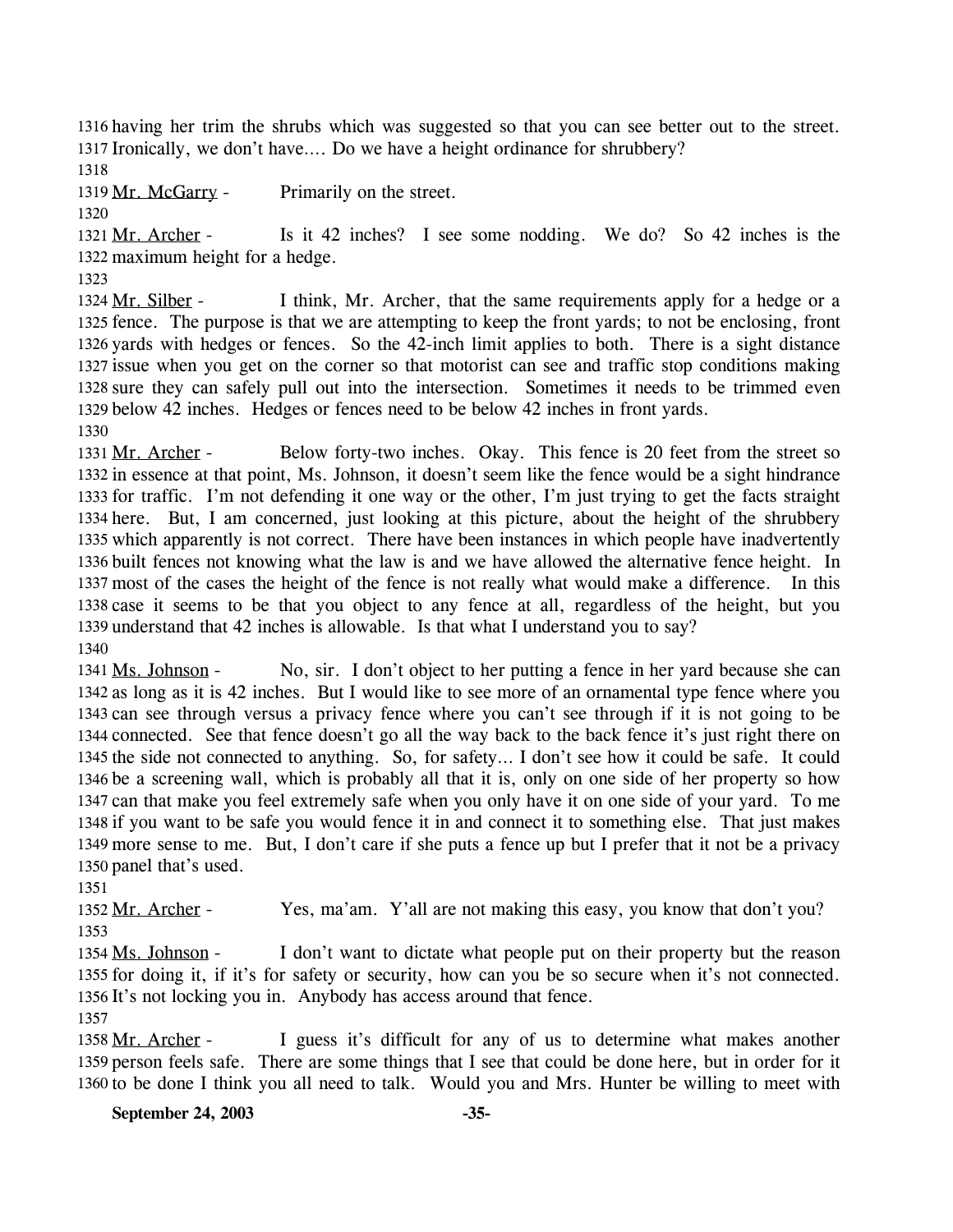1361 me and maybe a member of the staff so that we can discuss this?

1362

I don't have any problem with that at all. She just doesn't talk to us. 1364 It's not that I won't talk to her, she never approaches us about anything. 1363 Ms. Johnson -

1365

I tell you what I am going to do. I'm going to defer this case at the 1367 request of the Commission and I would like to have the opportunity to sit down with you and 1368 Mrs. Hunter and see if we can discuss this and work it out. And I say that because I'm trying 1369 to lend deferrence to each side in this case. I mean, she has brought the fence and she has paid 1370 for it and it would be a shame to make her throw it away. At the same time, you are not 1371 satisfied with it and you don't feel safe coming in and out of your driveway. 1366 Mr. Archer -

1372

That's true. And if people build houses and they don't meet the code, 1374 they tear them down. I'm sorry about the expense but.... 1373 Ms. Johnson -

1375

I understand. I'm not making excuses for her, but I'm just saying we 1377 have on occasion we have giving an alternate fence height on something that is not that 1378 obstructive. Let me see, I've got to figure out when I can get together with the two of you. 1376 Mr. Archer -

1379

1380 Ms. Johnson - I don't work now, so my schedule is pretty flexible.

1381

Okay. And Mrs. Hunter has my number. Before you leave here today, 1383 I'll make sure you both have my number and we will find a way to get together and talk about 1384 this. 1382 Mr. Archer -

1385

1386 Ms. Johnson - Do you have a card?

1387

Oh, yes, I'll give it to you. I'm sorry, I didn't think about that. So, 1389 with that, I'm going to move that we defer this case at the Commission's request until the next 1390 meeting and maybe by then we will have this resolved, October 22. 1388 Mr. Archer -

1391

1392 Mr. Vanarsdall - Second.

1393

We have a motion by Mr. Archer and seconded by Mr. Vanarsdall. All 1395 in favor say aye...all opposed say nay. The ayes have it. The motion is passed. 1394 Mr. Jernigan -

1396

1397 The Planning Commission deferred the alternative fence height request for Central Gardens, 1398 Section A Subdivision – 1804 Carneal Street, Mrs. Eunice Hunter, to its October 22, 2003, 1399 meeting.

1400

1401 Mr. Vanarsdall - Mr. Chairman, Mr. Secretary, can we talk about this for a minute? 1402 1403 Mr. Jernigan - Sure. 1404 1405 Mr. Silber - Yes, sir.

**September 24, 2003 -36-**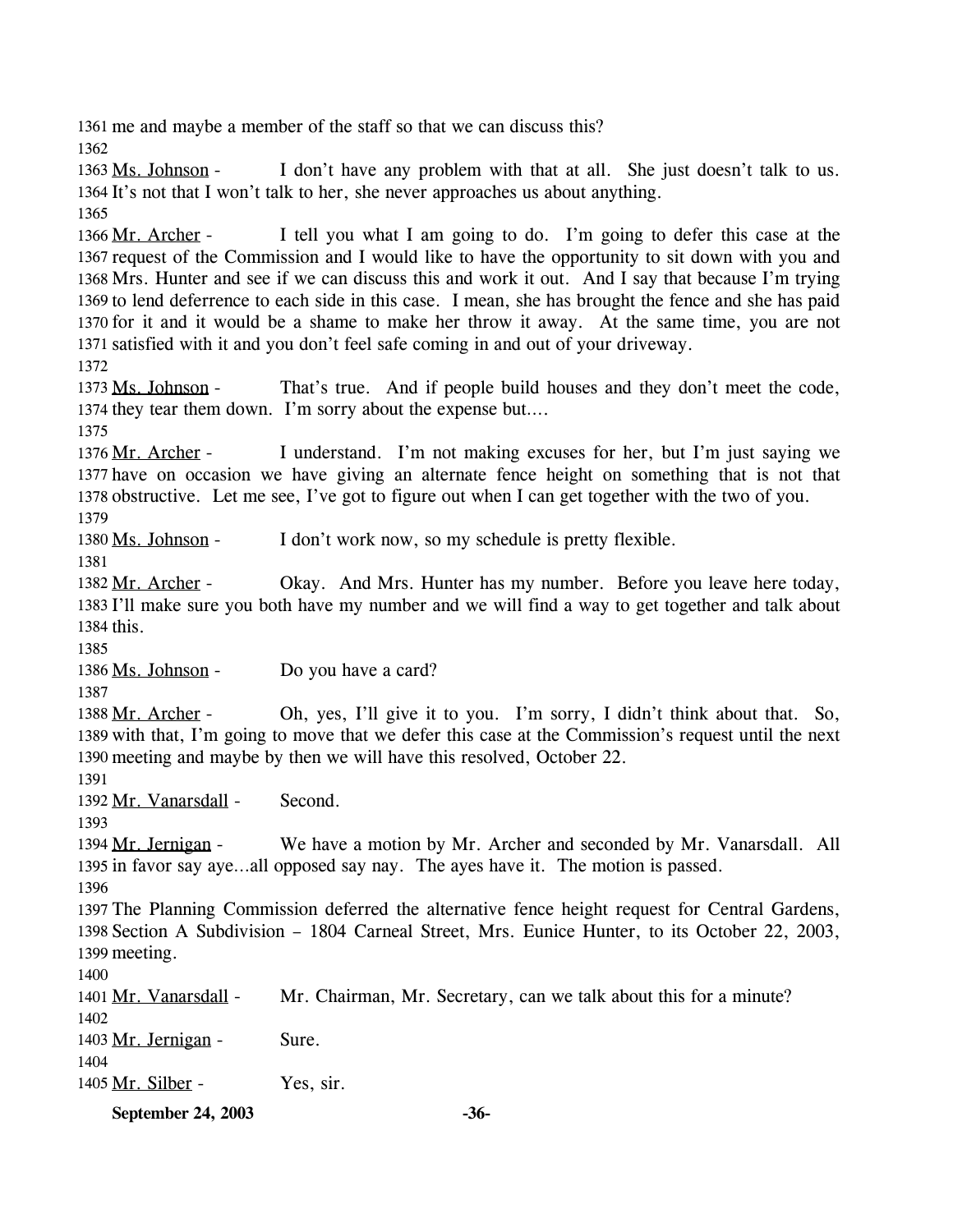1406 1407 Mr. Vanarsdall - First of all, it was supposed to be 42 inches. How high is it now? 1408 1409 Mr. McGarry - Six feet. 1410 Where would I find that in the write up starting with Eunice Hunter? I 1412 have a problem with a lot of the write-ups. For our benefit, before we come here and we get 1413 the packets, for our benefit it should say something in there that the code is 42 inches and the 1414 fence will be six feet rather than have to second guess. I already knew it was six feet but it's 1415 not in the writing, it's not in this (referring to plan). We have nothing but a picture. 1411 Mr. Vanarsdall -1416 1417 Mr. Silber - Yes, sir. I think that information could be provided. 1418 I have a problem with a lot of the write-ups that appear in the paper, it 1420 tells you nothing. And it tends to tell us anything. I'm not being critical, this is just one of the 1421 things I see while sitting here. 1419 Mr. Vanarsdall -1422 Maybe from now on with a case like this, when we have that, we will 1424 put in what the standard policy is. What the ordinance calls for and what they are asking for. 1423 Mr. Jernigan -1425 Mr. Vanarsdall, I think that's a great point. If you read the 1427 advertisements or agendas or the Board of Zoning Appeals cases, they state what the code 1428 requirement is and what the variance is that they are asking for. This is more reflective of that 1429 type of request and we certainly could put that in here. What the code requirement states and 1430 what the applicant is requesting. 1426 Mr. Silber -1431 1432 Mr. Vanarsdall - Thank you. 1433 Mr. Secretary, I would like to have those pictures back. I'll retain them 1435 if that's all right with you. 1434 Mr. Archer -1436 1437 Mr. Silber - My we hold on to the petition for our files? (Speaking to Mrs. Hunter) 1438 1439 Mrs. Hunter - Yes, you may. 1440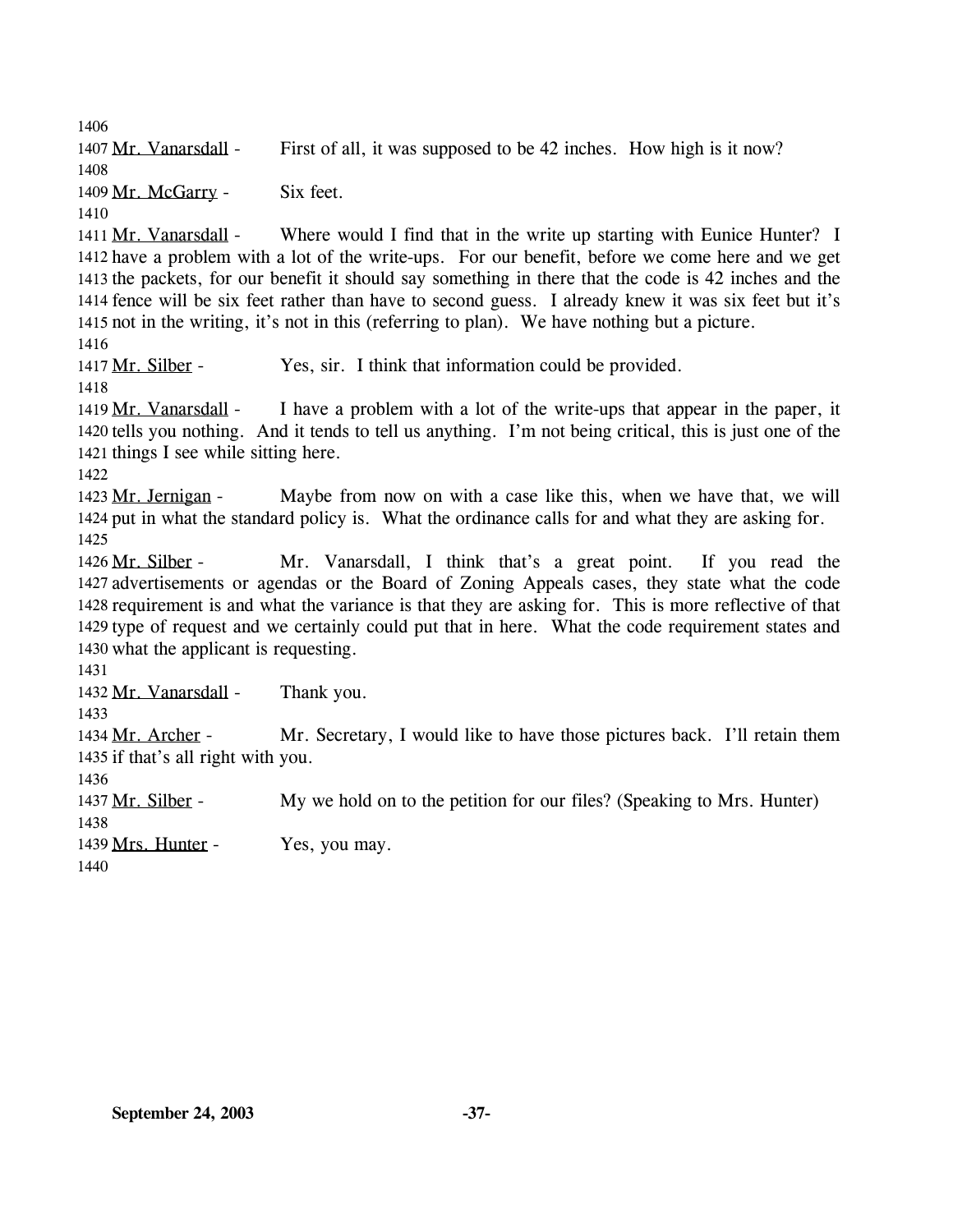#### 1440 **PLAN OF DEVELOPMENT**

1441

POD-60-03 Circuit City @ Short Pump Town Center

**McKinney & Company for Short Pump Town Center, LLC and Circuit City Stores, Inc.:** Request for approval of a plan of development, as required by Chapter 24, Section 24-106 of the Henrico County Code, to construct a one-story, 34,573 square foot retail building. The 3.23-acre-site is located approximately 200 feet north of W. Broad Street (U.S. Route 250) at its intersection with Spring Oak Drive on part of parcel 739-762-1061. The zoning is B-3C, Business District (Conditional) and WBSO, West Broad Street Overlay District. Private water and sewer. **(Three Chopt)** 

1442

Is there anyone in the audience in opposition to POD-60-03, Circuit City 1444 @ Short Pump Town Center? No opposition. Good morning, Mr. Wilhite. 1443 Mr. Jernigan -

1445

Good morning, Mr. Chairman and Commission members. This 1447 outparcel of Short Pump Town Center is located just west of the Regal Cinemas. Staff has 1448 received additional information to satisfy staff's concerns on this project. There is going to be 1449 some slight shifting in the parking spaces in the northern portion of the site to allow for more 1450 green space along the ring road and the access road to downtown Short Pump. Also, the 1451 applicant at this point, is proposing to put up a fence along the eastern property line between 1452 Regal Cinemas and this site that would start from the back of Jarad's Jewelry, which is the 1453 south of this building along W. Broad Street, would run along the eastern property line and 1454 around to the north side of the building all the way up to the entrance onto the eastern access 1455 road. At this point, what's being proposed is a fence that is decorative metal with brick piers 1456 and staff is satisfied with the design of the fence. 1446 Mr. Wilhite -

1457

 The applicant has addressed the staff's main concern of the treatment of the rear portion of this building facing the eastern access road. This would be the north elevation. They have agreed to provide brick inset panels as they appear also on the other three sides of the building. In addition, the base of the building would be the darker brick color to match the other sides as well. The staff had originally commented about the red door to the installation center in the rear. Circuit City would like for those to stay. It seems to be a common element that they use on their stores. And due to the location, it is not visible from W. Broad Street, staff is willing to retract that comment. With that staff can recommend approval of the site plan and I'll be happy to answer any questions you may have.

1467

1468 Mr. Jernigan - Are there any questions of Mr. Wilhite by the Commission? 1469

No, sir, Mr. Chairman, but we did bring up the question with the 1471 applicant with regard to the sheet in here that is in color. I think what our agreement here is 1472 that the chromatography and some brightness of the colors is something that we would like to 1473 see as a future submission. We have already discussed that with the applicant. 1470 Mr. Taylor -1474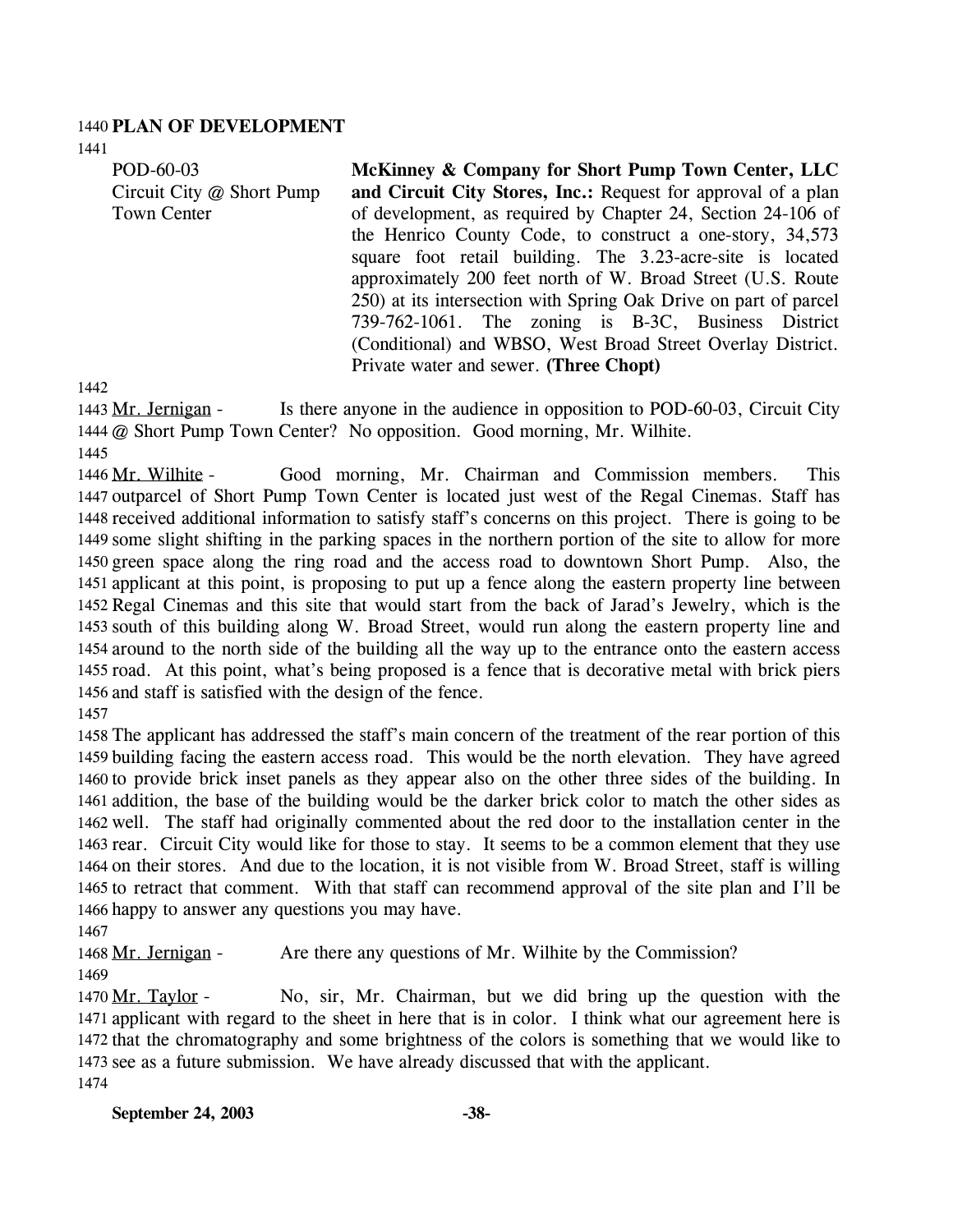Mr. Taylor, the brick to be used on this building has been selected from 1476 the color pallet of the samples already provided to the staff by Forest City. We do have the 1477 brick samples here if you care to take a look at them. 1475 Mr. Wilhite -1478 Mr. Wilhite, as far as I am concern, if the staff is happy with the true 1480 colors and it matches with what we've got, I'm fine. 1479 Mr. Taylor -1481 Mr. Wilhite, is the applicant aware that the Circuit City sign needs to be 1483 lowered below the roofline? 1482 Mr. Silber -1484 Yes, we provided them information and so did Forest City. They sent it 1486 directly and discussed the height of where the signs would be in reference to the parapet walls. 1485 Mr. Wilhite -1487 1488 Mr. Silber - Okay. 1489 Mr. Secretary, when you say the sign, in looking at the color picture, is 1491 that the red circle or the entire sign? 1490 Mr. Archer -1492 What's determined to be the signage is the red circle, the Circuit City 1494 symbol. We have a 42-inch limitation above the roofline which is the top of the parapet. 1493 Mr. Wilhite -1495 1496 Mr. Archer - Okay. Forty-two inches seems to be the magic number today. 1497 Thank you, Mr. Wilhite. If they had a pick two, I would play that on 1499 the lottery tonight. 1498 Mr. Jernigan -1500 1501 Mr. Silber - So if the power would come on before 42 days from now. 1502 Mr. Taylor, would you like to hear from the applicant or are you ready 1504 to move or what? 1503 Mr. Jernigan -1505 The applicant is here, Mr. Chairman, and it might be reasonable to ask 1507 Mr. Burcin to come up here and just see if there are any additional questions or if he would 1508 like to make any additional comments. 1506 Mr. Taylor -1509 Good morning, members of the Commission. My name is Stacy Burcin 1511 with McKinney & Company here today in behalf of Forest City as well as Circuit City. We 1512 are aware of all of the comments and revisions. We do have the brick samples here. We 1513 selected them from the master pallet that was provided many months ago. So, we are in 1514 agreement with everything that has been suggested. 1510 Mr. Burcin -1515 Are there any questions of Mr. Burcin. Let me ask one thing. What 1517 discussion was on the sign other than the height? Where we talked about the bright red. 1516 Mr. Jernigan -1518

1519 Mr. Silber - I'm not aware of any discussion on the type of sign it was more of an

**September 24, 2003 -39-**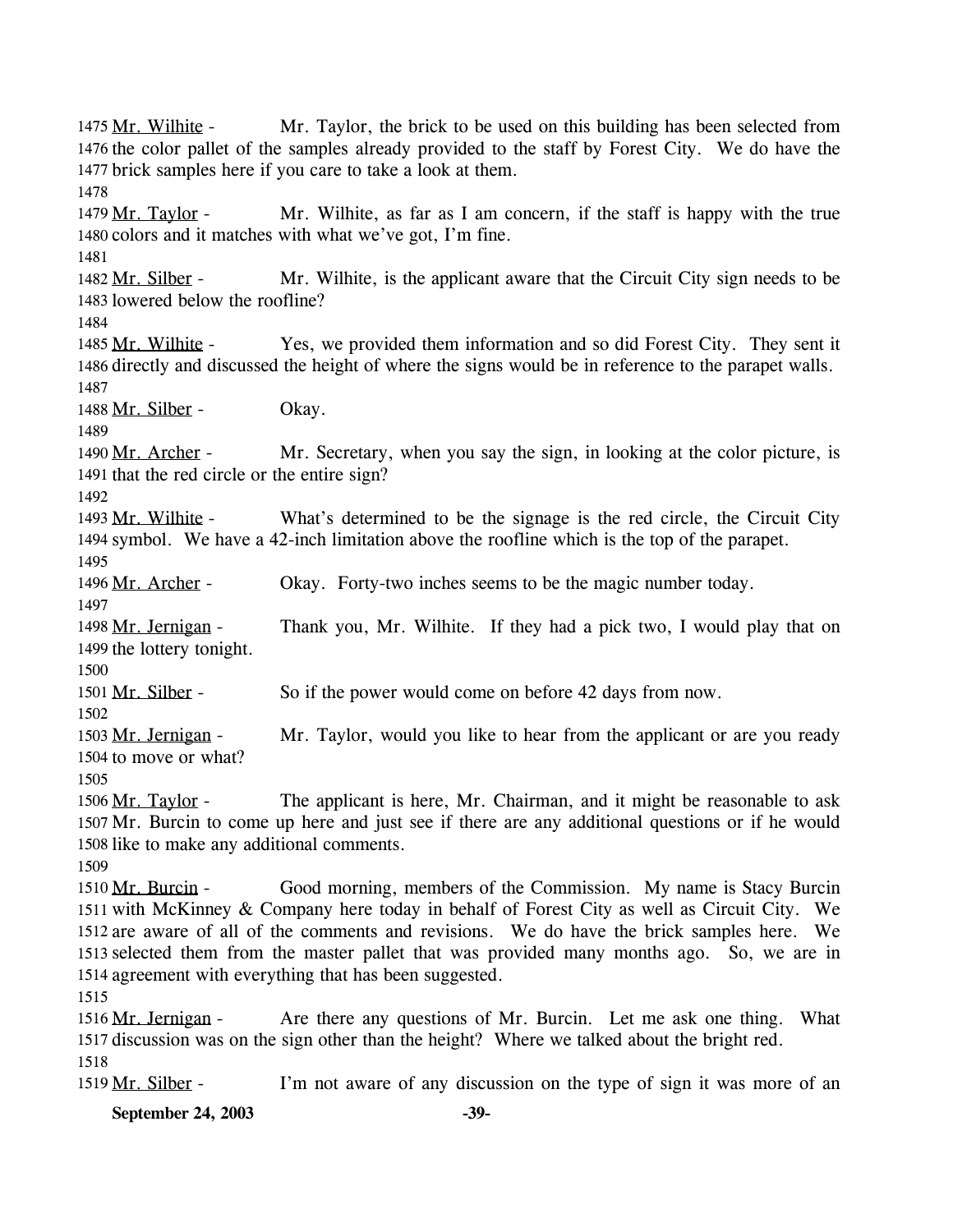1520 issue of the location of the sign. I think the bright red is one of their typical designs. 1521

When you gave your staff report, did you say something about the color  $1523$  of the sign. 1522 Mr. Jernigan -

1524

1525 Mr. Silber - He made reference to the red doors.

1526

I think in answering Mr. Archer's question, he asked what was the sign, 1528 was it the entire yellow rectangular or just the red circular portion.  $1527$  Mr. Wilhite -

1529

Because I remember in a case we had before, Staples, when they went 1531 out there. There was a lot discussion because the sign was red and they didn't want all these 1532 colors. And I made a statement at that time, and I'll make it for the record again today. When 1533 it comes to corporate logos, we will have to come up with a policy that's going to stand up 1534 because if Staples has red... if there letters are Staples and they have them every where else 1535 and then we go somewhere and say we don't want red, you have to enforce that with 1536 everybody. Now, I'm glad to see that this is going on through like it should but corporate 1537 logos are corporate logos and we need to come up with a policy that is going to stand up with 1538 that. 1530 Mr. Jernigan -

1539

1540 Mr. Wilhite - I remember the Staples case quite well.

1541

We never have had a policy and never had any problem with it. We 1543 have asked them to change it and they have, the corporate logos. They've reduced the size of 1544 them and they will work with you anyway they can, the headquarters will. And then if it's like 1545 in that Short Pump area they don't like the color then they refuse it. That's what happen with 1546 Silver Diner and a couple of others. 1542 Mr. Vanarsdall -

1547

As I recall, Mr. Jernigan, in the case of the Staples also there was a 1549 proffered condition on that property that said that all the signage had to be similar and there is 1550 a certain sign package that they were supposed to follow. It's very specific, and correct me if 1551 I'm wrong, Mr. Wilhite, but I don't believe that proffer exist on this site. 1548 Mr. Silber -

1552

Not to the extent it did on the other site. There are some proffers that 1554 address signage but not to the extent at Staples. 1553 Mr. Wilhite -

1555

If you go down to Williamsburg you will find a 7-Eleven that doesn't 1557 have the 7-Eleven colors in the sign, you can't even see it. 1556 Mr. Vanarsdall -

1558

1559 Mr. Jernigan - Okay, Mr. Taylor.

1560

With that, Mr. Chairman, I will move for approval of POD-60-03, 1562 Circuit City @ Short Pump, subject to the annotations on the plans, the standard conditions for 1563 developments of this type, and the added conditions Nos. 23 through 30. 1561 Mr. Taylor -1564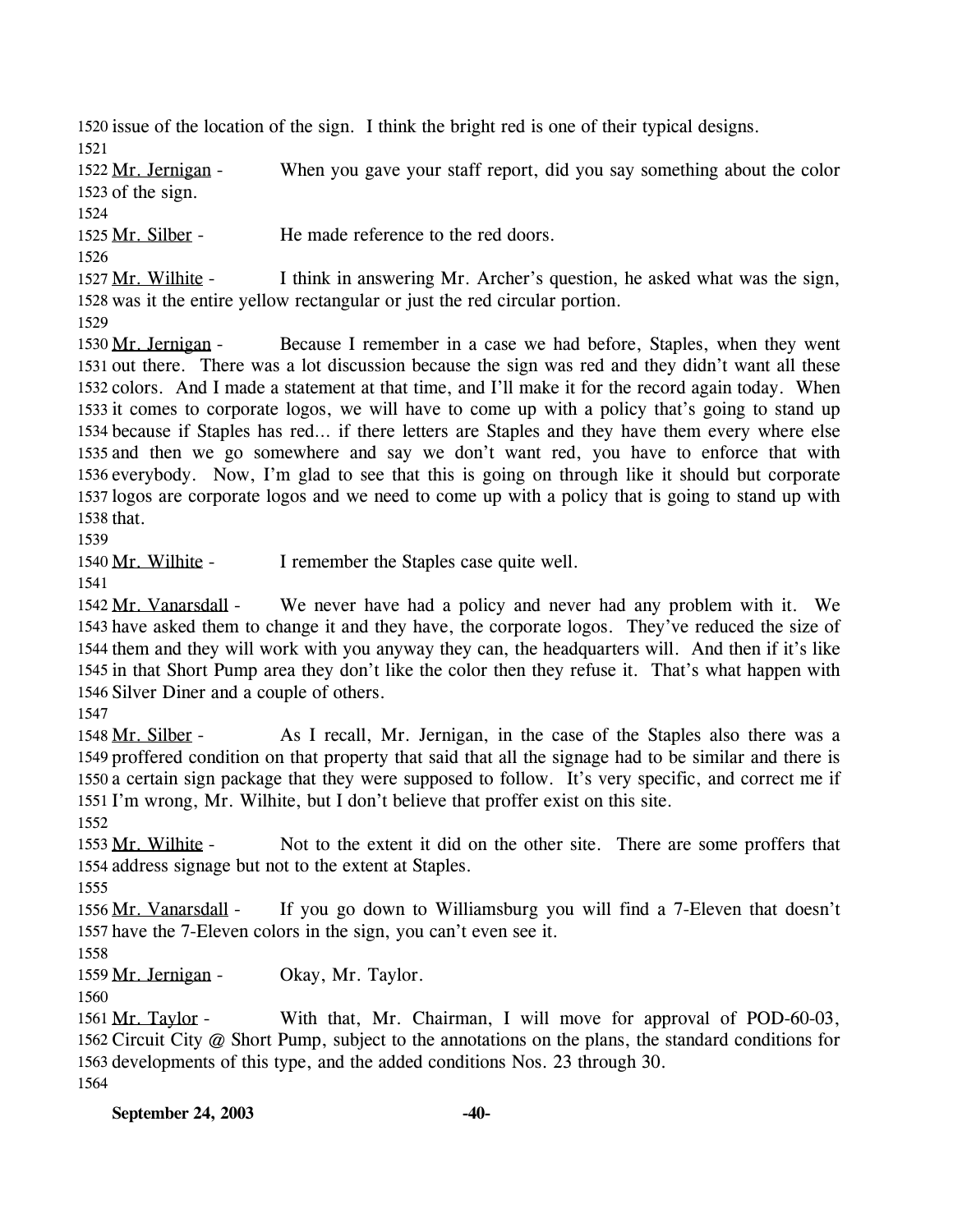1565 Mr. Vanarsdall - Second.

1566

We have a motion by Mr. Taylor and a second by Mr. Vanarsdall. All 1568 in favor say aye...all opposed say nay. The ayes have it. The motion is passed. 1567 Mr. Jernigan -

1569

1570 The Planning Commission approved POD-60-03, Circuit City @ Short Pump Town Center, 1571 subject to the annotations on the plans, the standard conditions attached to these minutes for 1572 developments of this type, and the following additional conditions:

1573

1574 23. 1575 23. The developer shall provide fire hydrants as required by the Department of Public Utilities and Division of Fire.

1576 24. All repair work or installation shall be conducted entirely within the enclosed building.

1577 25. Outside storage shall not be permitted.

1578 26. 1579 26. The proffers approved as a part of zoning case C-29C-98 shall be incorporated in this approval.

1580 27. 1581 1582 27. Deviations from County standards for pavement, curb or curb and gutter design shall be approved by the County Engineer prior to final approval of the construction plans by the Department of Public Works.

1583 28 1584 1585 Insurance Services Office (ISO) calculations must be included with the plans and contracts and must be approved by the Department of Public Utilities prior to the issuance of a building permit.

1586 29. 1587 1588 1589 1590 The location of all existing and proposed utility and mechanical equipment (including HVAC units, electric meters, junction and accessory boxes, transformers, and generators) shall be identified on the landscape plans. All equipment shall be screened by such measures as determined appropriate by the Director of Planning or the Planning Commission at the time of plan approval**.**

1591 30. 1592 Employees shall be required to use the parking spaces provided at the rear of the b building(s) as shown on the approved plans.

1593

# 1594 **PLAN OF DEVELOPMENT & LIGHTING PLAN**

1595

POD-57-03 SunTrust Bank @ John Rolfe Commons Shopping Center (POD-79-01 Rev.)

**Jordan Consulting Engineers, P.C. for The Wilton Companies, LLS and SunTrust Real Estate Corporation:**  Request for approval of a plan of development and site lighting plan, as required by Chapter 24, Section 24-106 of the Henrico County Code, to construct a one-story, 3,304 square foot bank. The 1.293-acre site is located on the north side of Ridgefield Parkway approximately 600 feet west from John Rolfe Parkway (proposed) in the John Rolfe Commons Shopping Center on part of parcel 736-751-6741. The zoning is B-2C, Business District (Conditional). County water and sewer. **(Tuckahoe)** 

1596 1597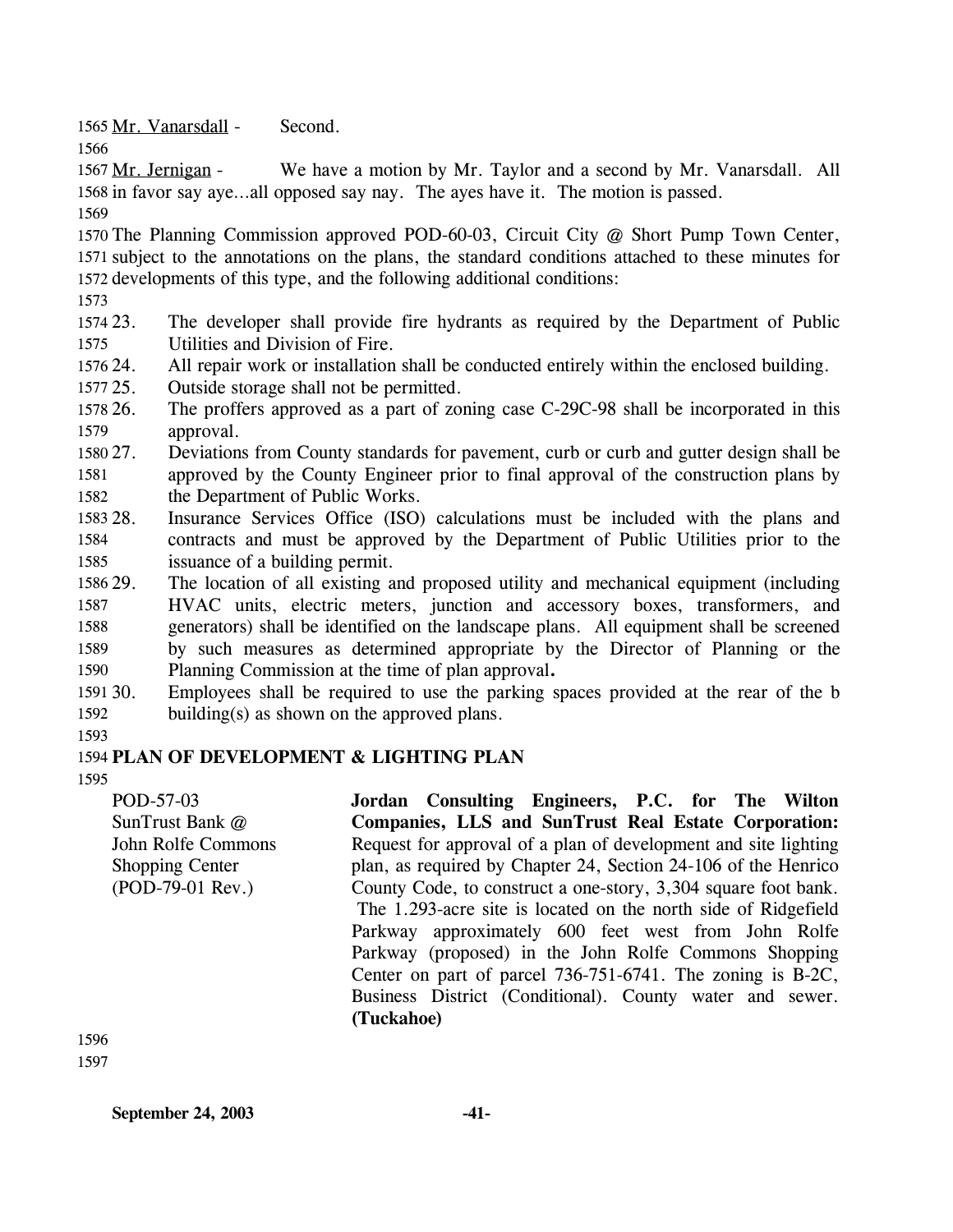1597 Mr. Jernigan - Is there any opposition to Case POD-57-03, SunTrust Bank? 1598

This is the first out parcel that has been submitted to the County in the 1600 John Rolfe Commons Shopping Center, which is currently under construction. Staff is 1601 satisfied and can recommend approval of the site plan. I would like to point out that in the 1602 packet we have included a revised Master Plan for informational purposes only. The original 1603 shopping center was approved with an above-ground BMP. We are currently reviewing plans 1604 to locate that BMP underground, and due to the location underground, there would be two 1605 more additional out parcels at the west end of the site that would be added for a total of nine 1606 from the original seven. Like I mentioned, that plan is being reviewed administratively by 1607 staff. I'd be happy to answer any questions that you have at this point. 1599 Mr. Wilhite -

1608

1609 Mr. Jernigan - Are there any questions for Mr. Wilhite from the Commission? 1610

I just have one. If the BMP, if they find that it can be buried then 1612 nothing would come back to the Commission. It would be administrative. 1611 Mrs. Ware -

1613

Not for placement of the BMP underground. Of course, all of the out 1615 parcels have to come back before you for approval. 1614 Mr. Wilhite -

1616

1617 Mrs. Ware - Before the Commission? 1618

1619 Mr. Wilhite - Yes, ma'am.

1621 Mr. Jernigan - Any more questions? Thank you, Mr. Wilhite.

1622

1620

1623 Mr. Wilhite - Thank you.

1624

I move for approval of POD-67-03, SunTrust Bank @ John Rolfe 1626 Commons Shopping Center (POD-79-01 Rev.), subject to the annotations on the plans, the 1627 standard conditions for developments of this type and additional conditions Nos. 23 through 35. 1628 1625 Mrs. Ware -

1629

1630 Mr. Taylor - Second.

1631 We have a motion by Mrs. Ware and a second by Mr. Taylor. All in 1633 favor say aye. All opposed say no. The ayes have it. The motion is passed. 1632 Mr. Jernigan -

1634

 The Planning Commission approved POD-57-03, SunTrust Bank @ John Rolfe Commons Shopping Center (POD-79-01 Rev.), subject to the annotations on the plans, the standard conditions attached to these minutes for developments of this type and the following additional conditions:

1639

1640 23. 1641 23. The easements for drainage and utilities as shown on approved plans shall be granted to the County in a form acceptable to the County Attorney prior to any occupancy permits being

**September 24, 2003 -42-**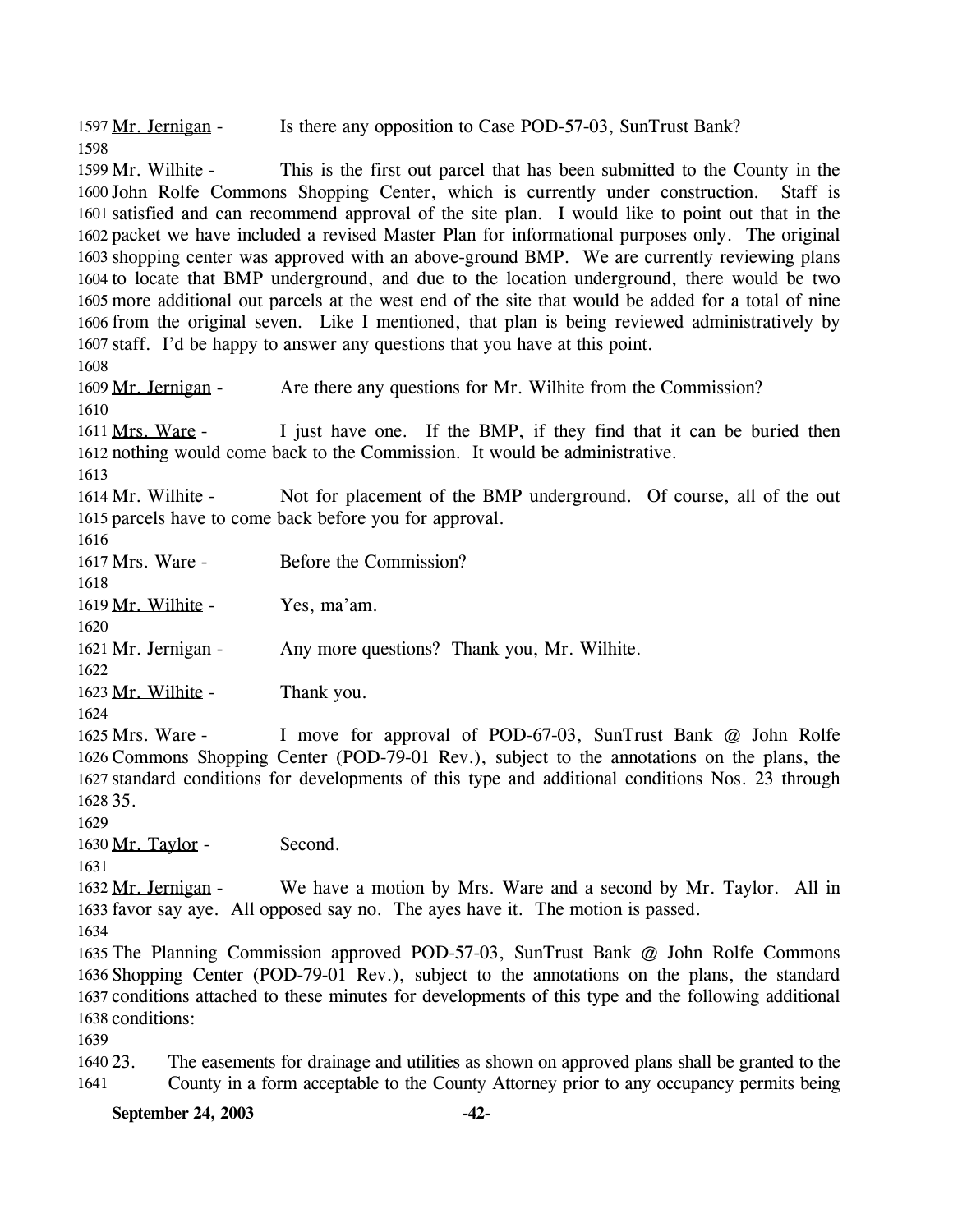issued. The easement plats and any other required information shall be submitted to the County Real Property Agent at least sixty (60) days prior to requesting occupancy permits. 1642 1643

1644 24. 1645 The developer shall provide fire hydrants as required by the Department of Public Utilities and Division of Fire.

- 1646 25. Outside storage shall not be permitted.
- 1647 26. 1648 The proffers approved as a part of zoning case C-66C-88 shall be incorporated in this approval.
- 1649 27. Any necessary off-site drainage and/or water and sewer easements must be 1650 1651 obtained in a form acceptable to the County Attorney prior to final approval of the construction plans.
- 1652 28. 1653 1654 28. Deviations from County standards for pavement, curb or curb and gutter design shall be approved by the County Engineer prior to final approval of the construction plans by the Department of Public Works.
- 1655 29. 1656 1657 In the event of any traffic backup which blocks the public right-of-way as a result of congestion caused by the drive-up teller facilities, the owner/occupant shall close the drive-up teller facilities until a solution can be designed to prevent traffic backup.
- 1658 30. 1659 1660 Insurance Services Office (ISO) calculations must be included with the plans and contracts and must be approved by the Department of Public Utilities prior to the issuance of a building permit.
- 1661 31. 1662 1663 31. Approval of the construction plans by the Department of Public Works does not establish the curb and gutter elevations along the Henrico County maintained right-ofway. The elevations will be set by Henrico County.
- 1664 32. 1665 1666 Evidence of a joint ingress/egress and maintenance agreement must be submitted to the Planning Office and approved prior to issuance of a certificate of occupancy for this development.
- 1667 33. 1668 1669 1670 1671 The location of all existing and proposed utility and mechanical equipment (including HVAC units, electric meters, junction and accessory boxes, transformers, and generators) shall be identified on the landscape plans. All equipment shall be screened by such measures as determined appropriate by the Director of Planning or the Planning Commission at the time of plan approval**.**
- 1672 34. 1673 The revised master plan, as submitted with this application is for planning and informational purposes only.
- 1674 35. 1675 1676 The total number of out parcels in the shopping center will remain seven if the underground water detention facility is not constructed per revised POD plans submitted for County review and approval.
- 1677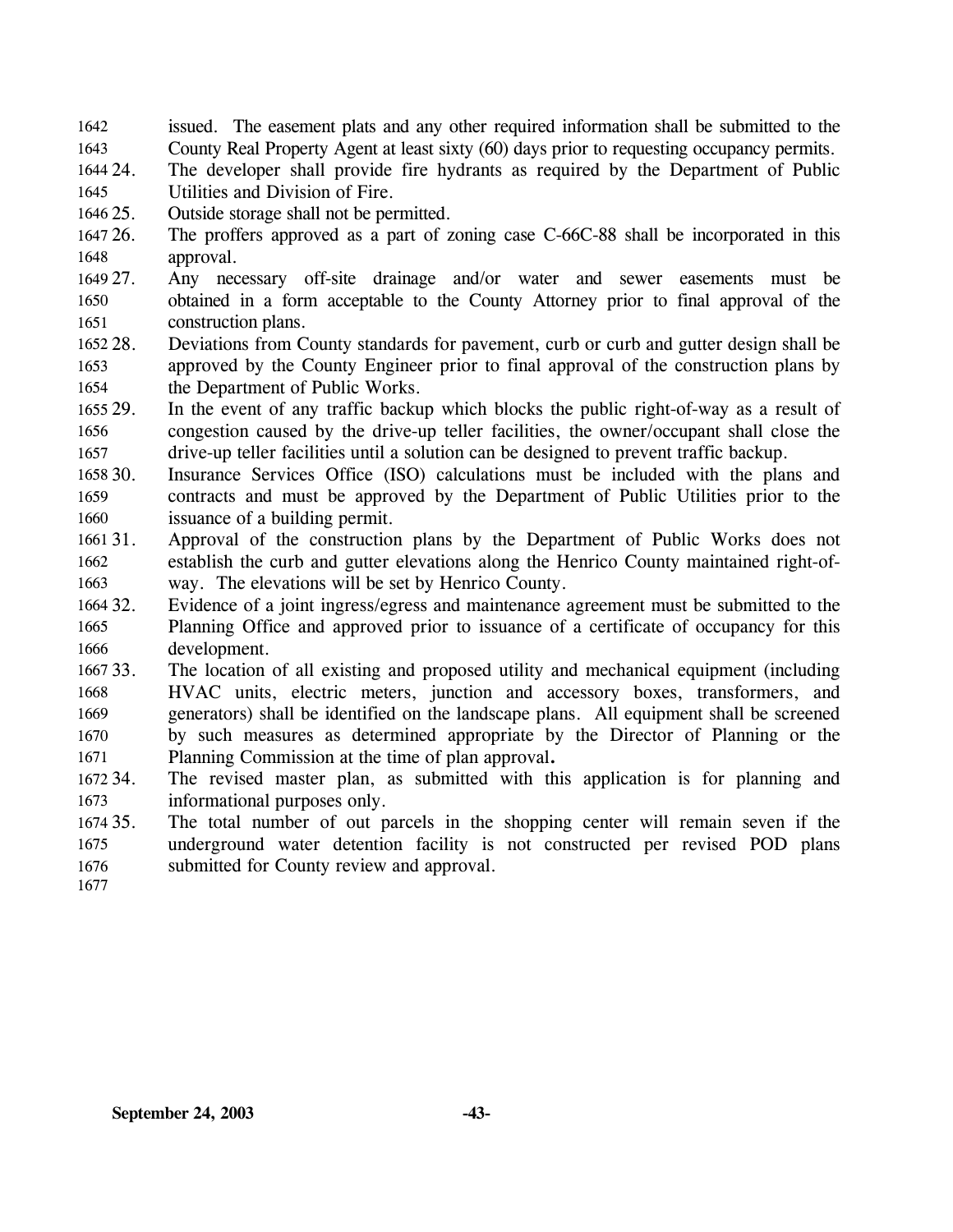#### 1677 **LANDSCAPE & LIGHTING PLAN**

1678

| $LP/POD-79-01$     | James River Nurseries, Inc. for The Wilton Companies,       |
|--------------------|-------------------------------------------------------------|
| John Rolfe Commons | LLC: Request for approval of a landscape and lighting plan, |
| Shopping Center –  | as required by Chapter 24, Sections 24-106 and 24-106.2 of  |
| Ridgefield Parkway | the Henrico County Code. The 35-acre site is located on the |
|                    | northwest corner of Ridgefield Parkway and proposed John    |
|                    | Rolfe Parkway on part of parcel 736-751-6741. The zoning is |
|                    | B-2C, Business District (Conditional) and O-2C, Office      |
|                    | District (Conditional). (Tuckahoe)                          |

1679

Is there any opposition to LP/POD-79-01, John Rolfe Commons 1681 Shopping Center? No opposition. Ms. News, you may proceed. 1680 Mr. Jernigan -

1682

The revised annotated plan, which has just been distributed, addresses 1684 staff's concerns and is recommended for approval. The applicant has revised the proposed 1685 landscaping along the frontage of the site along Ridgefield Parkway and proposed John Rolfe 1686 Parkway to a streetscape oriented planting consisting of groupings of accent trees and shrub 1687 beds, large shade trees and lawn, which will be irrigated. Landscaping of the future out-1688 parcels will be coordinated with the planting along the frontage. Supplemental planting has 1689 been added in the rear in select locations where the large tree-save area does not provide 1690 sufficient screening. The applicant has agreed to relocate all light fixtures out of County Lighting will be coordinated with each outparcel, as it develops, to ensure 1692 coordination of fixtures. 1683 Ms. News -1691 easements.

1693

 As mentioned in the previous staff presentation, the Master Plan is being reviewed for possible changes, which incorporate provision of an underground BMP and additional outparcels. The landscape plan currently shows landscaping of the approved wet pond BMP, but a phase line has been shown to accommodate the area of anticipated changes. Revised landscaping for the changes will be reviewed with each subsequent POD for the out parcel. With that said, staff recommends approval of the revised plan, subject to the annotations on the plan and standard conditions for landscape and lighting plans.

1701

1702 I'd be happy to answer any questions and the applicant's representative is available, also.

1703

Are there any questions for Mrs. News from the Commission. Thank 1705 you, Mrs. News. 1704 Mr. Jernigan -

1706

1707 Mrs. Ware - The dumpster issue...

1708

There is a dumpster on the SunTrust Bank parcel which is up along 1710 Ridgefield Parkway, and you can see on your plans I just handed out, even in the proffered 20-1711 foot buffer there is a grouping of evergreen trees right in front of where that would go in the 1712 proffered buffer, and then when we look at the landscape plan for the bank, also, we would be 1713 adding additional landscaping along there. The bank also said they'd be willing to look at 1709 Ms. News -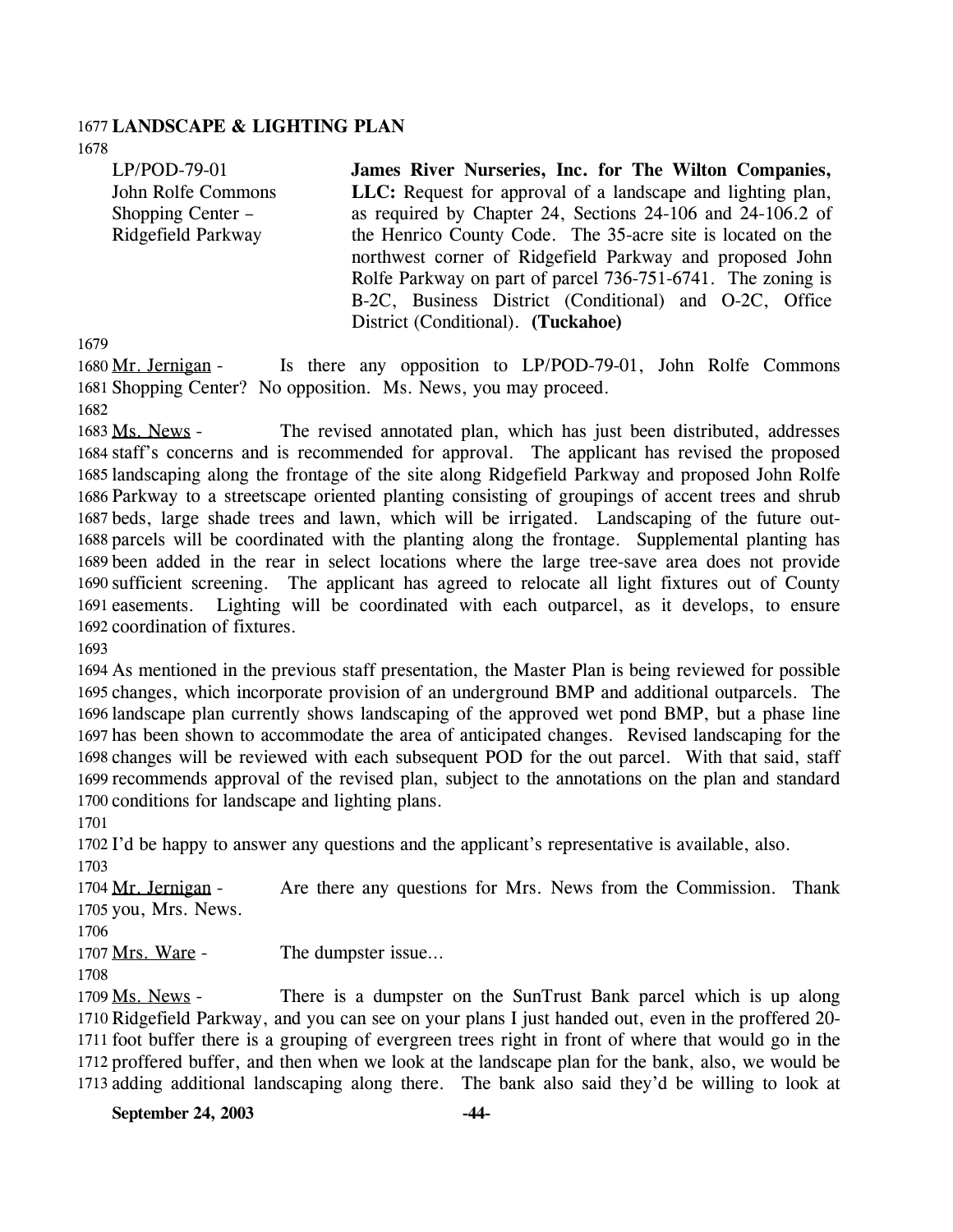1714 possibly slightly reorienting that. They are kind of pinned by the canopy of the bank on how 1715 much they can rotate that, but they will take a look at it.

1716

1717 Mr. Jernigan - Thank you, Ms. News.

1718

I move for approval of LP/POD-79-01, John Rolfe Commons Shopping 1720 Center - Ridgefield Parkway, subject to the annotations on the plans and the standard 1721 conditions for landscaping and lighting plans. 1719 Mrs. Ware -

1722

1723 Mr. Vanarsdall - Second.

1724

We have a motion by Mrs. Ware and a second by Mr. Vanarsdall. All 1726 in favor say aye. All opposed say no. The ayes have it. The motion is passed. 1725 Mr. Jernigan -

1727

1728 The Planning Commission approved Landscape and Lighting Plan LP/POD-79-01, John Rolfe 1729 Commons Shopping Center – Ridgefield Parkway, subject to the annotations on the plans and 1730 the standard conditions attached to these minutes for landscape and lighting plans.

1731

## 1732 **PLAN OF DEVELOPMENT**

1733

POD-59-03 The Villas at Innsbrook – Nuckols Road **Foster & Miller, P.C. for Atack/Kornblau Coles Investments, L.C.:** Request for approval of a plan of development, as required by Chapter 24, Section 24-106 of the Henrico County Code, to construct 56 residential condominium units for sale, in seven two-story buildings and including detached garages. The 7.7-acre site is located at 10801 Nuckols Road on the south line of Nuckols Road, approximately 400 feet east of its intersection with Cox Road on parcel 751-766-9555. The zoning is R-5C, General Residence District (Conditional). County water and sewer. **(Three Chopt)** 

1734

Is there any opposition to POD-59-03, The Villas at Innsbrook? No 1736 opposition. You may proceed, Mrs. News. 1735 Mr. Jernigan -

1737

The plan before you is in substantial conformance with the proffers of 1739 the conditional zoning case  $C-14C-03$ , which was approved by the Board of Supervisors in 1740 June of 2003. Many of the layout issues were resolved with the zoning case and were 1741 coordinated with the adjacent neighbors. Revised plans were requested to finalize some of the 1742 remaining details. The revised plan, which has just been distributed, incorporates several 1743 revisions, which address the majority of staff's concerns. The applicant has submitted all 1744 requested calculations, confirming compliance with proffered conditions. Revised elevations 1745 for the garages have also been submitted. Both the main buildings and the garages exceed the 1746 proffered requirements for percentage of brick. The applicant will be prohibiting recreational 1747 vehicle parking within the facility through the covenants. 1738 Ms. News -

**September 24, 2003 -45-**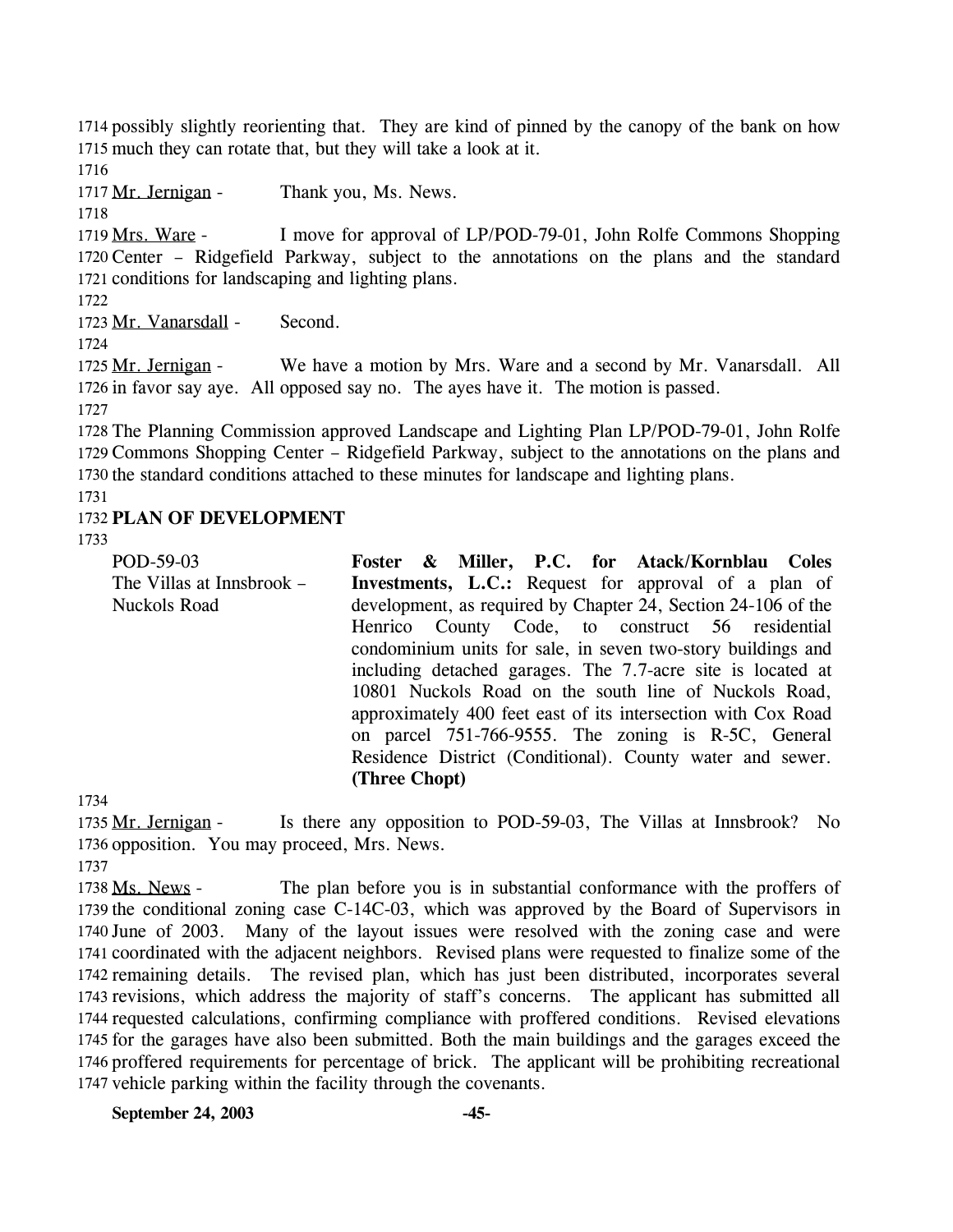1748 The Traffic Engineer's concerns regarding turnaround areas for trucks at the two ends of the 1749 project have been accommodated through the addition of dedicated turning spaces. Two 1750 emergency access lanes have been provided per the original proffered exhibit. These will be 1751 constructed with grass pavers and cable to prohibit use except in an emergency. The Division 1752 of Fire has indicated that the lanes at each end of the project are necessary to accommodate fire 1753 access.

1754

 The Division of Fire required additional revisions to the plan to accommodate access of fire 1756 equipment. requirements. The applicant submitted revised plans, the ones you have in front of you, addressing these concerns, to the best of his understanding. However, due to the recent emergency circumstances, these changes were not able to be fully reviewed by these agencies to determine if all requirements were met. I did, however, this morning hear from the Division of Fire and they are satisfied with the changes to the layout. The applicant has agreed to an annotation on the plan, which indicates that he will address any remaining issues with the Fire and Building Official prior to signature of construction plans. If any significant changes arise, and they should not, since the Fire Department has okayed the circulation, they will be coordinated with the Planning Commissioner for the district. Building Inspections requested several changes to accommodate accessibility

1766

 The conceptual landscape plan has been included, which addresses landscaping along the southern property line and which meets the 25-foot transitional buffer requirements, and which the applicant indicates has been coordinated with each adjacent property owner. A proffered 75-foot buffer has been preserved and the mature trees along the rear of the property have been retained. Additionally, the applicant has committed to meeting multifamily guidelines for perimeter landscaping along Nuckols Road, subject to review by the Innsbrook committee. With that said, staff recommends approval of the revised plan, subject to the standard conditions for developments of this type, the conditions in your agenda, and revised condition No. 38 in your Addendum. I'd be happy to answer any questions and the applicant's representatives are also available.

1777

Are there any questions from Ms. News for the Commission? Thank 1779 you, Ms. News. 1778 Mr. Jernigan -

1780

Ms. News, is the revised condition in the Addendum, Condition No. 38, 1782 relating to the Planning Office and County Attorney reviewing the covenants? 1781 Mr. Silber -

1783

1784 Ms. News - Yes, it is.

1785

1786 Mr. Jernigan - All right. Mr. Taylor. Do you wish to hear from the applicant? 1787

The applicant may wish to speak, if he would like to, at his pleasure. 1789 Mr. Chairman, I have really no necessity to hear him. I think as this case proceeded we have 1790 had significant dialogue with the neighbors, who aren't here today, but they have worked to 1791 conserve and express their reviews on the really stately trees that exist on the site. This was 1792 recognized by the developer who worked around the site. The individual buildings, I think, 1788 Mr. Taylor -

**September 24, 2003 -46-**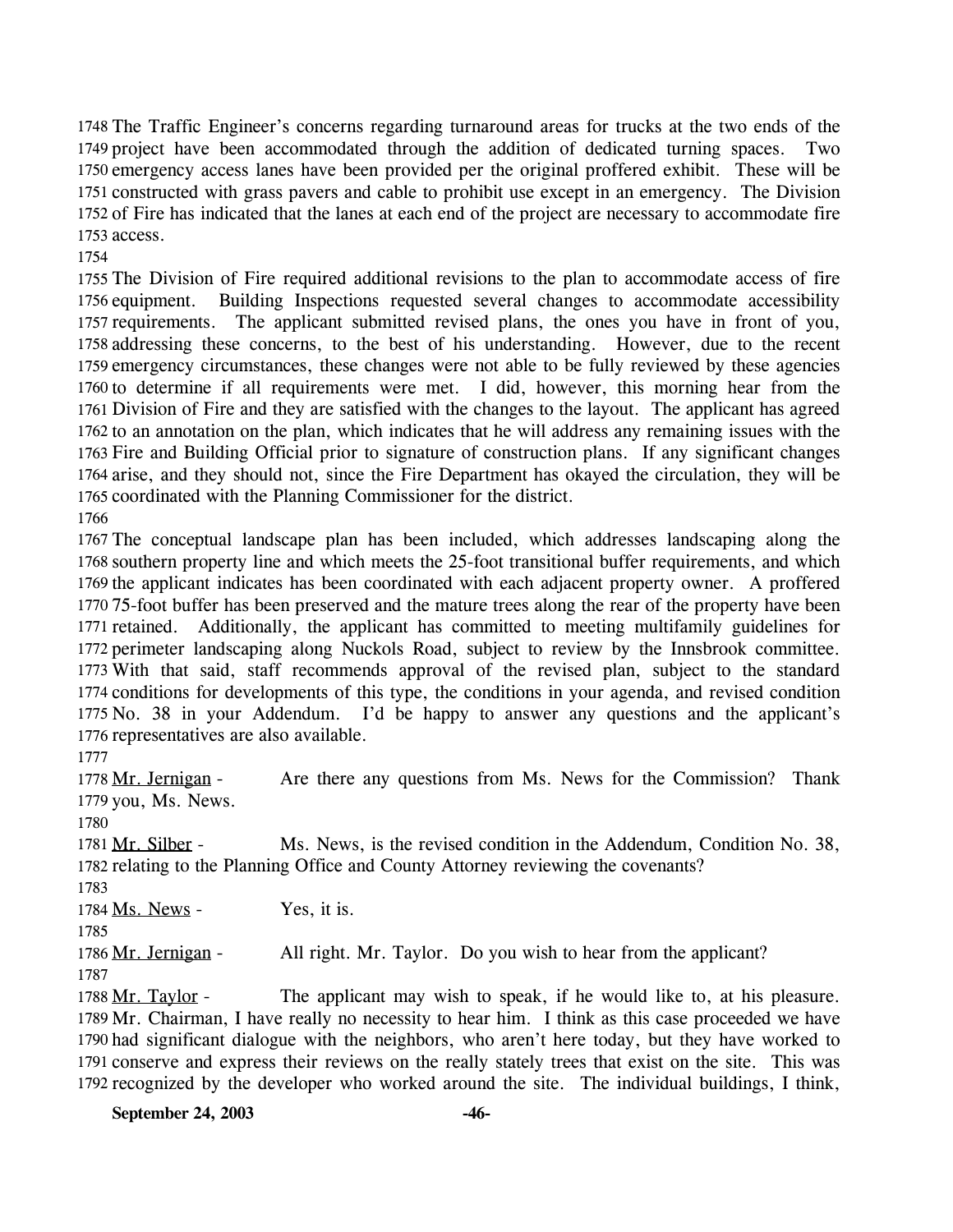1793 are of significant quality.

1794

1795 Unless Mr. Parker would like to talk, and he shakes his head no, I will move for approval of 1796 POD-59-03 subject to the annotations on the plan, standard conditions for developments of this 1797 type and additional conditions Nos. 23 through 38 revised.

1798

1799 Mr. Vanarsdall - Second.

1800

We have a motion by Mr. Taylor and a second by Mr. Vanarsdall. All 1802 in favor say aye. All opposed say no. The ayes have it. The motion is passed. 1801 Mr. Jernigan -

1803

1804 The Planning Commission approved POD-59-03, The Villas @ Innsbrook – Nuckols Road, 1805 subject to the annotations on the plan, the standard conditions attached to these minutes for 1806 developments of this type, and the following additional conditions:

1807

1808 23. The unit house numbers shall be visible from the parking areas and drives.

1809 24. 1810 1811 1812 The names of streets, drives, courts and parking areas shall be approved by the Richmond Regional Planning District Commission and such names shall be included on the construction plans prior to their approval. The standard streets name signs shall be ordered from the County and installed prior to any occupancy permit approval.

1813 25. 1814 1815 1816 The right-of-way for widening of Nuckols Road as shown on approved plans shall be dedicated to the County prior to any occupancy permits being issued. The right-of-way dedication plat and any other required information shall be submitted to the County Real Property Agent at least sixty (60) days prior to requesting occupancy permits.

1817 26. 1818 1819 1820 1821 26. The easements for drainage and utilities as shown on approved plans shall be granted to the County in a form acceptable to the County Attorney prior to any occupancy permits being issued. The easement plats and any other required information shall be submitted to the County Real Property Agent at least sixty (60) days prior to requesting occupancy permits.

1822 27 1823 1824 1825 The limits and elevations of the 100-year frequency flood shall be conspicuously noted on the plan "Limits of 100 Year Floodplain." In addition, the delineated 100-year floodplain must be labeled "Variable Width Drainage and Utility Easement." The easement shall be granted to the County prior to the issuance of any occupancy permits.

1826 28. 1827 The developer shall provide fire hydrants as required by the Department of Public Utilities and Division of Fire.

1828 29. A standard concrete sidewalk shall be provided along the south side of Nuckols Road.

1829 30. 1830 The proffers approved as a part of zoning case  $C-14C-03$  shall be incorporated in this approval.

1831 31. 1832 1833 Any necessary off-site drainage and/or water and sewer easements must be obtained in a form acceptable to the County Attorney prior to final approval of the construction plans.

1834 32. 1835 1836 32. Deviations from County standards for pavement, curb or curb and gutter design shall be approved by the County Engineer prior to final approval of the construction plans by the Department of Public Works.

1837 33. The pavement shall be of an SM-2A type and shall be constructed in accordance with

**September 24, 2003 -47-**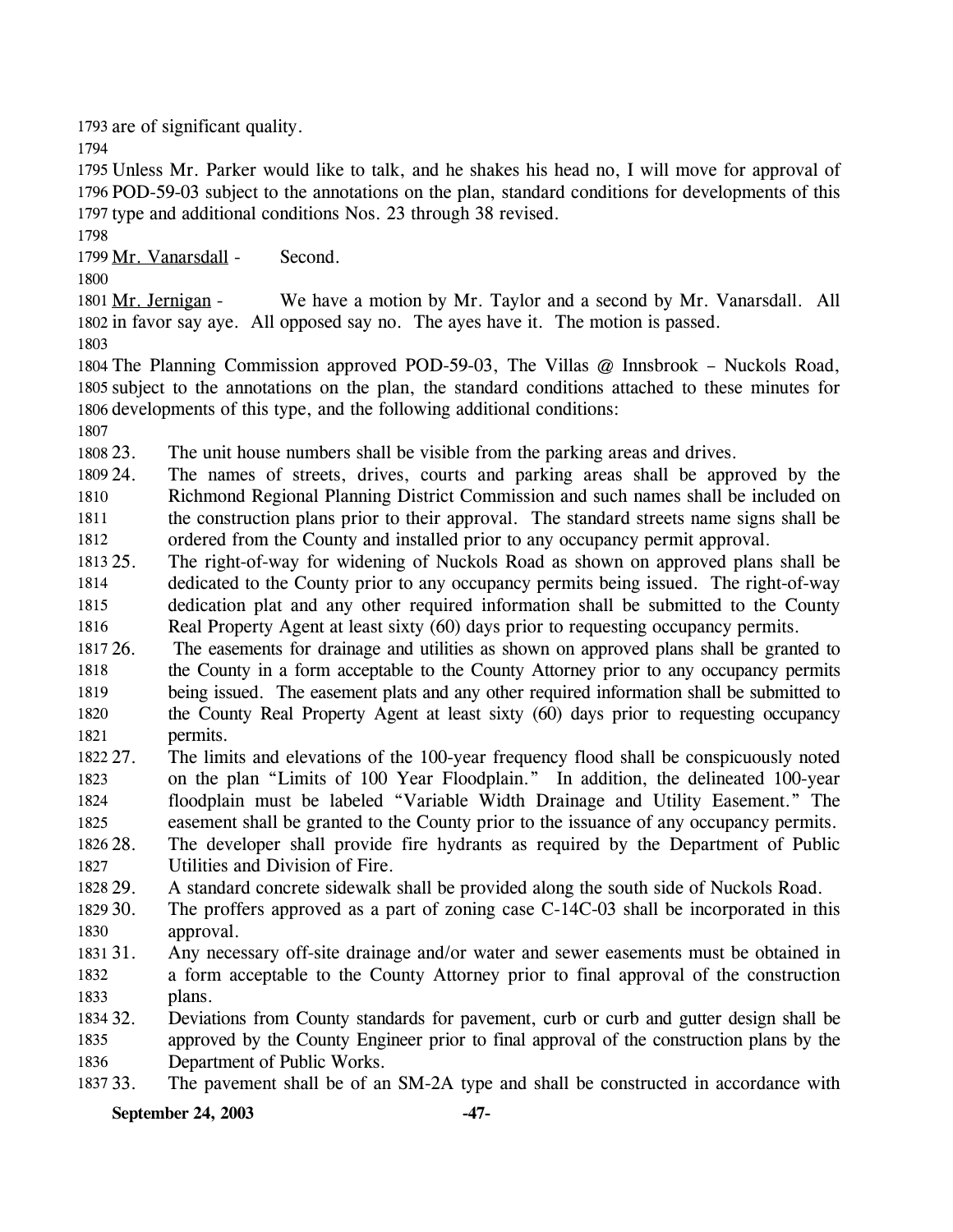County standards and specifications. The developer shall post a defect bond for all pavement with the Planning Office - the exact type, amount and implementation shall be determined by the Director of Planning, to protect the interest of the members of the Homeowners Association. The bond shall become effective as of the date that the Homeowners Association assumes responsibility for the common areas. 1838 1839 1840 1841 1842

1843 34. 1844 1845 Insurance Services Office (ISO) calculations must be included with the plans and contracts and must be approved by the Department of Public Utilities prior to the issuance of a building permit.

1846 35. 1847 1848 Approval of the construction plans by the Department of Public Works does not establish the curb and gutter elevations along the Henrico County maintained right-of-way. The elevations will be set by Henrico County.

- 1849 36. 1850 The owners shall not begin clearing of the site until the following conditions have been met:
- 1852 1853 1854 1855 1856 (a) The site engineer shall conspicuously illustrate on the plan of development or subdivision construction plan and the Erosion and Sediment Control Plan, the limits of the areas to be cleared and the methods of protecting the required buffer areas. The location of utility lines, drainage structures and easements shall be shown.
- 1857 1858 1859 1860 (b) After the Erosion and Sediment Control Plan has been approved but prior to any clearing or grading operations of the site, the owner shall have the limits of clearing delineated with approved methods such as flagging, silt fencing or temporary fencing.
- 1861 1862 1863 (c) The site engineer shall certify in writing to the owner that the limits of clearing have been staked in accordance with the approved plans. A copy of this letter shall be sent to the Planning Office and the Department of Public Works.
- 1864 1865 1866 1867 (d) The owner shall be responsible for the protection of the buffer areas and for replanting and/or supplemental planting and other necessary improvements to the buffer as may be appropriate or required to correct problems. The details shall be included on the landscape plans for approval.
- 1868 37. 1869 1870 1871 1872 The location of all existing and proposed utility and mechanical equipment (including HVAC units, electric meters, junction and accessory boxes, transformers, and generators) shall be identified on the landscape plans. All equipment shall be screened by such measures as determined appropriate by the Director of Planning or the Planning Commission at the time of plan approval**.**
- 1873 38. 1874 1875 1876 1877 1878 1879 **REVISED** – Prior to the conveyance of any condominium units, condominium documents describing development controls and maintenance of the property shall be recorded in the Clerk's Office of the Circuit Court of Henrico County, Virginia. Such documents shall require there to be a Homeowners Association of condominium owners that shall be responsible for the enforcement of the restrictive covenants, including, but not limited to, maintenance of the common areas. **The covenants must be reviewed by Planning Office and County Attorney prior to recordation.**
- 1880

1851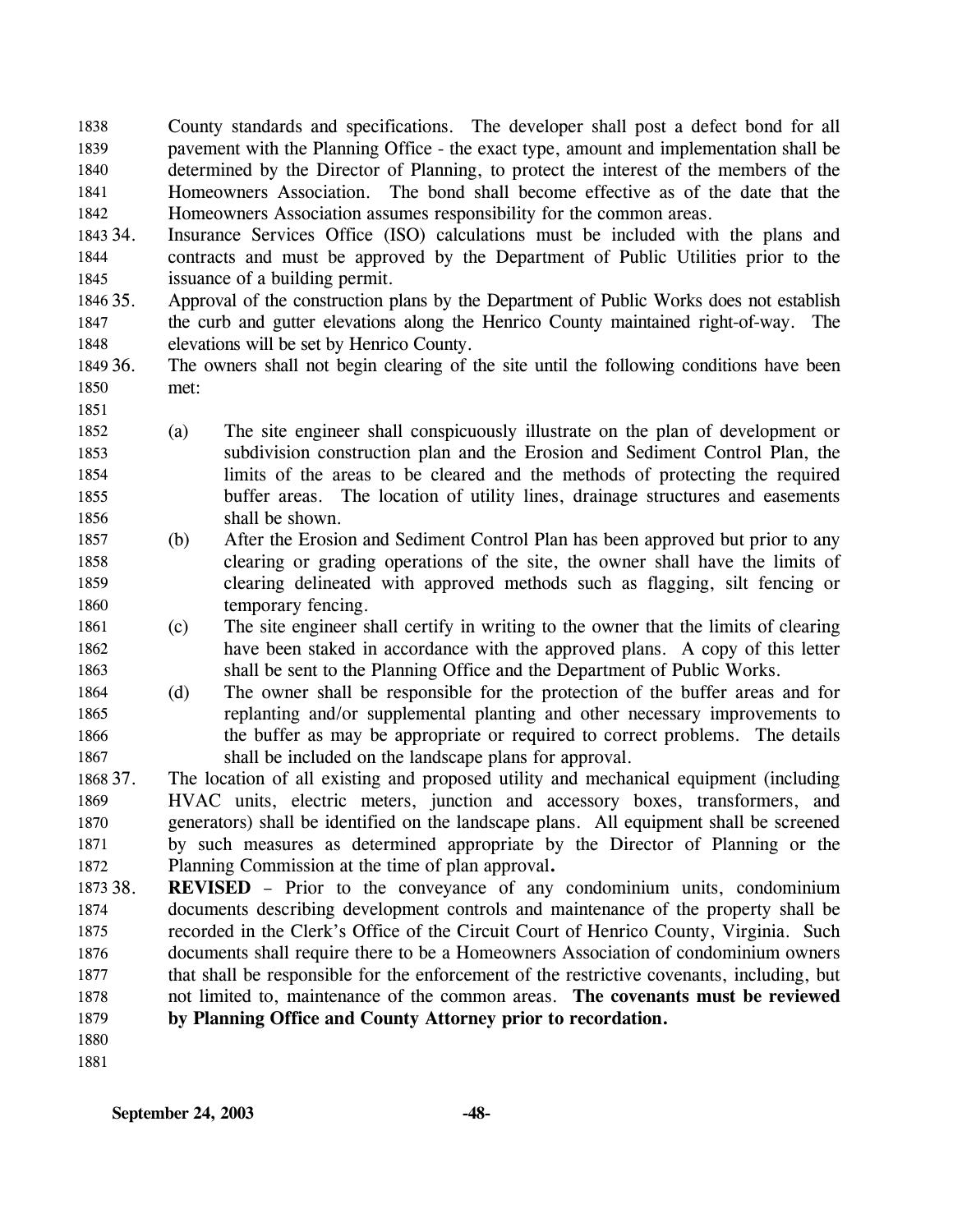#### 1881 **PLAN OF DEVELOPMENT**

1882

POD-62-03 Carrier Corporation UTR Parts Store – Orville Road **Beamon & Associates for Loveland Distributing Company, Inc.:**  Request for approval of a plan of development, as required by Chapter 24, Section 24-106 of the Henrico County Code, to construct a onestory, 60,000 square foot office/warehouse. The 7.20-acre site is located on the northwest corner of Orville Road and Westmoreland Street on part of parcel 776-739-4008. The zoning is M-2, General Industrial District. County water and sewer. **(Brookland)** 

1883

Is there any opposition to POD-62-03, UTR Parts Store for Carrier 1885 Corporation? No opposition. 1884 Mr. Jernigan -

1886

Excuse me. Mr. Chairman, before we start, there were several things 1888 that I think they probably settled this morning, but for the benefit of the Commission, this is 1889 the Carrier Corporation moving out of the City of Richmond and the County Industrial 1890 Development and County officials welcome the Carrier Corporation here, and we had a couple 1891 of things involving UPS here this morning, or yesterday. If Jack Beamon is in the back, I 1892 believe I saw Jack and Jim, and I believe Monte Lewis went out together, and I think we have 1893 pretty well resolved everything, so I want to tell you before Jim started. Go ahead. 1887 Mr. Vanarsdall -

1894

1895 Mr. Jernigan - All right. Mr. Strauss.

1896

Thank you, Mr. Chairman and members of the Commission. This 1898 application is for approval of a warehouse building with office space and associated parking. 1899 As you can see from the site map, the project is located within an industrial area at the 1900 terminus of Westmoreland Street and the site is zoned M-2. There are no proffers. There was 1901 no rezoning case. The Commission may recall that about a year ago there was approval for an 1902 addition to the Loveland Distributing Company, which involved a portion of this site, but most 1903 of the site was to the East, over here (referring to rendering). That project was never 1904 completed, so what we have here today is a new project for a single-story warehouse building 1905 totaling 60,000 sq. ft. The Planning staff and various agencies reviewed the plans and 1906 recommend approval. However, in our discussions with the Environmental Division of Public Works, they had some reservations due to a slight encroachment in the parking area and drive 1907 1908 aisle at the back of the layout into the RPA buffer. The staff has discussed the plan as 1909 submitted with the engineer, and it was his understanding that he'd do some reforestation to 1910 make up for and compensate for the buffer encroachment. Well, that apparently was done 1911 years ago, but it doesn't work today. As you know, RPA regulations are reviewed and 1912 changed and that is why we have Jeff Perry here today if we need to delve into the details of 1913 that. 1897 Mr. Strauss -

1914

1915 Mr. Vanarsdall - I believe they changed the setback.

1916

I don't want to speak to that requirement. I think it was something to do 1918 with the way that the stream was shown on previous plans, and they have changed the way 1917 Mr. Strauss -

**September 24, 2003 -49-**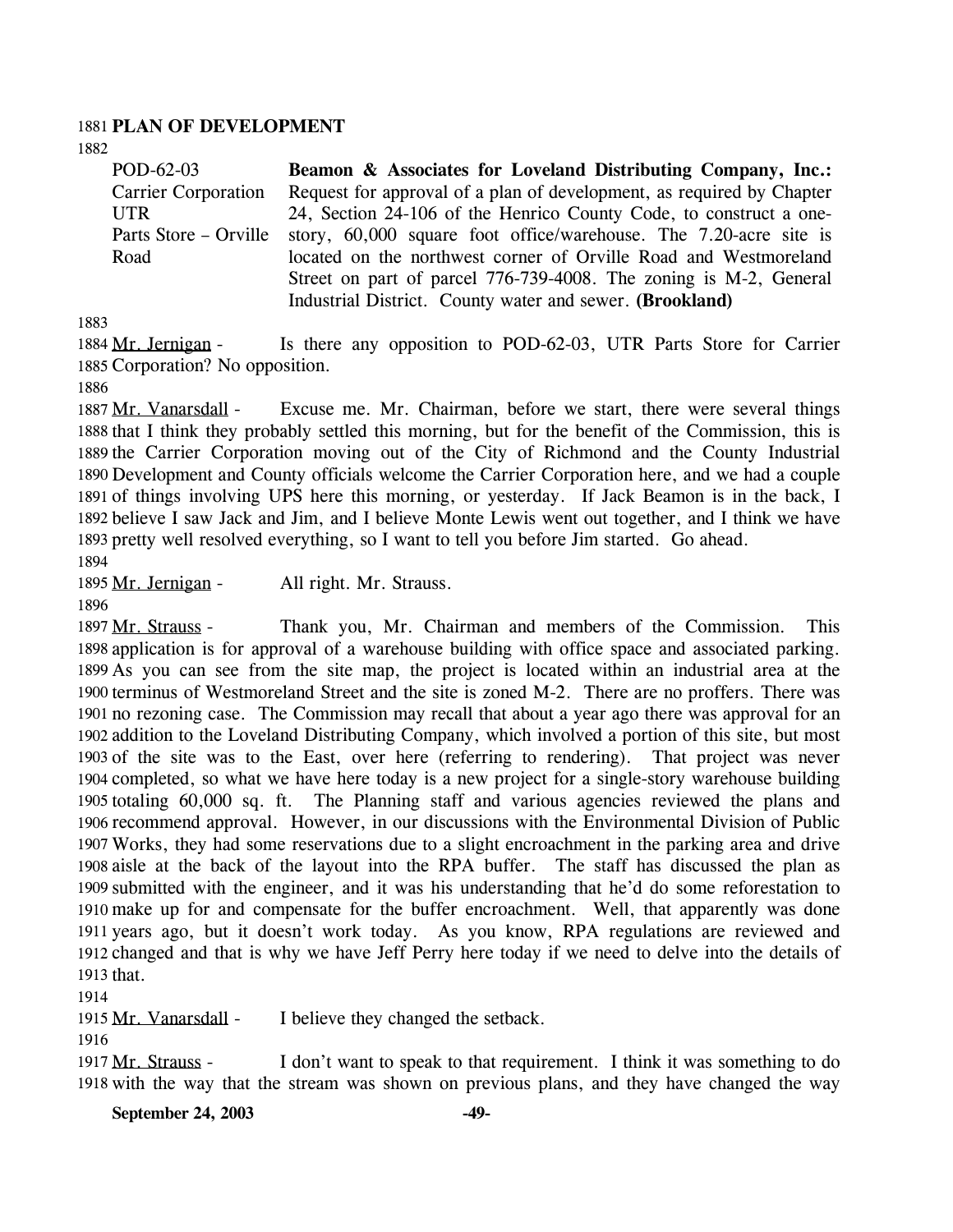1919 they look at the streams and the RPA buffers associated with that. I hope I explained that 1920 right, but that is why we have Jeff here this morning. Staff worked the alternative layout and 1921 discussed it with the applicant. We thought it would be easy to pull the parking back and the 1922 drive aisle back because we just wanted to simply get it out of the RPA buffer area, and we 1923 have discussed that alternate layout, which we have handed out this morning. He did lose 1924 some spaces, about five spaces, but because he had more spaces than he needed at the outset, 1925 he was able to allow for that. So, with this alternate layout, we are recommending approval. We also have an addendum with additional conditions, and you may note that there are three or 1926 1927 four conditions. I would like to add one more condition this morning and read that into the 1928 record. That would be Condition No. 35, and that would simply state that "The applicant shall 1929 revise the site layout and eliminate encroachments in the RPA buffer and comply with all of the 1930 requirements of the Environmental Division of the Department of Public Works." So, with 1931 that I will be happy to answer any other questions you may have. Mr. Jack Beamon is here, 1932 and, of course, if you want to discuss any RPA issues, we have Jeff Perry from the 1933 Environmental Division, as well. Thank you.

1934

I am sorry I didn't see Jeff Perry sitting there when I said that he was 1936 very much involved in it. Jeff, I'd like you to come to the mike, if you will, and do you have a 1937 problem with the way that we've added? 1935 Mr. Vanarsdall -

1938

No. With the conditions, they are going to be out of the RPA. We are 1940 fine. 1939 Mr. Perry -

1941

1942 Mr. Vanarsdall - OK. I appreciate that. Thank you for your help on it.

1943

1944 Mr. Jernigan - Any more questions from the Commission?

1945

I don't need to hear from Mr. Beamon unless some of you all have a 1947 question for him. One thing I want to add, and I'll do it in my motion. I move that POD-62-1948 03, Carrier Corporation UTR Parts Store - Orville Road, be approved, subject to the 1949 annotations on the plans and standard conditions for developments of this type, and on the 1950 addendum we have Conditions Nos. 23 through 35, and I would like to add No. 36, and you will find the wording… 1951 1946 Mr. Vanarsdall -

1952

The wording I gave you would be for No. 35, and there were 34 1954 conditions in the addendum, so you have 35 conditions. 1953 Mr. Strauss -

1955

You have a No. 35, "The applicant will revise the site layout." I'd like 1957 to add No. 36. Let me read it. It is on Page 4. Well, anyway, it is about the electrical boxes, 1958 and although this is back in there, the customers are going to see it. The staff is going to see 1959 it. I'd like to add No. 36 which reads "The location of all existing and proposed utility and 1960 mechanical equipment units, electrical meters, junctions and accessory boxes...that particular 1961 one. 1956 Mr. Vanarsdall -

1962

1963 Mr. Silber - So, Mr. Vanarsdall, so what you are saying is that the condition is

**September 24, 2003 -50-**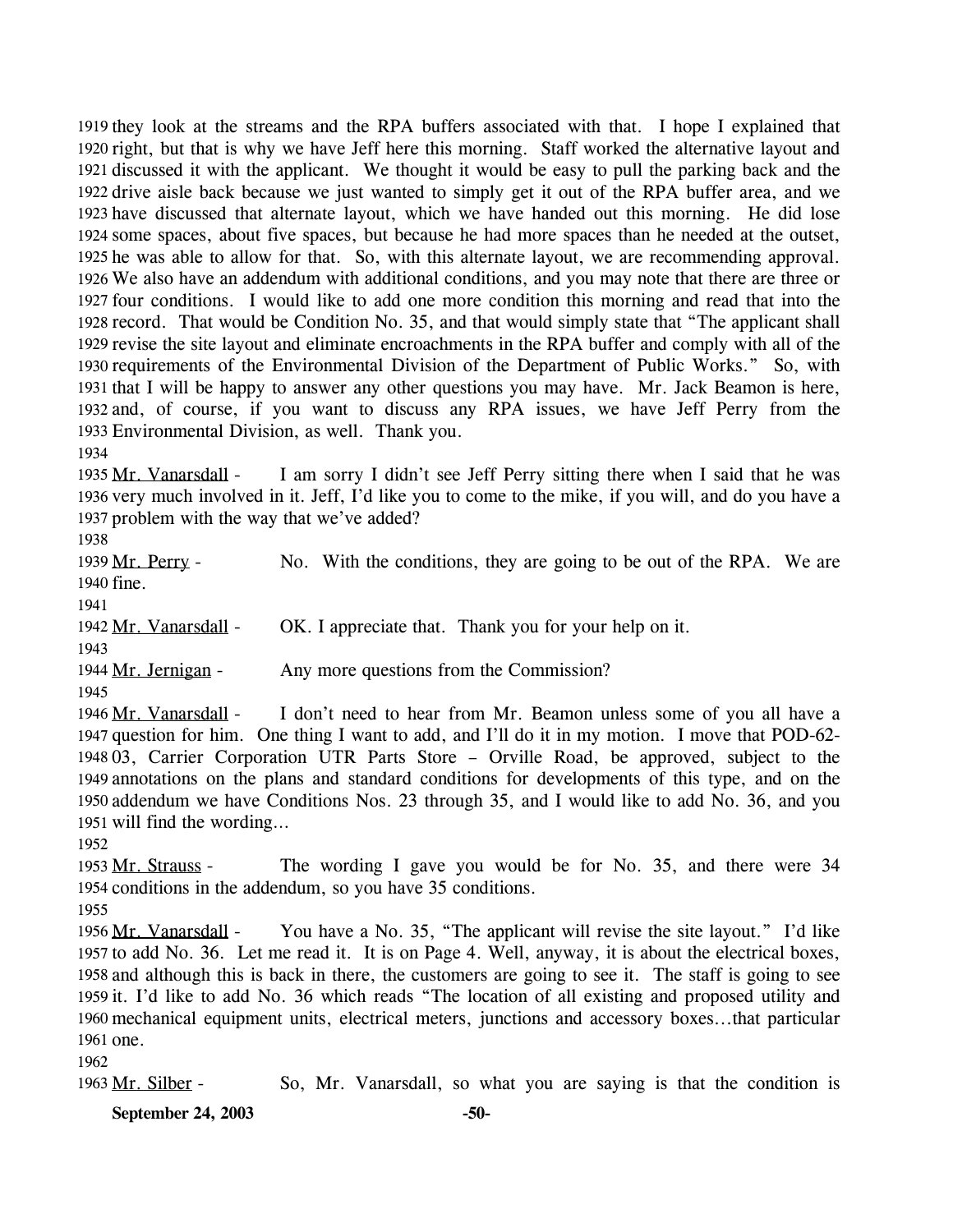1964 previously considered under another POD being POD-57-03, No. 33, you'd like to apply that 1965 condition as No. 36 on this POD, POD-62-03? Yes, sir. We can do that.

1966

1967 Mr. Vanarsdall - Let's see. That is the end of my motion.

1968

1969 Mrs. Ware - Second.

1970

We have a motion by Mr. Vanarsdall and a second by Mrs. Ware. All in 1972 favor say aye. All opposed say no. The ayes have it. The motion is passed 1971 Mr. Jernigan -

1973

1974 The Planning Commission approved POD-62-03, Carrier Corporation UTR Parts Store – 1975 Orville Road, subject to the annotations on the plans, the standard conditions attached to these 1976 minutes for developments of this type and the following additional conditions:

1977

1978 23. 1979 1980 1981 23. The right-of-way for widening of Orville Road as shown on approved plans shall be dedicated to the County prior to any occupancy permits being issued. The right-of-way dedication plat and any other required information shall be submitted to the County Real Property Agent at least sixty (60) days prior to requesting occupancy permits.

- 1982 24 1983 1984 1985 1986 The easements for drainage and utilities as shown on approved plans shall be granted to the County in a form acceptable to the County Attorney prior to any occupancy permits being issued. The easement plats and any other required information shall be submitted to the County Real Property Agent at least sixty (60) days prior to requesting occupancy permits.
- 1987 25. 1988 1989 1990 1991 26. 25. The limits and elevations of the 100-year frequency flood shall be conspicuously noted on the plan "Limits of 100 Year Floodplain." In addition, the delineated 100-year floodplain must be labeled "Variable Width Drainage and Utility Easement." The easement shall be granted to the County prior to the issuance of any occupancy permits. 26. The required building setback shall be measured from the proposed right-of-way line and

1992 the parking shall be located behind the proposed right-of-way line.

- 1993 27 1994 The developer shall provide fire hydrants as required by the Department of Public Utilities and Division of Fire.
- 1995 28. 1996 1997 Any necessary off-site drainage and/or water and sewer easements must be obtained in a form acceptable to the County Attorney prior to final approval of the construction plans.
- 1998 29. 1999 2000 29. Deviations from County standards for pavement, curb or curb and gutter design shall be approved by the County Engineer prior to final approval of the construction plans by the Department of Public Works.
- 2001 30. 2002 The loading areas shall be subject to the requirements of Chapter 24, Section 24-97(b) of the Henrico County Code.

2003 31. 2004 Storm water retention, based on the 50-10 concept, shall be incorporated into the drainage plans.

2005 32. 2006 2007 Insurance Services Office (ISO) calculations must be included with the plans and contracts and must be approved by the Department of Public Utilities prior to the issuance of a building permit.

2008 33. Approval of the construction plans by the Department of Public Works does not

**September 24, 2003 -51-**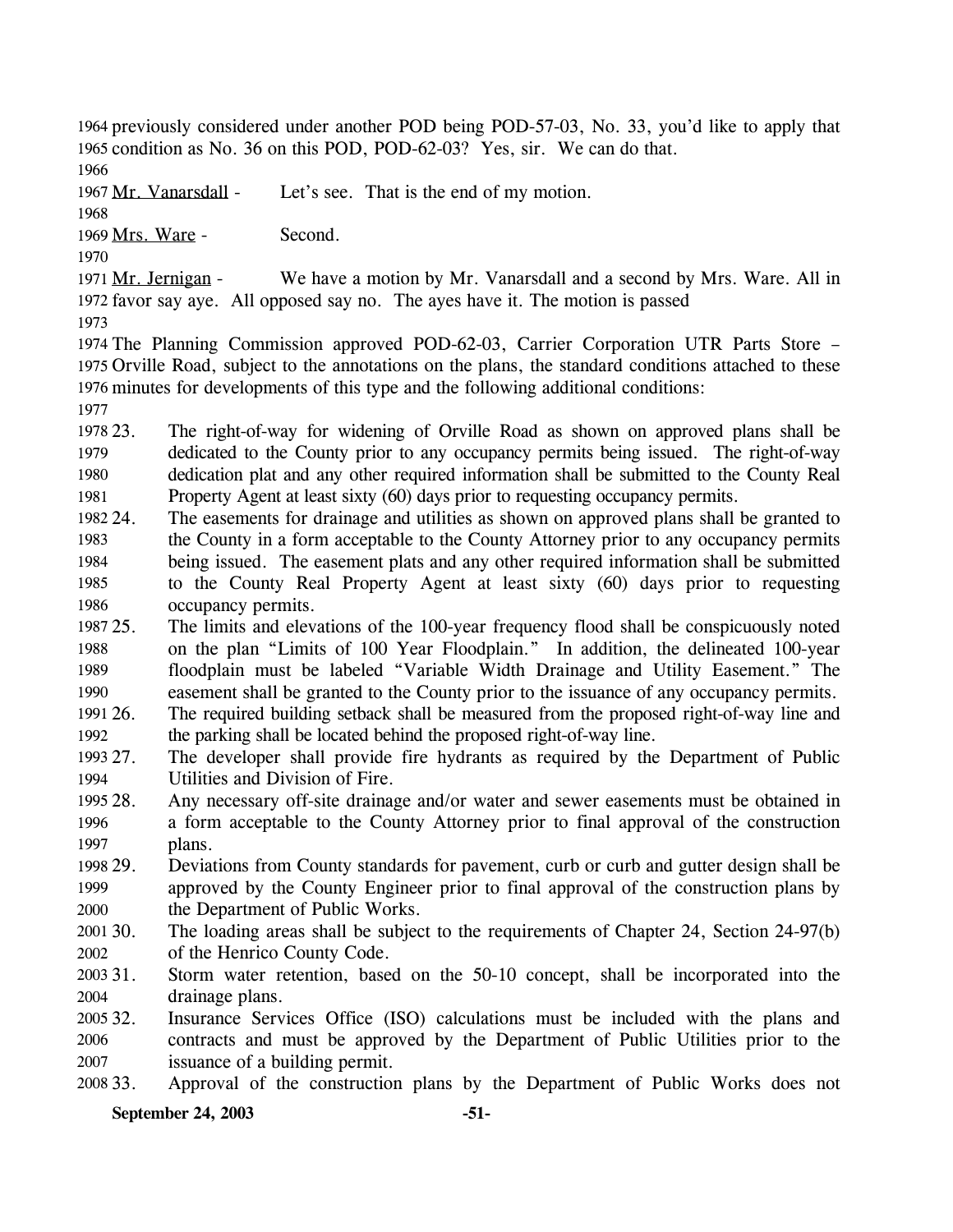establish the curb and gutter elevations along the Henrico County maintained right-ofway. The elevations will be set by Henrico County. 2009 2010

2011 34. 2012 The applicant shall vacate the temporary turnaround easement for Orville Road prior to approval of a certificate of occupancy.

2013 35. 2014 2015 The applicant shall revise the site layout and eliminate encroachments into the RPA Buffer, and comply with all requirements of the Environmental Division of the Department of Public Works.

2016 36. 2017 2018 2019 2020 The location of all existing and proposed utility and mechanical equipment (including HVAC units, electric meters, junction and accessory boxes, transformers, and generators) shall be identified on the landscape plans. All equipment shall be screened by such measures as determined appropriate by the Director of Planning or the Planning Commission at the time of plan approval.

2021

2022 Mr. Vanarsdall - Thank you, Jim and Jeff.

### 2024 **LANDSCAPE & LIGHTING PLAN AND SPECIAL EXCEPTION**

2025

2023

LP/POD-71-02 Tom Leonard's at **Brookhollow** 

**Timmons Group for G3 Investment, LLC.:** Request for approval of a landscape plan and a special exception for a seasonal sales area and a temporary sales area, as required by Chapter 24, Sections 24-106 and 24-106.2 and Section 24-63(b) of the Henrico County Code. The 6.3 acre site is located at 4150 Brookriver Drive on parcel 743-762-6518. The zoning is M-1C Light Industrial District (Conditional). **(Three Chopt)** 

2026

Is there any opposition to POD-71-02, Tom Leonard's at Brookhollow? 2028 No opposition. Mr. Strauss. 2027 Mr. Jernigan -

2029

Thank you, Mr. Chairman. The applicant seeks Commission approval 2031 for both the landscape plan and special exception for a retail grocery store building, which is 2032 currently under construction with an approved POD. During the final review process, the 2033 applicant wished to have an outdoor sales area for seasonal plants in the Spring, pumpkins in 2034 the Fall, and Christmas trees in the Winter. The site is in the M-1 District and outdoor display 2035 sales areas are allowed by special exception as regulated in the B-3 District, as long as the 2036 activity does not adversely affect adjacent property and the entry to the sales area is secured 2037 and the area is located immediately adjoining the principal building. The owner, Mr. Tom Leonard, has provided a plan for the sales area that is secured by a theme fence, which his 2038 2039 architect has designed, in keeping with the theme activity of harvesting and planting. The 2040 owner is also interested in taking advantage of the impending Fall Season, which is almost 2041 upon us, so he'd like to have a temporary sales area for the sale of pumpkins this Fall while 2042 the building is nearing completion. The staff asked that the owner provide a plan for this 2043 temporary sales area, which is also allowed in the M-1 District. That would be the first plan in 2044 your packet. The permanent outdoor display area is on the regular plan that you have in the 2045 packet, as well. The applicant has met extensively with the staff and the Commissioner for the 2046 Three Chopt District. Staff has reviewed the plan and asked a number of questions, which the 2030 Mr. Strauss -

**September 24, 2003 -52-**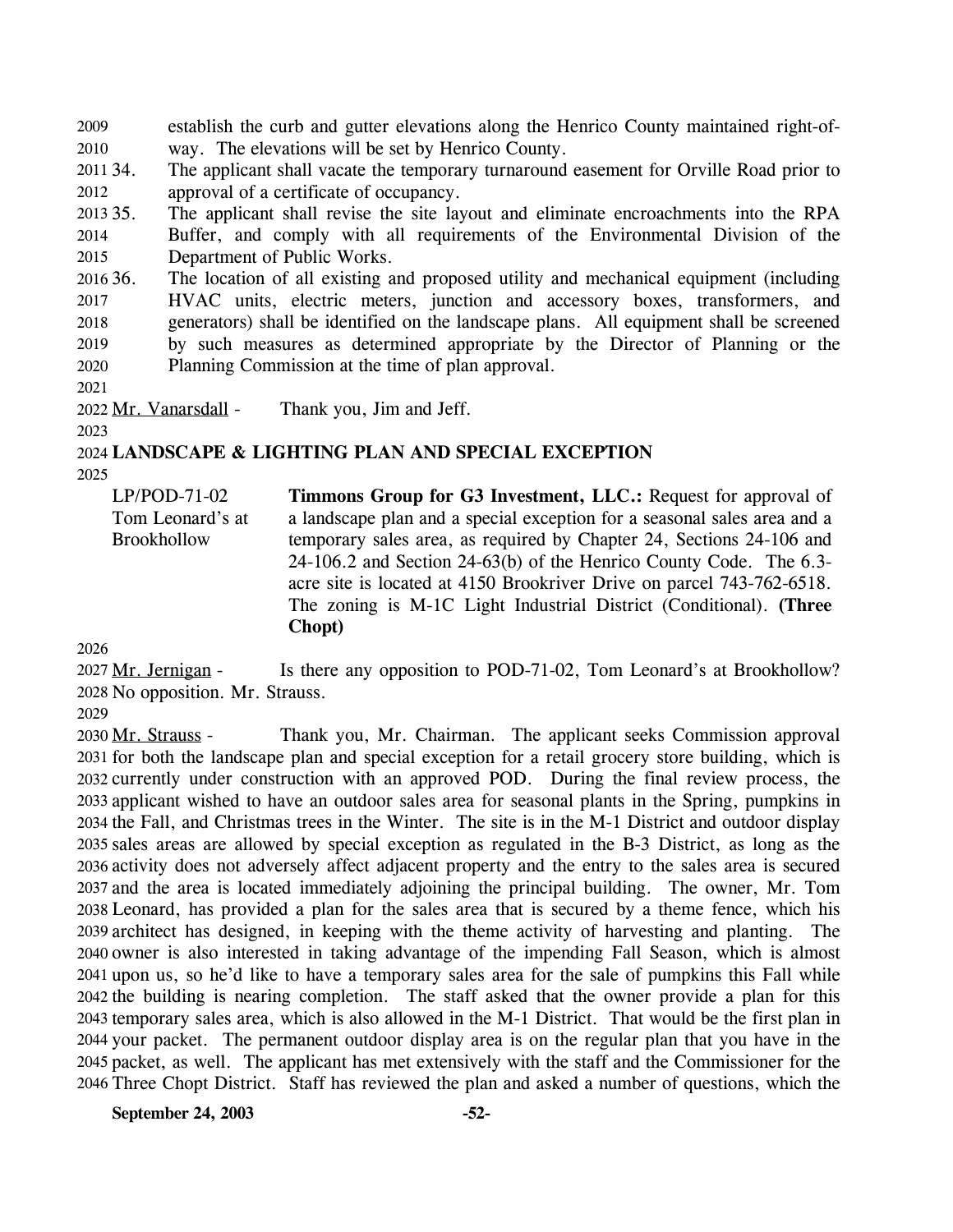2047 applicant has resolved for us. At this point, we can recommend approval of the plans as annotated. 2048 2049 2050 The owner, Mr. Tom Leonard, is here this morning with his representative, Mr. Andy 2051 Condlin. I am sure they'd be happy to introduce themselves to you and answer any additional 2052 questions you may have. Thank you. 2053 Are there any questions for Mr. Strauss from the Commission? Thank 2055 you, Mr. Strauss. Mr. Taylor. 2054 Mr. Jernigan -2056 Would the applicant or Mr. Condlin like to speak or discuss what they 2058 are doing? This case is just a little bit unusual, Mr. Chairman, because construction is 2059 underway and we have approved the basic POD. This particular exception allows them to 2060 have the outside area for seasonal displays. We have been over that with the applicant and the 2061 staff, and that seems reasonable to me, and they are in such a location on Broad Street that they 2062 are visible but they are somewhat distant from the main corridor, and I would think that would So, I will move for approval of LP/POD-71-02, Tom Leonard's  $@$ 2064 Brookhollow, subject to the annotations on the plan, and the standard conditions for landscape 2065 and lighting plans. 2057 Mr. Taylor -2063 be appropriate. 2066 Excuse me. I am sorry to interrupt, but we would need a vote on the 2068 special exception. 2067 Mr. Strauss -2069 For seasonal sales. Do we want to do this first? I move for special 2071 exception for seasonal sales in the case of LP/POD-71-02, Tom Leonard's @ Brookhollow. 2070 Mr. Taylor -2072 2073 Mr. Vanarsdall - Second. 2074 We have a motion by Mr. Taylor and a second by Mr. Vanarsdall. All 2076 in favor say aye. All opposed say no. The ayes have it. The motion is passed. 2075 Mr. Jernigan -2077 2078 The Planning Commission approved special exception for LP/POD-71-02, Tom Leonard's @ 2079 Brookhollow. 2080 Mr. Chairman, I move approval of the landscape and lighting plan for 2082 POD-71-02, Tom Leonard's @ Brookhollow. 2081 Mr. Taylor -2083 2084 Mr. Vanarsdall - Second. 2085 We have a motion by Mr. Taylor and a second by Mr. Vanarsdall. All 2087 in favor say aye. All opposed say no. The ayes have it. The motion is passed. 2086 Mr. Jernigan -2088 2089 The Planning Commission approved LP/POD-71-02, Landscape and Lighting Plan and Special 2090 Exception for LP/POD-71-02, Tom Leonard's @ Brookhollow, subject to the annotations on 2091 the plans and the standard conditions attached to these minutes for landscape and lighting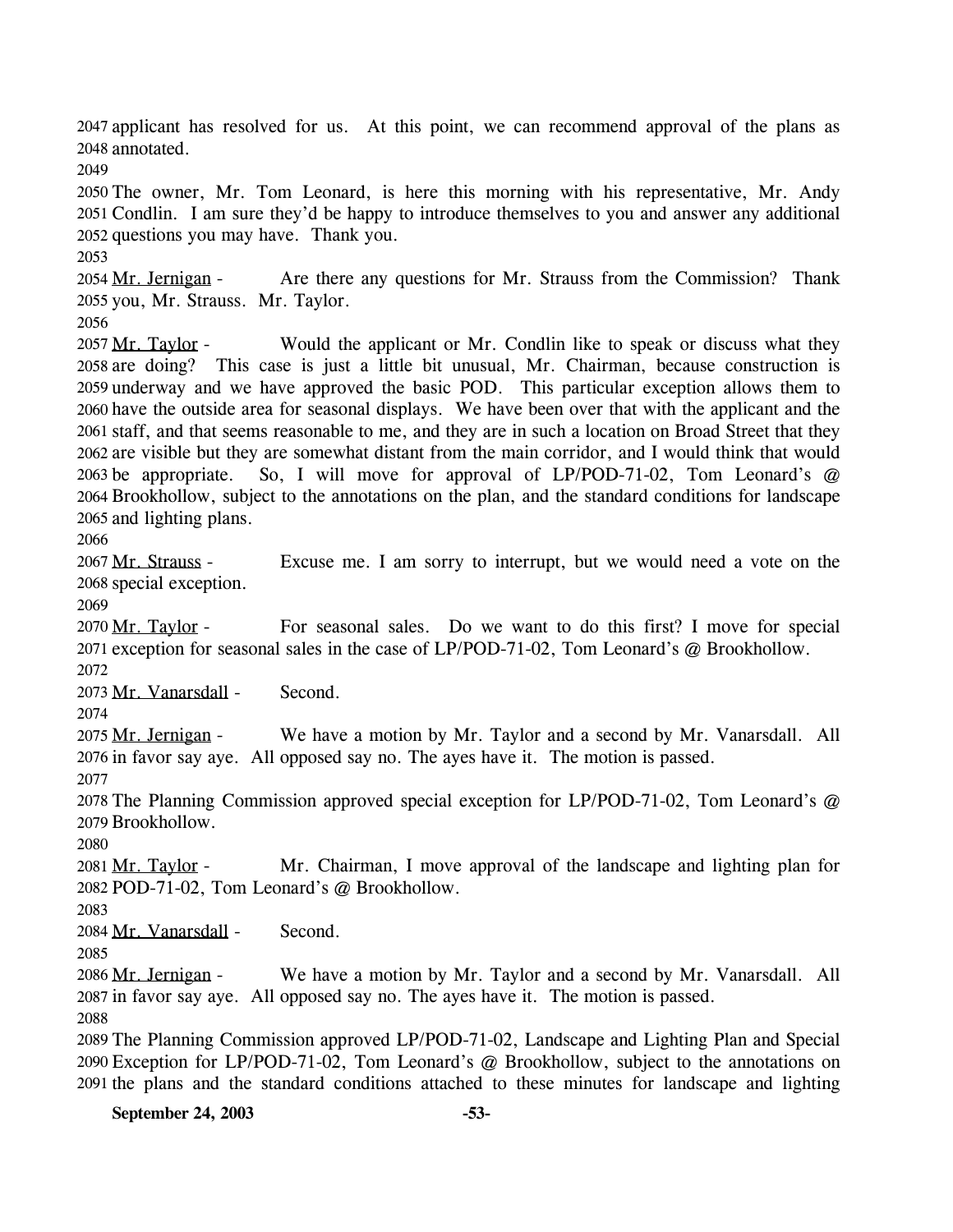2092 plans. 2093 2094 **LIGHTING PLAN**  2095 LP/POD-2-03

BMW Parking Lot **E. D. Lewis & Associates, P. C. for Virginia Home for Boys:**  Request for approval of a lighting plan, as required by Chapter 24, Section 24-106 of the Henrico County Code. The 1.34-acre site is located at 8716 W. Broad Street (U. S. Route 250) on parcels 760- 755-6897 and 760-757-5611. The zoning is B-3, Business District. **(Brookland)** 

2096

Is there any opposition to LP/POD-2-03, BMW Parking Lot? No 2098 opposition. Mr. Strauss, you may proceed. 2097 Mr. Jernigan -

2099

Thank you, Mr. Chairman. The applicant seeks approval of a lighting 2101 plan for this new car parking area adjacent to the existing dealership, a church site and the 2102 Virginia Home for Boys. The Commission may recall a landscape plan was reviewed and 2103 approved at our June meeting quite some time ago. We didn't get a lighting plan at that time 2104 and we were not able to meet with them in August, so we got the lighting plan at this later 2105 date. 2100 Mr. Strauss -

2106

 The staff made a number of observations while reviewing this lighting plan, and we noted a few items that were of concern to the staff, and we included them in a letter. Well, we had them included in a letter which we received yesterday assuring that they would complete these items which we had noticed in the field, and this included dead Leyland Cyprus, which were part of a buffer of the previous landscape plan, included a number of stressed trees and a few dead trees in the new parking area. It also included a missing evergreen hedge along West Broad Street, and also some traffic barriers to the back of the dealership to prevent cars from parking on the lawn area.

2115

2116 The last item, I believe, was some caps on the wrought iron metal fence, which were missing. 2117 The applicant has reviewed these items and promised to complete them all by October, and we 2118 do have a bond on this case for landscaping, which would provide additional surety.

2119

2120 With that, we can recommend approval of this lighting plan and I will be happy to answer any 2121 questions you may have.

2122

2123 Mr. Jernigan - Any questions for Mr. Strauss from the Commission?

2124

Yes, sir. I would like to do the same thing that we did on the previous 2126 case, and have a condition regarding or mentioning the letter that you have, and you and I have 2127 talked many times about this. For the Commission's benefit, although this is a lighting plan, 2128 we have a lot of things that disturb me on the site out there. For one thing, BMW moved all 2129 the cars in on the lot before the contractor could finish, and Mr. Silber knows about that, but 2130 that is between BMW and the contractor and not the County. But I don't understand how they 2125 Mr. Vanarsdall -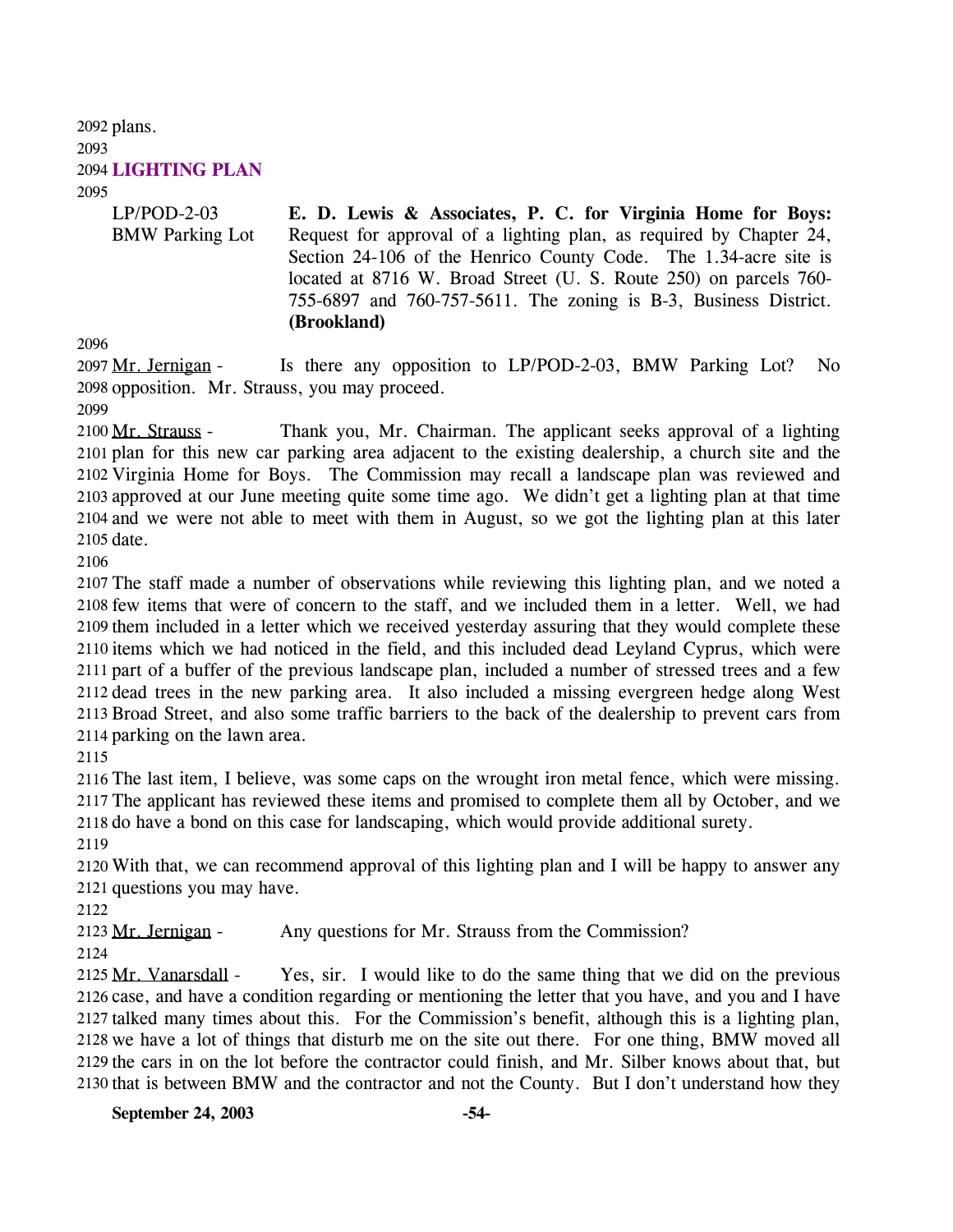2131 are going to put up a lighting poles with automobiles on the lot, but that is also going to be 2132 between them. I just want all of this on record. Also, you and I spoke about the hedge in 2133 front, and they are going to plant that in October, the hedge in front.

2134

2135 Mr. Strauss - Yes, sir.

2136

There is  $a$  – for those of you who haven't seen this, there is a wrought 2138 iron fence with brick columns, and then parallel to Broad Street they didn't want a fence there 2139 and they didn't want trees there. No dealership wants a tree. It covers up things and the birds 2140 cover up the cars, so we are going to put a hedge there in the front, just as you and Christina 2141 had recommended on the original plan. I picked them up yesterday. Also, related to this was 2142 another parking lot for them near, and it was a church lot, if you all remember that. Seventeen 2143 trees have died that they planted. Monte Lewis knows about it and he is going to make sure 2144 that they are planted, and we'd like to have it all done no later than the end of October, and 2145 you said October. 2137 Mr. Vanarsdall -

2146

2147 Mr. Strauss - Right.

2148

I think that is about all the things I have on it, so I think it is  $OK$  to go 2150 ahead with this this morning, but I would like to put the wording on the condition added today, 2151 of the letter. 2149 Mr. Vanarsdall -

2152

Sr., Mr. Vanarsdall. What you are referring to is the letter that was 2154 provided to the County September 23, 2003, from Century Construction Company, signed by 2155 David Hempstead. I think we could have a condition that would say something like "The 2156 applicant agrees to provide certain improvements prior to October 30, 2003 as set forth in the 2157 September 23, 2003 letter from David Hempstead." So, we can condition that. I don't know 2158 what condition number this would be, Mr. Strauss. 2153 Mr. Silber -

2159

| 2160 Mr. Strauss -         | Standard conditions, it would probably be No. 5 or 6. |
|----------------------------|-------------------------------------------------------|
| 2161                       |                                                       |
| 2162 Mr. Silber -          | The first condition after the standard condition.     |
| 2163                       |                                                       |
| 2164 Mr. Vanarsdall -      | Here is a copy of the letter right here.              |
| 2165                       |                                                       |
| 2166 Mr. Silber -          | OK. I have one, too.                                  |
| 2167                       |                                                       |
| 2168 Mr. Vanarsdall -      | Is this my copy?                                      |
| 2169                       |                                                       |
| 2170 Mr. Strauss -<br>2171 | Yes, that is your copy.                               |
| 2172 Mr. Vanaredall        | Thank you for working on that I'm and Leff<br>That is |

Thank you for working on that, Jim and Jeff. That is real cooperation, 2173 Mr. Lewis. I think that is about it, and so I recommend approval of the lighting plan for POD-2174 2-03, BMW Parking Lot, with the annotations on the plans, the standard conditions for lighting 2175 plans and the condition that will be referring to the letter. 2172 Mr. Vanarsdall -

**September 24, 2003 -55-**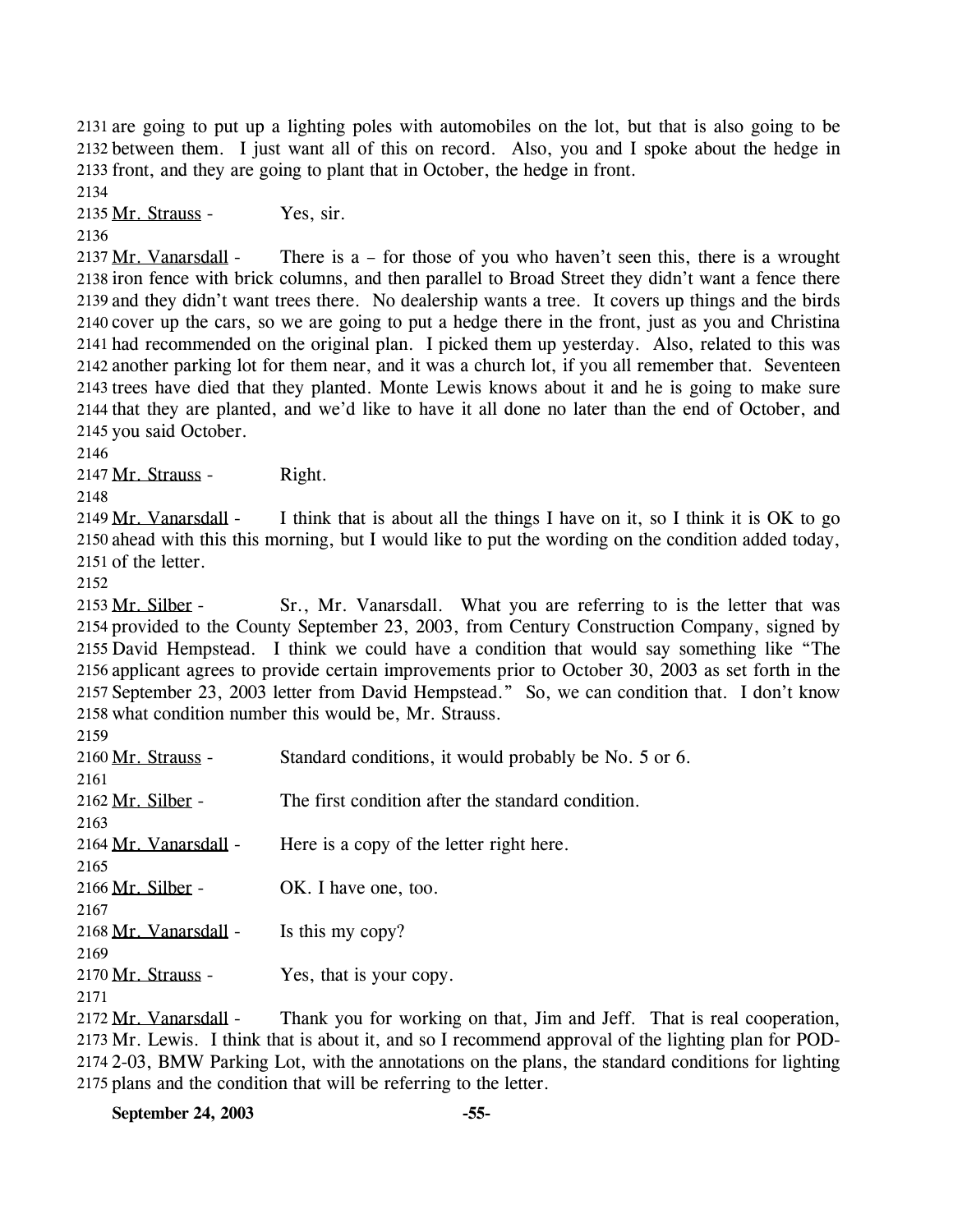2176 Mr. Taylor - Second.

2177

We have a motion by Mr. Vanarsdall and a second by Mr. Taylor. All 2179 in favor say aye. All opposed say no. The ayes have it. The motion is passed. 2178 Mr. Jernigan -

2180

2181 The Planning Commission approved Lighting Plan LP/POD-2-03, BMW Parking Lot, subject 2182 to the annotations on the plan, the standard conditions attached to these minutes for lighting 2183 plans and the following additional condition:

2184

2185

2186 5. 2187 The applicant agrees to provide certain improvements prior to October 30, 2003 as set forth in the September 23, 2003 letter from David Hempstead.

2188

That completes the plans for consideration on the Commission's agenda 2190 this morning. 2189 Mr. Silber -

2191

Mr. Secretary, it is 11:00 a.m. Let's take a 10-minute break before we 2193 get going on anything else. 2192 Mr. Jernigan -

2194

I think that is a good idea. Let me just note that we do have a public 2196 hearing beginning at 11:00 a.m. regarding the Scott Road Study Amendments to the Land Use 2197 Plan and the Major Thoroughfare Plan. We will take that up at 11:00 a.m. We also have a 2198 Substantially in Accord presentation that will be taken up at that time, as well. The Discussion 2199 Item relating to the Planning Commission Rules and Regulations we would recommend that we 2200 reconvene in a conference room upstairs to discuss that. 2195 Mr. Silber -

2201

2202 **AT THIS TIME THE COMMISSION TOOK A 10-MINUTE BREAK.** 

2203

2204 **THE PLANNING COMMISSION RECONVENED AT 11:10 A.M.** 

2205

2206 **PUBLIC HEARING**: **SCOTT ROAD STUDY PLAN AMENDMENTS:** Public hearing on 2207 proposed amendment to the 2010 Land Use Plan and 2010 Major Thoroughfare Plan for the Scott 2208 Road Study Area.

2209

Since it is  $11:00$  a.m. and we have an advertised public hearing on the 2211 Scott Road Amendment, would you like to go ahead and move that forward and hear that 2212 presentation and take action on that, and we can go back to the Substantially in Accord 2213 Resolution. 2210 Mr. Silber -

2214

 What we have then is a public hearing. This is the Scott Road Study that was conducted in a proposed Land Use Amendment and changes to the Major Thoroughfare Plan. Staff is prepared to discuss those. As you recall, we did have a work session with the Planning Commission previously. What we would be doing is taking testimony today. Hopefully, the Planning Commission, if they feel so inclined, would take action today and this would go on to the Board of Supervisors in October.

**September 24, 2003 -56-**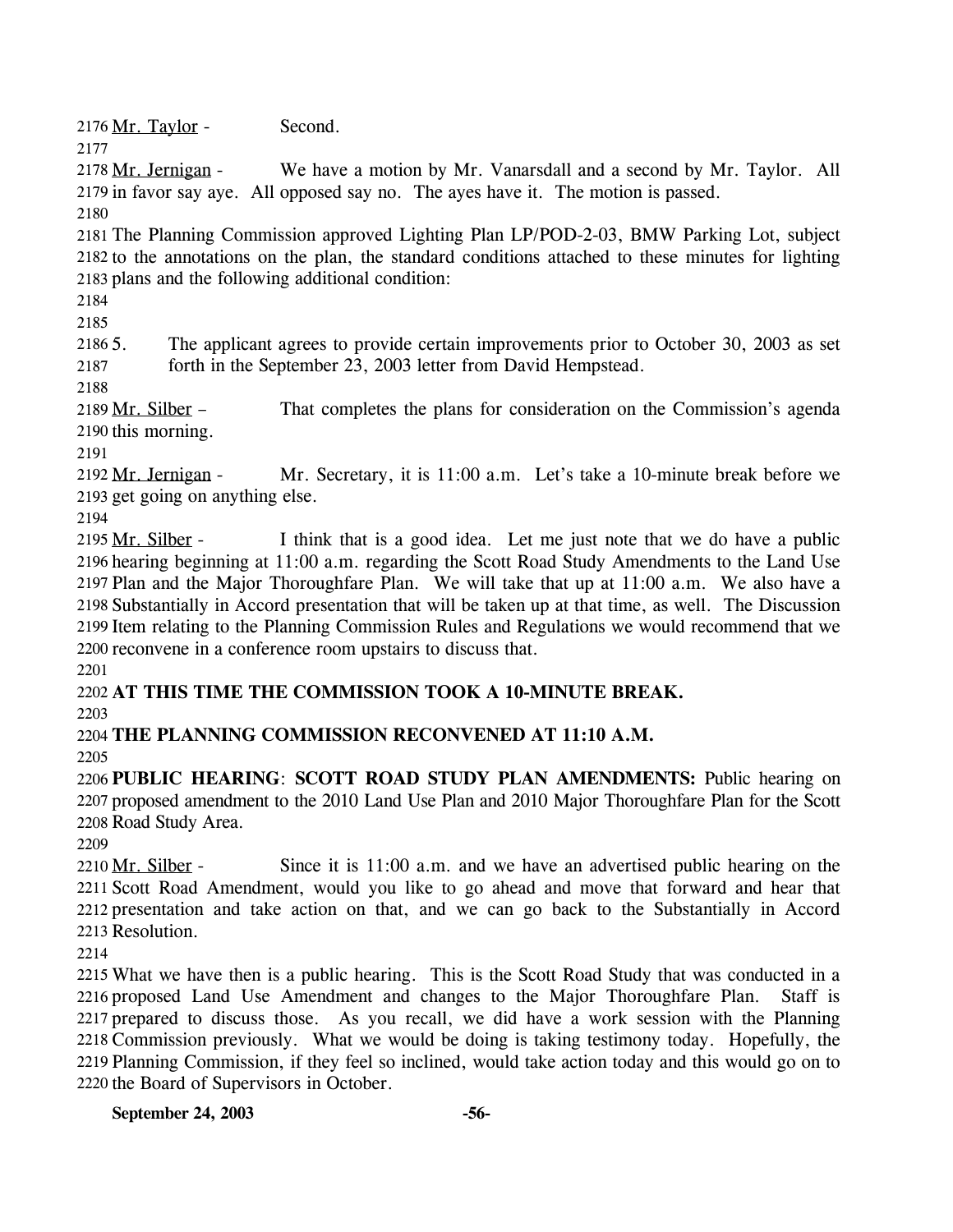2221

2222 Mr. Bittner is here to make the presentation.

2223

2224 Mr. Jernigan - Mr. Bittner, you may proceed.

2225

2226 Mr. Bittner - Thank you, Mr. Chairman.

2227

Mr. Chairman, excuse me. Before we go forward, could we ask how 2229 many people are here who are interested in the Scott Road Study? OK. 2228 Mr. Archer -

2230

I'd like to begin by outlining a brief history of this process and how it 2232 arrived at this point today. Scott Road Land Use Study was completed in July, 2002. It 2233 included a Revised Land Use Plan and Major Thoroughfare Plan for the study area. A 2010 2234 Land Use Plan and MTP Amendment was then initiated based on the Study Plan and 2235 recommendation. On April 28, 2003, the recommended plans were presented in a public 2236 meeting at the North Park Library. On May 28 of this year, the Planning Commission held a 2237 work session to consider the recommended plan. During that work session and during the 2238 ensuing weeks, several comments were received from various interested parties. As a result of 2239 those comments, the recommended plans were revised and presented to the Planning 2240 Commission at a second work session held on August 14 of this year. The Planning 2241 Commission then decided the plans were ready for review at a public hearing, which brings us 2242 to today's presentation. The Scott Road Study Area is mainly on the north side of Parham 2243 Road, near I-95 and I-295. The main concept of the recommended plan is to enhance this 2244 area's viability as a primary economic development site. Because of its favorable location and 2245 access to Interstates, it is felt that it can be home to large scale and well coordinated office and 2246 office/service type development. This area is also one of the last large sites left in the western 2247 section of Henrico County. The recommended Land Use Plan shown here reflects a mix of 2248 O/S and Office along the north side of Parham Road, and SR-1, Single-Family Residential You may recall, the previous Land Use Plan had. 2250 recommended mostly office designations on both sides of Parham Road. When reviewing this 2251 updated plan, the differences between office and office service development should be 2252 remembered. O-1 Office allows strictly office uses, such as medical offices, childcare centers 2253 and artist studios. O-2 allows O-1 uses and business offices, banks, funeral homes and 2254 laboratories. O-3 allows O-1 and O-2 uses, as well as printing, publishing, engraving, radio 2255 and television broadcasting and retail and service businesses in buildings greater than 50,000 2256 sq. ft. O/S, Office Service, allows a greater variety of uses, while allowing similar uses as the 2257 O-1, O-2 and O-3 zoning district. In addition to their similar uses, in O/S you are allowed 2258 data processing, warehouses, distribution centers and light manufacturing and light industrial 2259 uses. Warehousing, service and retail uses can only comprise 40% of the buildings sq. footage 2260 in O/S unless increased to 60% with a provisional use permit. The Major Thoroughfare Plan 2261 would be amended as follows: The Scott Road Minor Collector would be removed in its 2262 entirety. In its place would be added Magellan Parkway and St. Charles Road. Both of these 2263 roadways would be classified as major access roads, and would be colored green on the MTP 2264 map. The intent is to create a road network for future developments in this area. St. Charles 2265 Road would be the main entrance to the site, and Magellan Parkway would create a secondary 2231 Mr. Bittner -2249 along the south side of Parham.

**September 24, 2003 -57-**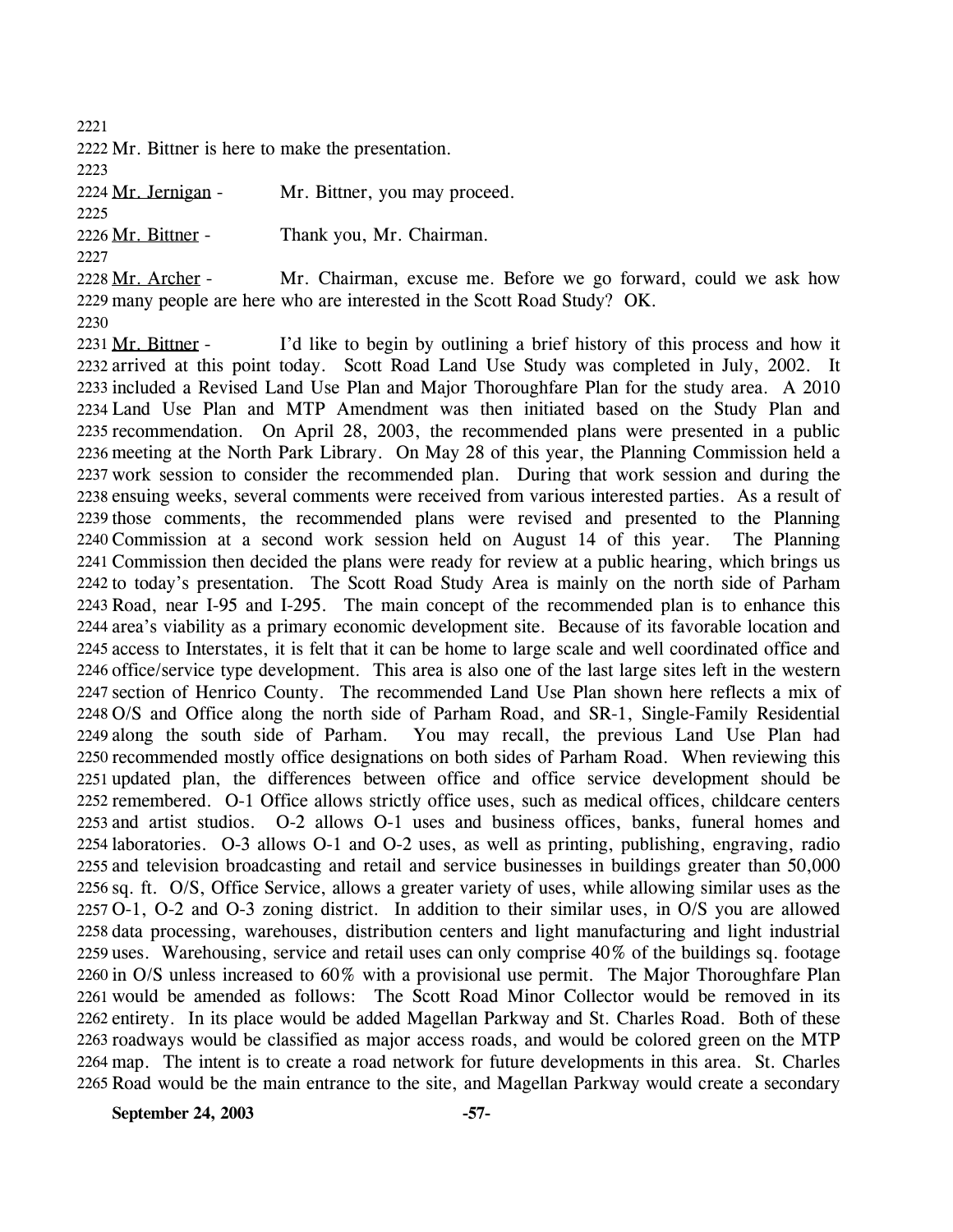2266 access from Brook Road.

2267

 Staff feels the Land Use Plan and MTP presented today provide the optimum balance between additional office/service development north of Parham Road and additional residential development south of Parham Road. Staff recommends both of these plans for approval by the Planning Commission. After any action taken by the Commission, the next step of this process would be scheduling a work session with the Board of Supervisors. We would anticipate this occurring in October. The final step would be a public hearing by the Board of Supervisors. 2274

2275 That concludes my presentation and I'd be happy to answer any questions you may have on 2276 either the plans presented today or any other matters.

2277

2278 Mr. Jernigan - Are there any questions for Mr. Bittner from the Commission?

2279

Can you go back to the map, with the colored…how did you come about 2281 with the office versus office/service that changed from the previous plan? 2280 Mrs. Ware -

2282

The main instigator is part of the fact that we had some current 2284 office/service development inquiries in that area. Those come to our knowledge after the first 2285 public meeting in April, and then through further discussion with staff, with Planning 2286 Commissioner and so forth, we ultimately came up with this revised plan, which increased the 2287 amount of O/S designated property. 2283 Mr. Bittner -

2288

Mr. Bittner, do you have slides that show several different alternatives 2290 that the staff looked at from the Land Use perspective? 2289 Mr. Silber -

2291

2292 Mr. Bittner - I am not sure, actually. Let me check real quick.

2293

That may help Mrs. Ware there. The plan up in the top left-hand 2295 corner, I believe, was the plan that was recommended earlier in the process, and as you moved 2296 through alternative 1, 2 and 3, the levels of intensity from a Land Use perspective increases the 2297 plan. The plan that is now recommended by staff is Alternative 2. 2294 Mr. Silber -

2298

Actually, Alternative 2 is not exactly what we are recommending. We 2300 are recommending S/R-1 on the south side of Parham Road, so none of these alternatives are 2301 actually the plan being recommended, but they do contain all of the components of the 2302 recommended plan. 2299 Mr. Bittner -

2303

So, it is primarily Alternative 2 but it is  $S/R-1$  on the south side of 2305 Parham Road? 2304 Mr. Silber -

2306

2307 Mr. Bittner - Yes.

2308

Maybe for a point of clarification, also, you had mentioned that the 2310 Major Thoroughfare Plan, if you can go back to that, shows, I believe it was called Magellan 2309 Mr. Silber -

**September 24, 2003 -58-**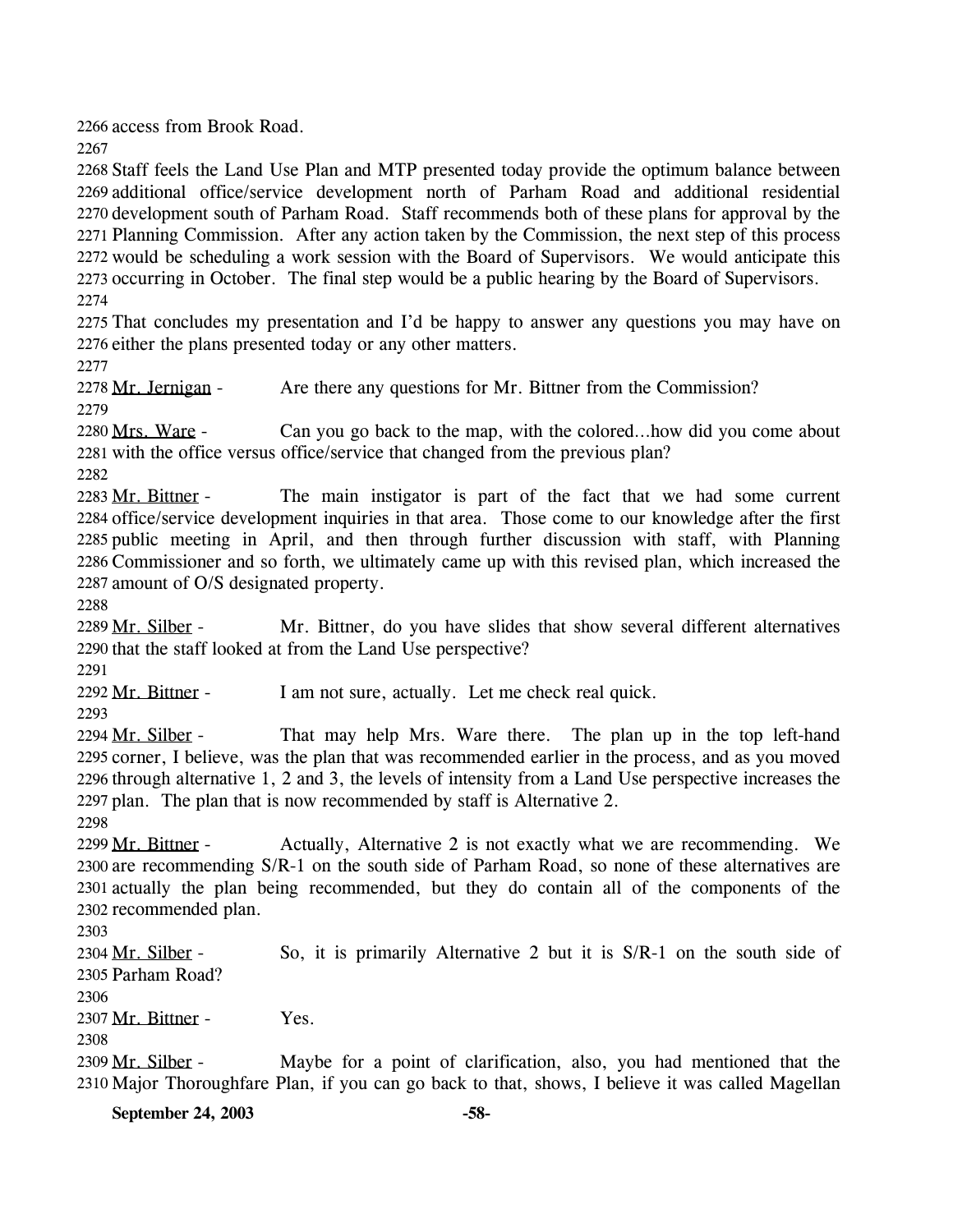2311 Parkway, that crossed over 95 and heads west into Brook Road. Scott Road, in its current 2312 alignment, I don't know if we have anybody here from the Traffic Engineering Department, 2313 but that current alignment would stay. It would not be removed at this time, but Magellan 2314 Parkway, as this area develops, Magellan Parkway is recommended as a concept road that 2315 would carry traffic from Brook Road into this major tract of land east of 95, so those that 2316 currently live along Scott Road would continue to live there as long as they wanted to. This is 2317 not proposing removal of that road or removing residences from their current locations. This 2318 plan simply shows long-range plans the County has in mind from a Land Use perspective and 2319 from a road perspective.

2320

Anymore questions from Mr. Bittner? Thank you, Mr. Bittner. Ladies 2322 and gentlemen, there are quite a few of you out there. Does anybody have anything that they 2323 want to say? You can come right on up to the podium, sir. There is a microphone right over 2324 there. Sir, if you would, please state your name and address for the record. 2321 Mr. Jernigan -2325

My name is Edward Cullin and I live at 900 North Concord Avenue. 2327 My question is exactly where is this Magellan Parkway is crossing 95 connecting to Scott Road 2328 and adjacent to the present Scott Road area? I'd like to know exactly, on the map, so that we 2329 can see exactly where it crosses and where it is going. And, also, I'd like to know if there is 2330 any plan in the future for the present Scott Road that is going to remain open or are they going 2331 to close it, or remove the bridge, or what? 2326 Mr. Cullin -

2332

Let me attempt to answer your questions. Your first question, relative to 2334 Magellan Parkway. What is proposed on this plan does not have an exact location for that 2335 road, sir. There is a road that goes through the Windsor Business Park, that is called Magellan 2336 Parkway, that stubs into the land on the north or northwest. Magellan Parkway would come 2337 off at that point and would head in a westward direction and cross over 95. The exact location 2338 has not been determined, and would not be determined until there is a major development that 2339 would come forward in this area. What I can tell you is that it would cross 95 at a location so We believe a possible location for that point on Brook. 2341 Road would be approximately where the DMV is located on Brook Road, but the location of 2342 Magellan Parkway relative to the current Scott Road alignment we don't know exactly where it 2343 would be. We don't want to tie it down now. That would all be determined as this area 2344 develops. So, it is a flexible road that could change. 2333 Mr. Silber -2340 that it would hit into Brook Road. 2345

 You asked also, I believe, about the current Scott Road. The current Scott Road would stay in its alignment. It would not have any changes to it. The bridge would stay there. At some point in time, when Magellan Parkway is built, it may be 5, 10, 20 years from now. When it is built, the County will have to look at that road relative to the existing Scott Road to determine whether we need both roads or not. I think at this point in time both bridges would remain, but if there is a major bridge crossing over 95, a new bridge, there may be some removal of the existing bridge. But this is a long-range plan that is looking many years out. It is not something the County is trying to bring about in a short period of time. 2354

2355 Mr. Cullin - Yes, my concern about it was the fact that at that point that 95, like we

**September 24, 2003 -59-**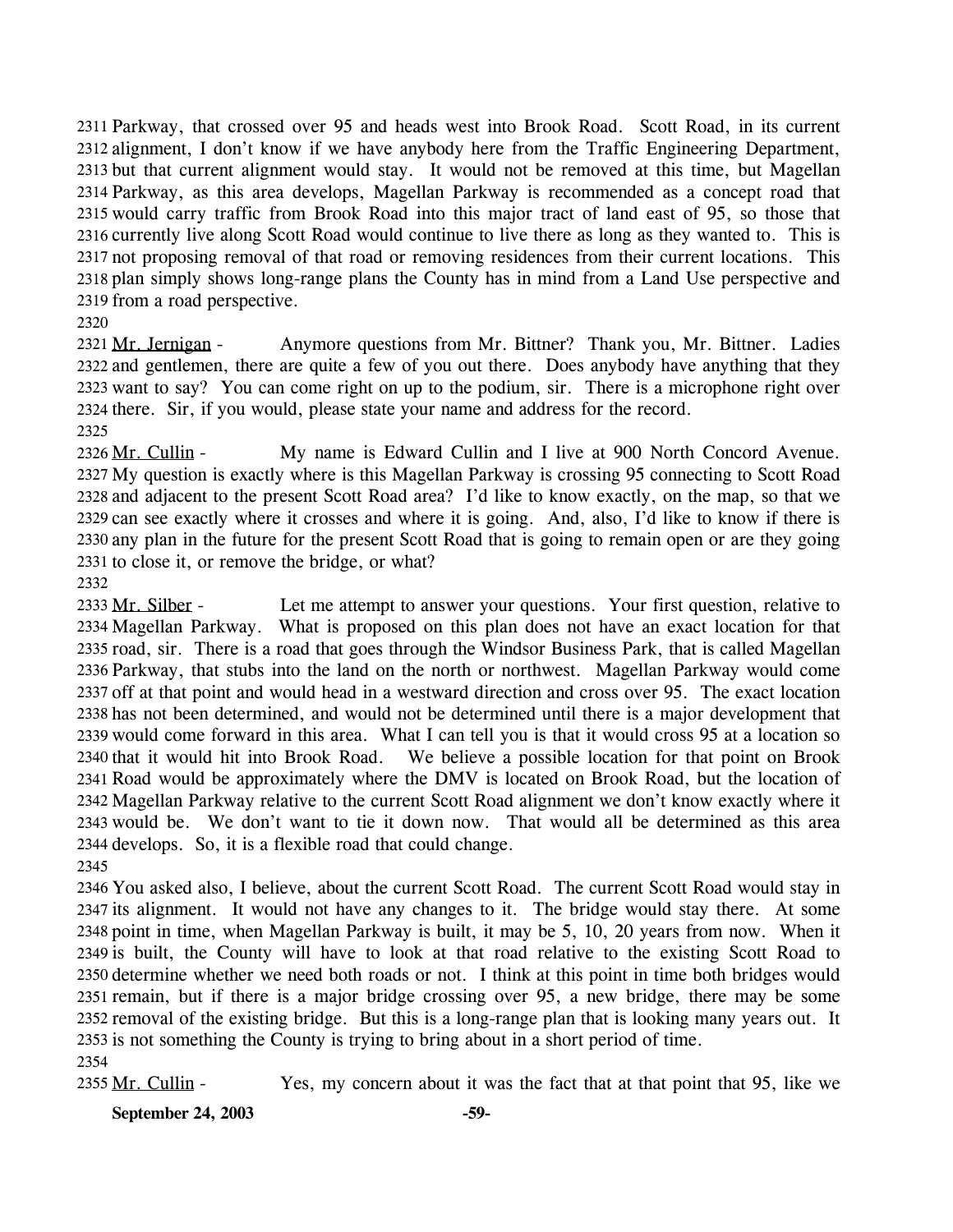2356 had present when they were repairing the bridge, we had residents that had to go all the way 2357 back around through Park Central to get back around to the neighbor that is on the other side 2358 of the bridge and vice versa. And this was what I was concerned about, whether this bridge 2359 would ever be closed or not, because it would be a highly inconvenience, even to people like 2360 myself on Concord, which we do use Scott Road for coming through Park Central back to 2361 Parham Road, whatever, especially during high traffic areas, primarily during high traffic. 2362 Thank you.

2363

2364 Mr. Jernigan - Thank you, sir.

2365

Yes. My name is Charles Nicholson from Telegraph Run Property 2367 Owners Association. 2366 Mr. Nicholson -

2368

2369 Mr. Jernigan - Sorry. I didn't get your last name. 2370

Charles Nicholson. I am a resident of the Telegraph Run Subdivision 2372 and I was just curious, maybe Mr. Bittner's staff can answer this, but I think you alluded to 2373 this earlier when you talked about traffic volume and engineering. Has any study been done or 2374 looked at in terms of what is proposed traffic volume as they see it now, and in the future, for 2375 the next five years of development along Magellan Road or for that matter, coming from 2376 Magellan onto Parham? I am not sure if Mr. Bittner's staff can answer that or not, or if 2377 someone in Traffic Engineering has that information, we'd like to know in Telegraph Run, 2378 because as the gentleman just said, they are going to extend this concept road from Magellan 2379 on across behind DMV. We are just concerned about the amount of office traffic that may be 2380 emptying along this concept road. So, my question primarily is has any study been done by 2381 Traffic Engineering to your knowledge, and maybe Mr. Bittner's office could respond to that 2382 in terms of what is currently the number of cars that pass through Magellan from Parham each 2383 day, and what they anticipate or predict possibly, could it be with increased capacity, I guess, 2384 of this office development they are looking to in the future. 2371 Mr. Nicholson -

2385

Let me try to answer that if I could. At this point in time, we don't 2387 know the exact traffic volumes that would result on Magellan Parkway. It all depends on how 2388 the property around Magellan develops. If there is a major office development, if there is 2389 office/service development that comes along, at some point in time the County will need to 2390 decide whether there is need to build a bridge across 95 and extend Magellan Parkway to 2391 Brook Road. When that is done, we will have a much better idea as to what those traffic 2392 numbers would be, the distribution of that traffic, and the potential impact on neighborhoods. 2393 We would be very sensitive to the fact that we are potentially bringing a road across 95 across Telegraph Road, over to Brook Road, because Telegraph Road runs up into residential 2394 2395 communities, such as yours and Telegraph Run, and we would not want to in any fashion bring 2396 traffic across from this office/service development or office development and impact your 2397 residential community. So, that would be a major concern of ours. We would want to design 2398 this so that it would not impact in any fashion the homes in your community. But, at this point 2399 in time, we do not know what kind of traffic volumes we would expect on Magellan nor when 2400 it would develop. There probably are some traffic numbers on Magellan Parkway right now, 2386 Mr. Silber -

September 24, 2003 -60-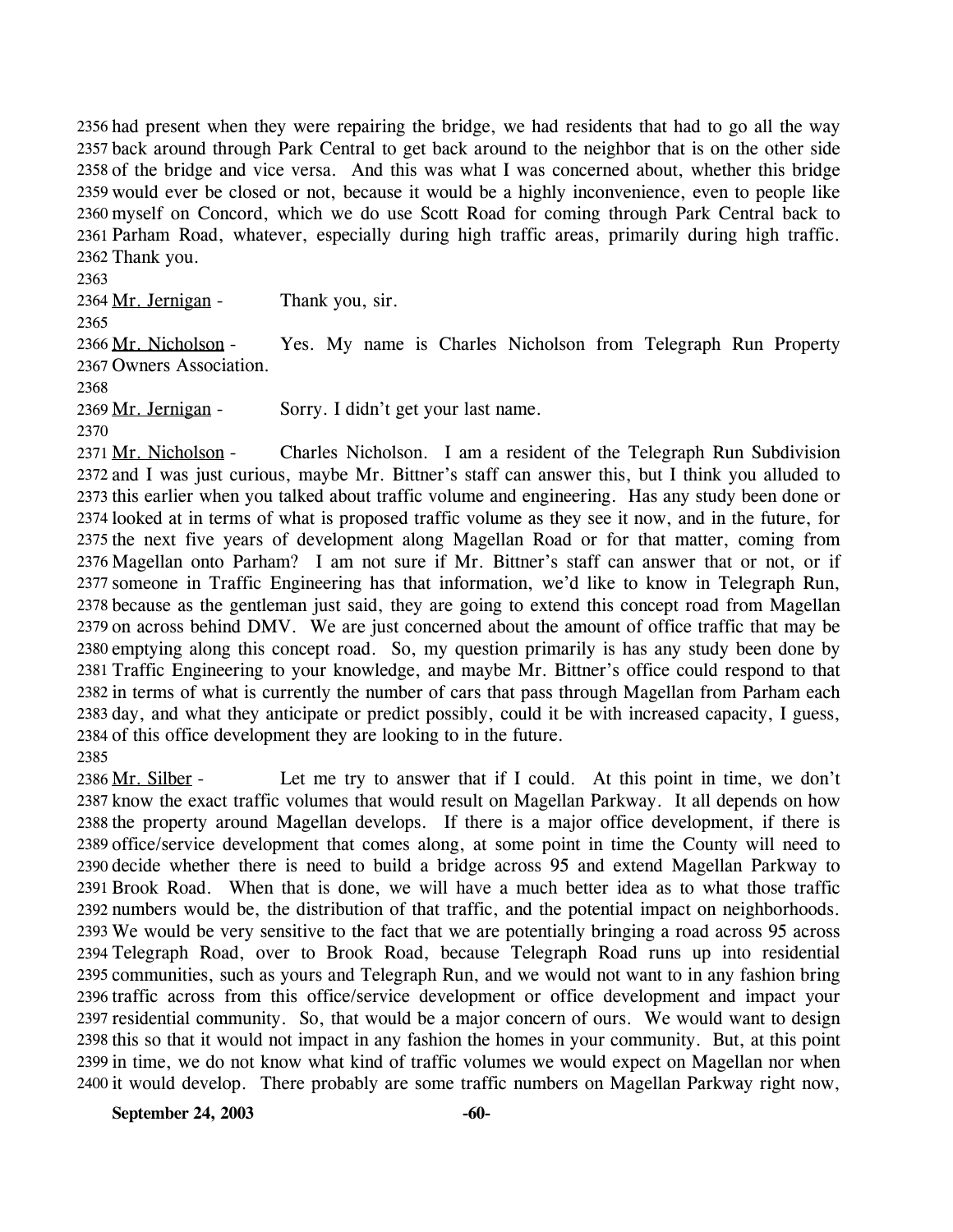2401 but the numbers are probably very low because it is serving only the Windsor Business Park. 2402

2403 Mr. Nicholson - Great. Thank you very much. 2404 Thank you, sir. Is there anybody else that would like to speak? Good 2406 morning. 2405 Mr. Jernigan -

2407

My name is Dave Redmon and I am an attorney and I represent the 2409 Penniston Estate that has about 70 acres that will be the eastern most portion of this study, 2410 fronting on Scott Road, and first of all I want to thank Mark Bittner and all for working with 2411 us to go through this whole process. I think it has been very beneficial and we are in support 2412 of the office/service classification. My only reason for standing here today is Magellan Road 2413 and its original conceptional location was at a high point on the land, from a development 2414 standpoint, not necessarily the best use of the topography. And I appreciate the staff moving it 2415 southward closer to Scott Road, and I understand, too, that the ultimate alignment will depend 2416 on what the development and the site plans look like, but just to keep in mind that the closer 2417 we can keep it to Scott Road probably the more developable land you will have, and other than 2418 that, we thank you for the process. 2408 Mr. Redmon -

2419

Thank you, sir. Is there anyone else that would like to speak? OK. I 2421 guess we need a motion. 2420 Mr. Jernigan -

2422

Mr. Chairman, before we do that, with regard to the last speaker, and I 2424 passed a note to Mr. Silber, in looking at any road traverse, there are many things that would 2425 be considered in that traverse in terms of getting the best alignment for the road, what different 2426 parts of the road are developed and what stage, and what and how that road can be arranged to 2427 minimize the impact on the people and the cost of construction, so there are many, many, even 2428 though it shows on the map as a line, that, as Mr. Silber said, is really just a conceptual 2429 pathway. As you begin to get closer to reality or closer to construction, these roadways are 2430 very carefully mapped out to minimize impact on people and impact on neighborhoods, impact 2431 on costs, impact on historical artifacts, and there is just a large number of things that go into 2432 the actual development of the road along a traverse, so this is very preliminary and what is on 2433 here is somebody's house is under a line, that really means nothing except at the conceptual 2434 stage. Some where along that traverse, from basically Brook Road over to Parham Road Extended, someday, sometime, in the future, that would be connected somehow, and so that is 2435 2436 very early in the process. The process is very variable and I live in the area where they are 2437 now talking about John Rolfe Parkway, and we've been watching the development of that in 2438 our neighborhoods now for five years, and it has been adjusted a dozen different times to 2439 minimize the impact on people, neighborhoods, and costs. So, I just want to assure everybody 2440 that this is only in the eyes of the dreamers. It is nothing more than that right at this stage. 2423 Mr. Taylor -2441

Let me also point out that this is a public hearing on two elements of the 2443 County's Comprehensive Plan. The County's Comprehensive Plan is, again, a long-range 2444 review of how the County would like to grow. What is being considered here are changes to 2445 the Land Use Plan element and the Major Thoroughfare Plan element, or the road element. 2442 Mr. Silber -

**September 24, 2003 -61-**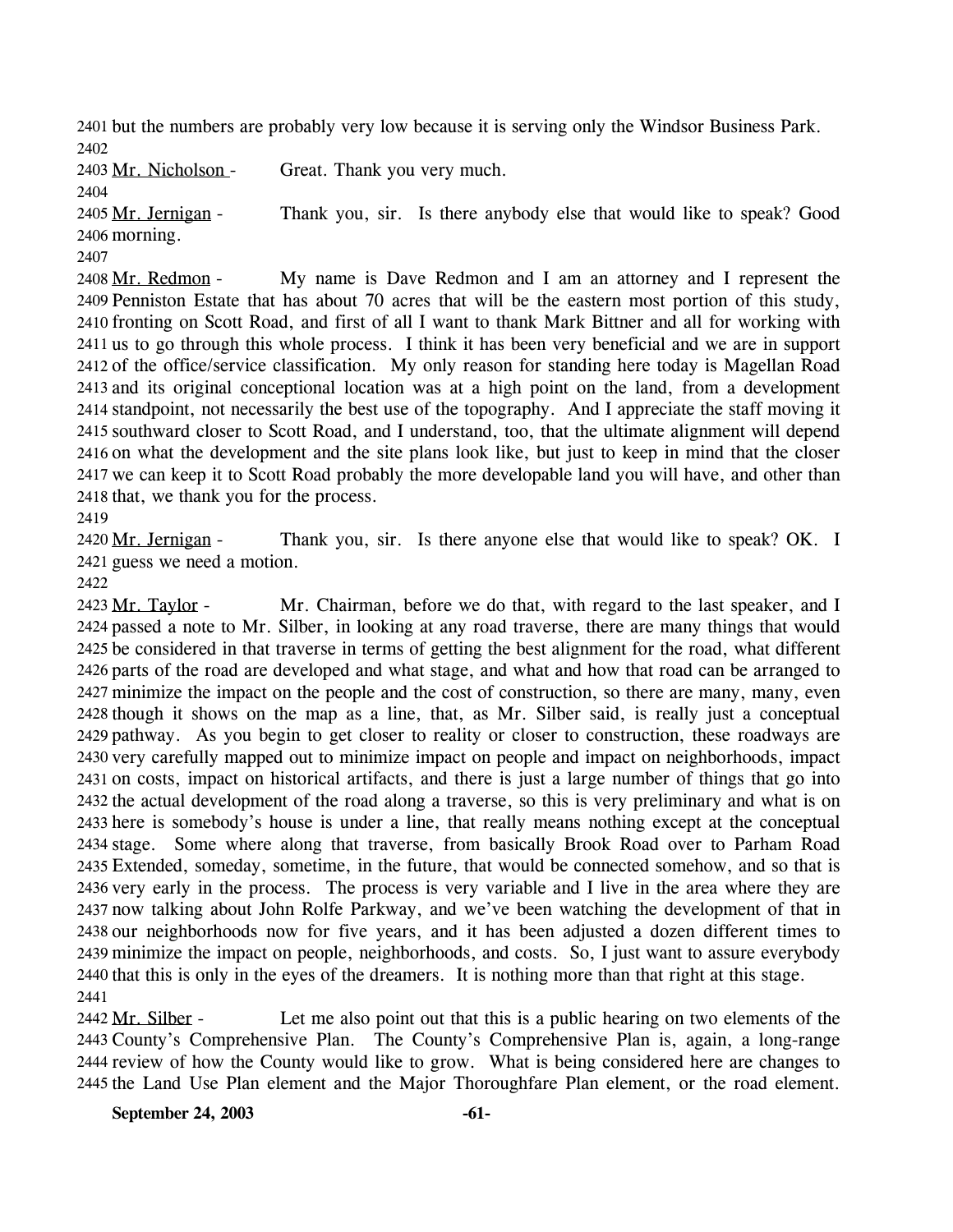2446 There is a two-step process. The Planning Commission hears in the form of a public hearing 2447 today, and then makes recommendation to the Board of Supervisors on these plan amendments, 2448 so the Board of Supervisors then will hold a work session to consider this study, and then make 2449 the final decision later this year. So today's action by the Planning Commission is a 2450 recommendation to the Board of Supervisors on action on these two plan elements.

2451

2452 Mr. Jernigan - So we need a motion to move it on to the Board of Supervisors.

2453

Mr. Chairman, I will move to recommend the proposed amendment to 2455 the 2010 Land Use Plan and the 2010 Major Thoroughfare Plan for Scott Road to the Board of 2456 Supervisors. 2454 Mr. Archer -

2457

2458 Mr. Vanarsdall - Second.

2459

We have a motion by Mr. Archer and a second by Mr. Vanarsdall. 2460 Mr. Jernigan -

2461 All in favor say aye. All opposed say no. The ayes have it. The motion is passed. Thank 2462 you all for coming out today.

2463

2464 The Planning Commission voted to recommend the proposed amendment to the 2010 Land Use 2465 Plan and the 2010 Major Thoroughfare Plan for the Scott Road Study to the Board of 2466 Supervisors.

2467

2468 Mr. Jernigan - Thank you all for coming out today.

2469

2470 **SUBSTANTIALLY IN ACCORD – RESOLUTION** - Clarke-Palmore Historic Site 2471 Substantially in Accord with the County of Henrico Comprehensive Plan

2472

We are hearing this to determine whether this is in substantial accordance 2474 with the County's Comprehensive Plan. Again, this would be a recommendation from the 2475 Planning Commission to the Board of Supervisors. The Board of Supervisors would then act 2476 on this in final form. 2473 Mr. Silber -

2477

2478 Mr. Jernigan - Good morning, Ms. Moore.

2479

Good morning. Thank you, Mr. Secretary and Mr. Chairman. The 2481 Division of Recreation and Parks proposes to restore the historic Clarke-Palmore property for 2482 a specialty program facility. The property consists of two parcels, totaling approximately 11 2483 acres. The property was donated by the owner to Henrico County in 1999, and a portion again 2484 in 2001. 2480 Ms. Moore -

2485

 The Clarke-Palmore property is situated on Marion Hill, just southeast of downtown Richmond, and east of Osborne Turnpike and in the Cool Street historic area. This area is predominantly residential, although M-2 Districts lie to the north and east of the site. The Cool Street historic area is recognized for its mix of architectural styles and its significance in the Civil War. Fortifications were built on Marion Hill. According to local accounts, the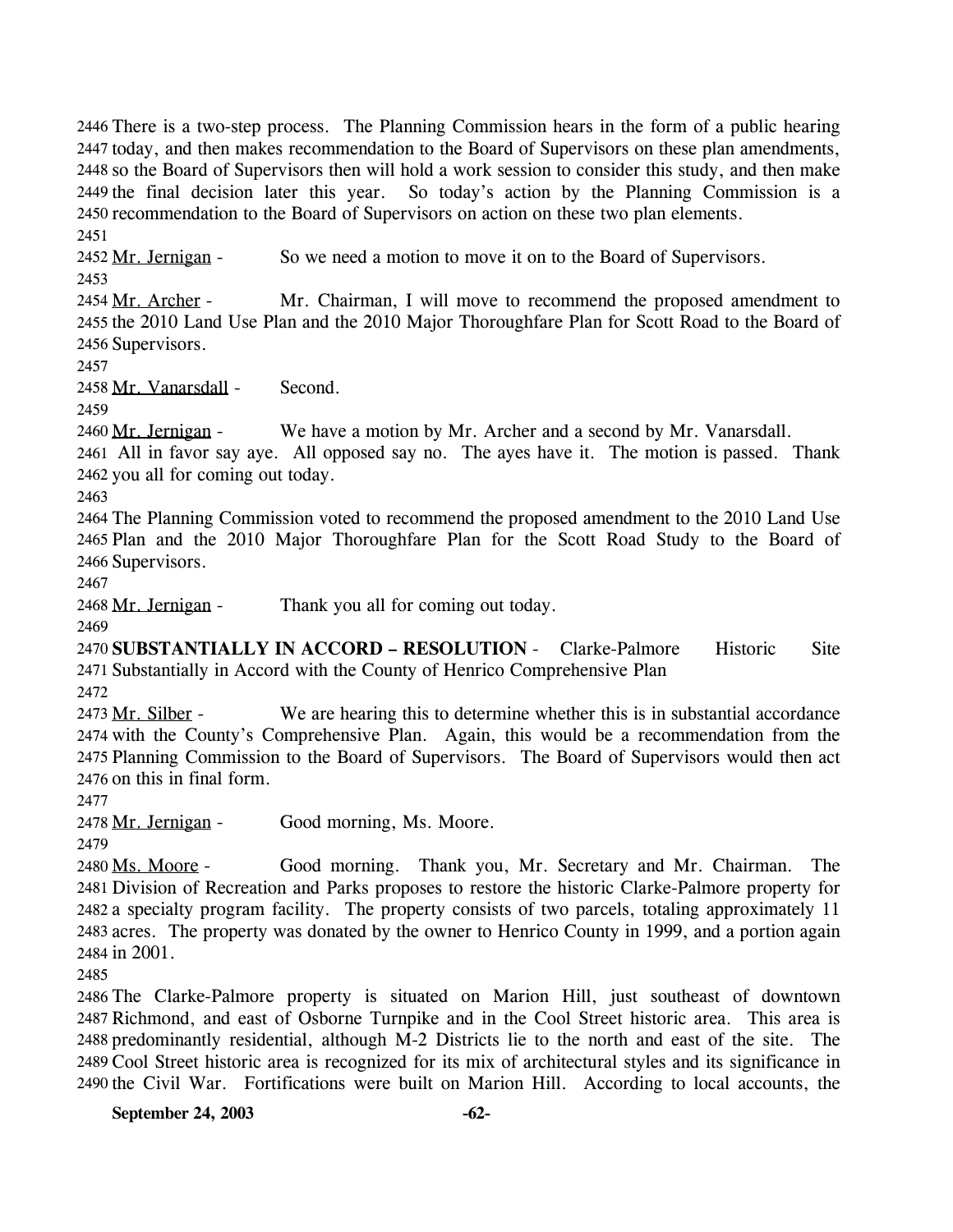Clarke-Palmore house, having a panoramic view of downtown Richmond, was used as a 2491 2492 heliograph station during the Civil War. This site is also one of Chief Powhatan earliest 2493 fortified villages.

2494

 The Clarke-Palmore house was constructed between 1840 and 1850. The two-story brick and clapboard structure is largely intact, including the building's original trim and open string stairs. The house has several period dependencies, including a smoke house and a barn, which 2498 was the original detached kitchen. It was converted into a barn in the early part of the  $20<sup>th</sup>$ Century.

2500

 Although Hurricane Isabel felled several trees on the property, the grounds are still beautifully landscaped with mature, stately trees, which add unique character to the overall quality of this property. Although the Land Use Plan does not designate the front portion of this site containing the homestead for public use, retention of the site for recreational use supports a number of the historic and cultural goals of the plan to protect the culture and integrity of the County and guide development in the vicinity of these historic properties. It would also compliment the Open Space/Recreational and EPA designation located directly behind the homestead. The improvements, under the direction of the Division of Recreation and Parks, would create a cultural activity that would not be in conflict with or significant departure from these goals, objectives and policies of the plan. Staff recommends the Planning Commission approve the Resolution to find the restoration of the historic Clarke-Palmore property for a specialty program facility substantially in accord with the County's Comprehensive Plan. 2513

2514 This concludes my presentation. I would be happy to try to answer any questions that you may 2515 have.

2516

2517 Mr. Jernigan - This may be premature, but do we have any estimates of cost yet? 2518

No. I believe that there is a consultant on staff and I don't know if Leslie 2520 has any information on that. No, sir. Not at this time. 2519 Ms. Moore -

2521

2522 Mr. Vanarsdall - Jean, I missed the land use. What was the land use?

2523

The land use designation for the front portion is SR-1, where the 2525 homestead is actually located directly behind it with the topo that drops off as O/SR followed 2526 by EPA. 2524 Ms. Moore -

2527

2528 Mr. Vanarsdall - Thank you.

2529

Are there any questions for Ms. Moore from the Commission? Thank 2531 you. Any discussion with the Commission? 2530 Mr. Jernigan -

2532

No, Mr. Chairman. I just think it is a really good project that we 2534 conserve this historical structure and do what we need to do. It is in your district, and I think 2535 it is a well worthwhile undertaking and something that would benefit the community and the 2533 Mr. Taylor -

**September 24, 2003 -63-**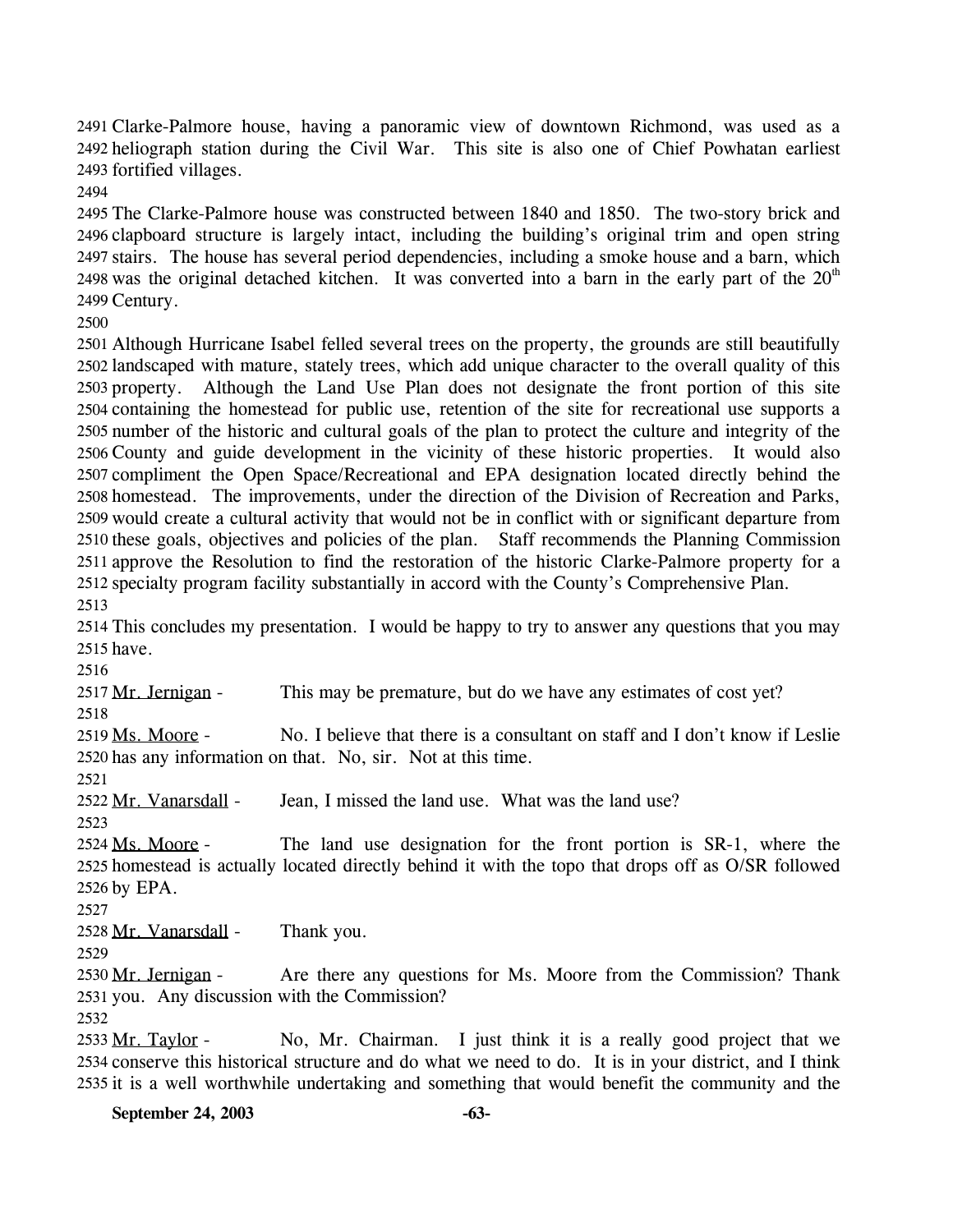2536 County in the long run. 2537 All right. With that, I will make a motion that the Clarke-Palmore Site 2539 would be Substantially in Accord and we would move forward to the Board of Supervisors for 2540 their hearing. 2538 Mr. Jernigan -2541 2542 Mr. Taylor - Second. 2543 We have a motion by Mr. Jernigan and a second by Mr. Taylor. All in 2545 favor say aye. All opposed say no. The ayes have it. The motion is passed. 2544 Mr. Jernigan -2546 2547 The Planning Commission voted to approve the Clarke-Palmore Historic Site as being 2548 Substantially in Accord. 2549 The next item would be, if we could act on the minutes, the July 23, 2551 2003 minutes. 2550 Mr. Silber -2552 2553 Mr. Jernigan - Are there any corrections to the minutes of July 23, 2003? 2554 If there are none, I will move that we approve the minutes of July 23, 2556 2003. 2555 Mr. Vanarsdall -2557 2558 Mrs. Ware - Second. 2559 We have a motion by Mr. Vanarsdall and a second by Mrs. Ware. All 2561 in favor say aye. All opposed say no. The ayes have it. The minutes are approved. 2560 Mr. Jernigan -2562 2563 The Planning Commission approved the July 23, 2003 Planning Commission minutes. 2564 2565 2566 **AT THIS TIME THE COMMISSION DISMISSED FROM THE BOARD ROOM AND**  2567 **THE MEETING CONTINUED IN THE PLANNING OFFICE LARGE CONFERENCE**  2568 **ROOM (THE FOLLOWING IS A SUMMARY, NOT VERBATIM MINUTES)**  2569 2570 **DISCUSSION ITEM**: Consideration of change of the Planning Commission, Rules and 2571 Regulations and Calendar relative to filing deadline for new applications for rezoning and 2572 provisional use permit requests. 2573 Recently, the Planning Commission has discussed several matters 2575 relative to improving the processing of items brought to the Commission. Discussions focused 2574 Mr. Marlles -

2578 some of the items for which we would work to improve. 2579

2580 1. The Commission reviewed revisions to its Rules and Regulations and the revised calendar

2576 on improving efforts on application submissions, County agency review and input, and 2577 working to keep agenda lengths reasonable. I wanted to summarize the discussion points and

**September 24, 2003 -64-**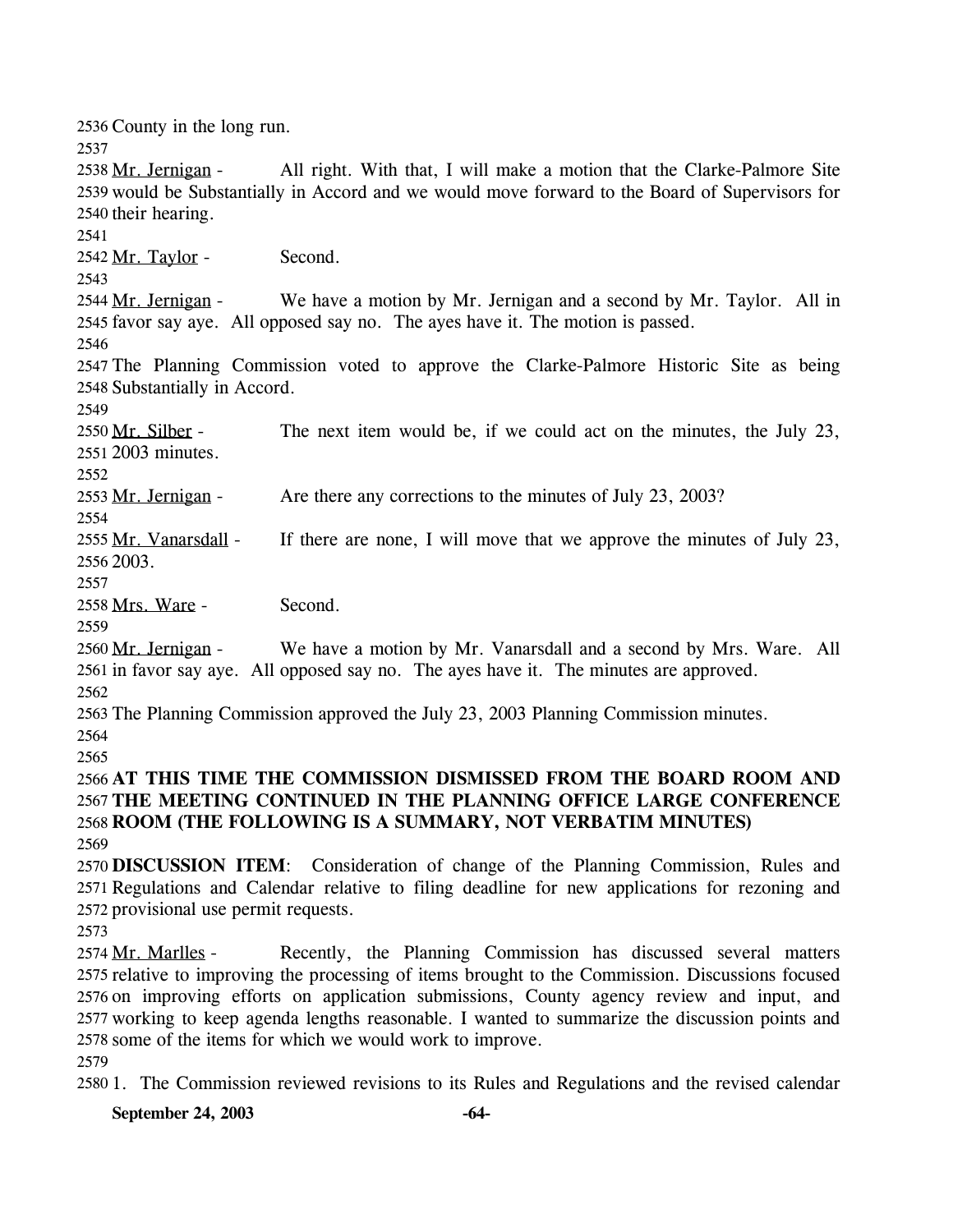for 2004, which increased the period between the filing deadline and meeting date for applications for rezoning and Provisional Use Permits. This action increases the period from 6 to 8 weeks. This will take effect for cases filed for the January, 2004 meeting. 2581 2582 2583

2584

25852. 2586 2587 2588 2. The Commission would ask that the administration continue to work with the other County agencies to bring about timely review and an improved level of review and input on development applications filed. Special emphasis will also be placed on determining the adequacy of public facilities.

2589

2590 3. 2591 2592 2593 Members emphasized the importance of applicant's filing complete and quality applications. Staff agreed to encourage applicants to meet with staff in advance of their filing, prepare thorough proffers, and review the necessity for holding a community meeting to keep the surrounding owners informed.

2594

2599

2602

2604

25954. 2596 2597 There are several methods suggested for maintaining a manageable agenda so as to minimize meetings that extend late into the night. These methods included:

- 2598 a. Starting meetings with long agendas earlier in the evening or afternoon.
- 2600 2601 b. Defer items for periods longer than one month (recognizing there are mandatory action periods established by State and local ordinances).
- 2603 c. Avoid unnecessary deferrals.
- 2605 2606 d. Set additional meetings, as may be necessary, to handle heavy caseloads or other hearings for special studies.
- 2607

 $26085$ . 2609 5. Members and staff again discussed the need to encourage applicants to submit revised proffered conditions no later than 48 hours before the scheduled public hearing.

2610

2611 6. The staff suggests the Commission hold an annual work session each January after the 2612 2613 2614 appointment of new members. The work session is intended to review procedural matters, provide briefings on subjects important to the coming year, and hold specialized training for any new member.

2615

2616 I hope this summarizes the discussions that have been taking place recently. If I have missed 2617 something or inaccurately represented any topic, please advise me.

2618

2619 Staff noted that if this meets the satisfaction of all Commission members, we will begin 2620 implementing the discussed matters and will send a letter to the development community 2621 informing them of the calendar changes and other points important to them.

I am concerned about not having staff members names associated with 2623 cases so I know who to call on if I have questions or need information. 2622 Mr. Jernigan -

2624

2625 Mrs. Ware - I also have a concern with this change.

**September 24, 2003 -65-**